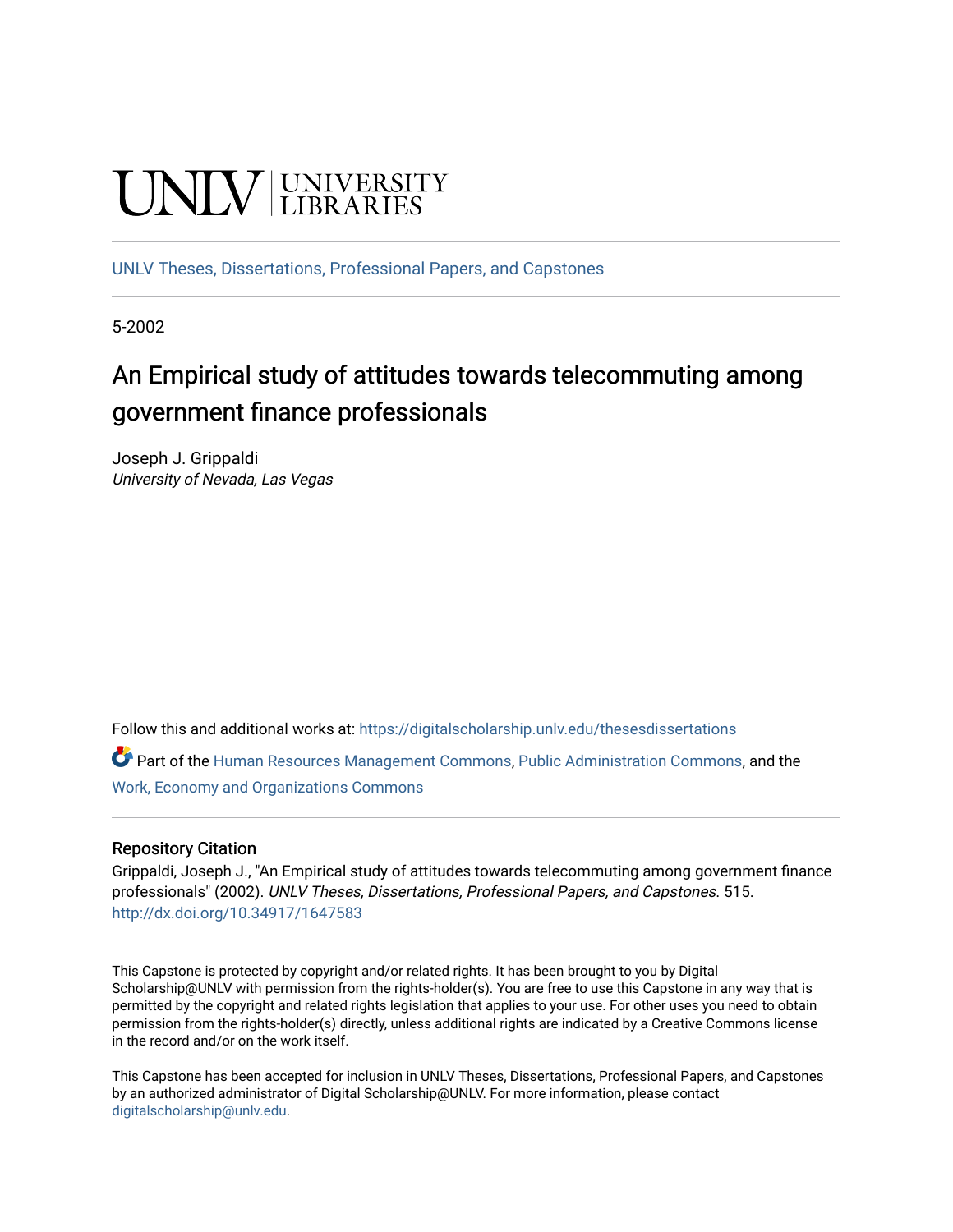# An Empirical Study of Attitudes Towards Telecommuting Among Government Finance Professionals

by

Joseph J. Grippaldi

A professional paper submitted in partial fulfillment of the requirements for the Master of Public Administration

> Department of Public Administration Greenspun College of Urban Affairs University of Nevada, Las Vegas

May 2002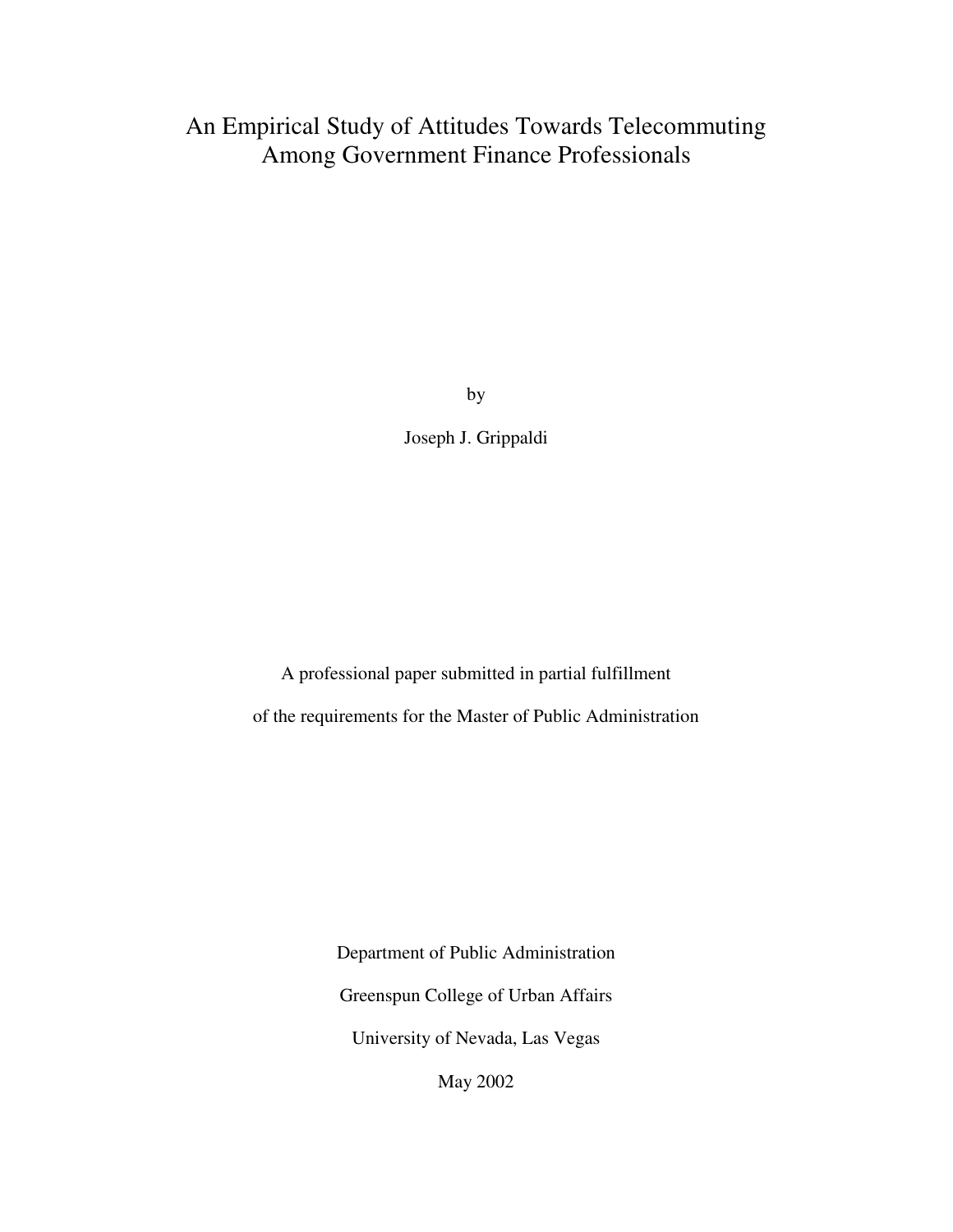# **ABSTRACT**

#### **An Empirical Study of Attitudes Towards Telecommuting Among Government Finance Professionals**

by

Joseph J. Grippaldi

Dr. Karen Layne, Examination Committee Chair Professor of Public Administration University of Nevada, Las Vegas

This paper presents the results of a preliminary study to evaluate attitudes towards telecommuting among finance employees who are employed by special district governments in the United States. Original data was collected by using a self-administered mail survey sent to 400 special district government finance employees who are members of the Government Finance Officers Association (GFOA) of the United States and Canada. This paper will examine variables including employee support for telecommuting, the likelihood of employees working away from the office, and the number of days employees wish to telecommute. A factor analysis was employed to determine if patterns of correlation within the set of observed attitudinal variables could be explained by underlying factors. The results revealed that four factors exist. These include how telecommuting impacts organizational attitudes, personal attitudes, job satisfaction, and the relationship between job stress and saving money. Two of the four factors are analyzed in this paper. Additionally, the impact of telecommuting on the inclination to leave an organization is examined.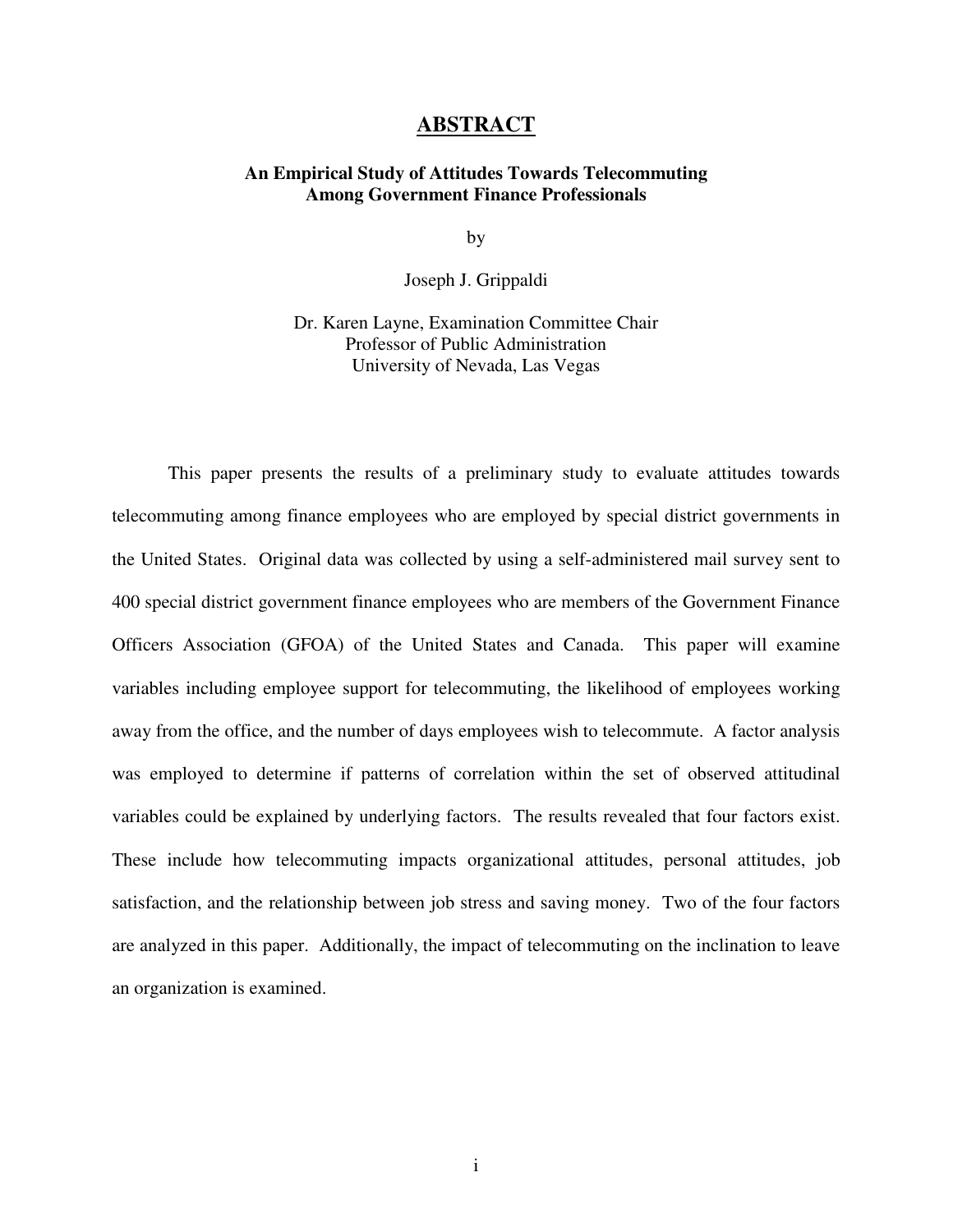# **TABLE OF CONTENTS**

| 1.1           |  |
|---------------|--|
| 1.2           |  |
| 1.3           |  |
| 1.4           |  |
| $1.5^{\circ}$ |  |
|               |  |
| 2.1           |  |
| 2.2           |  |
| 2.3           |  |
| 2.4           |  |
| 2.5           |  |
| 2.6           |  |
|               |  |
|               |  |
| 3.1<br>3.2    |  |
| 3.3           |  |
| $3.4^{\circ}$ |  |
|               |  |
| 3.5           |  |
|               |  |
|               |  |
| 4.1           |  |
| 4.2           |  |
| 4.3           |  |
| 4.4           |  |
| 4.5           |  |
| 4.6           |  |
| 4.7           |  |
| 4.8           |  |
| 4.9           |  |
|               |  |
|               |  |
|               |  |
|               |  |
|               |  |
|               |  |
|               |  |
|               |  |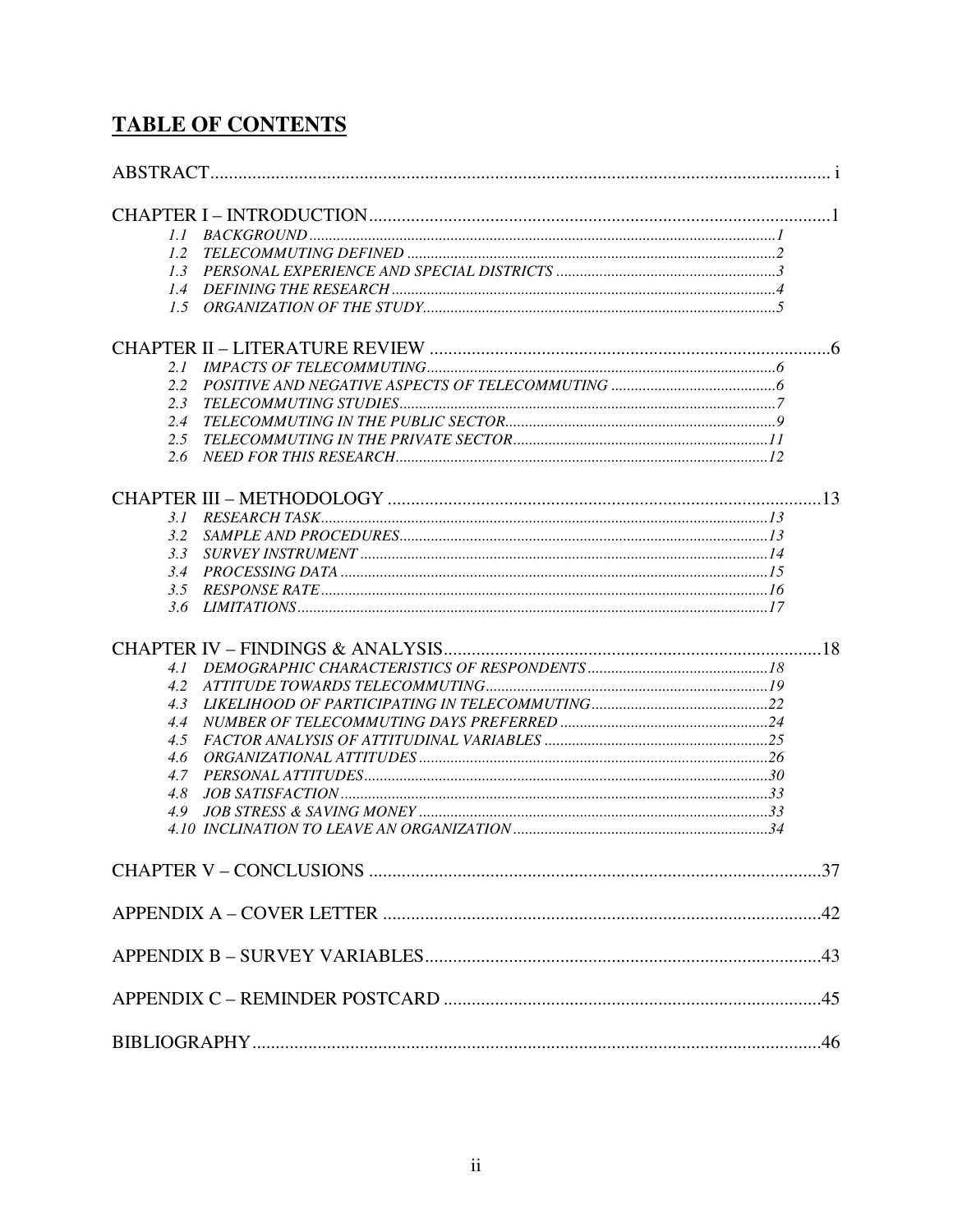# **TABLE OF CONTENTS**

# LIST OF TABLES AND FIGURES

# TABLES

| TABLE 4 - IN FAVOR OF TELECOMMUTING? (NOT MARRIED/MARRIED) 21              |
|----------------------------------------------------------------------------|
| TABLE 5 - IN FAVOR OF TELECOMMUTING? (DO NOT PROVIDE/PROVIDE CHILDCARE)21  |
| TABLE 6 - WOULD YOU PARTICIPATE IN TELECOMMUTING? (MALE/FEMALE)22          |
| TABLE 7 - WOULD YOU PARTICIPATE IN TELECOMMUTING? (NOT MARRIED/MARRIED).23 |
| TABLE 8 - WOULD YOU PARTICIPATE IN TELECOMMUTING? (CHILDCARE)23            |
|                                                                            |
|                                                                            |
|                                                                            |
| TABLE 12 - ORGANIZATIONAL ATTITUDES (DO NOT PROVIDE/PROVIDE CHILDCARE).29  |
|                                                                            |
|                                                                            |
|                                                                            |
| TABLE 16 - PERSONAL ATTITUDES (DO NOT PROVIDE/PROVIDE CHILDCARE)32         |
|                                                                            |
|                                                                            |

# FIGURES

| FIGURE 6 – ARE YOU PLANNING TO LEAVE THIS ORGANIZATION? 34                |  |
|---------------------------------------------------------------------------|--|
| FIGURE 7 - IF OFFERED POSITION WITH TELECOMMUTING. LEAVE ORGANIZATION? 35 |  |
| FIGURE 8 - WILL YOU STAY AT ORGANIZATION, IF TELECOMMUTING IS INITIATED35 |  |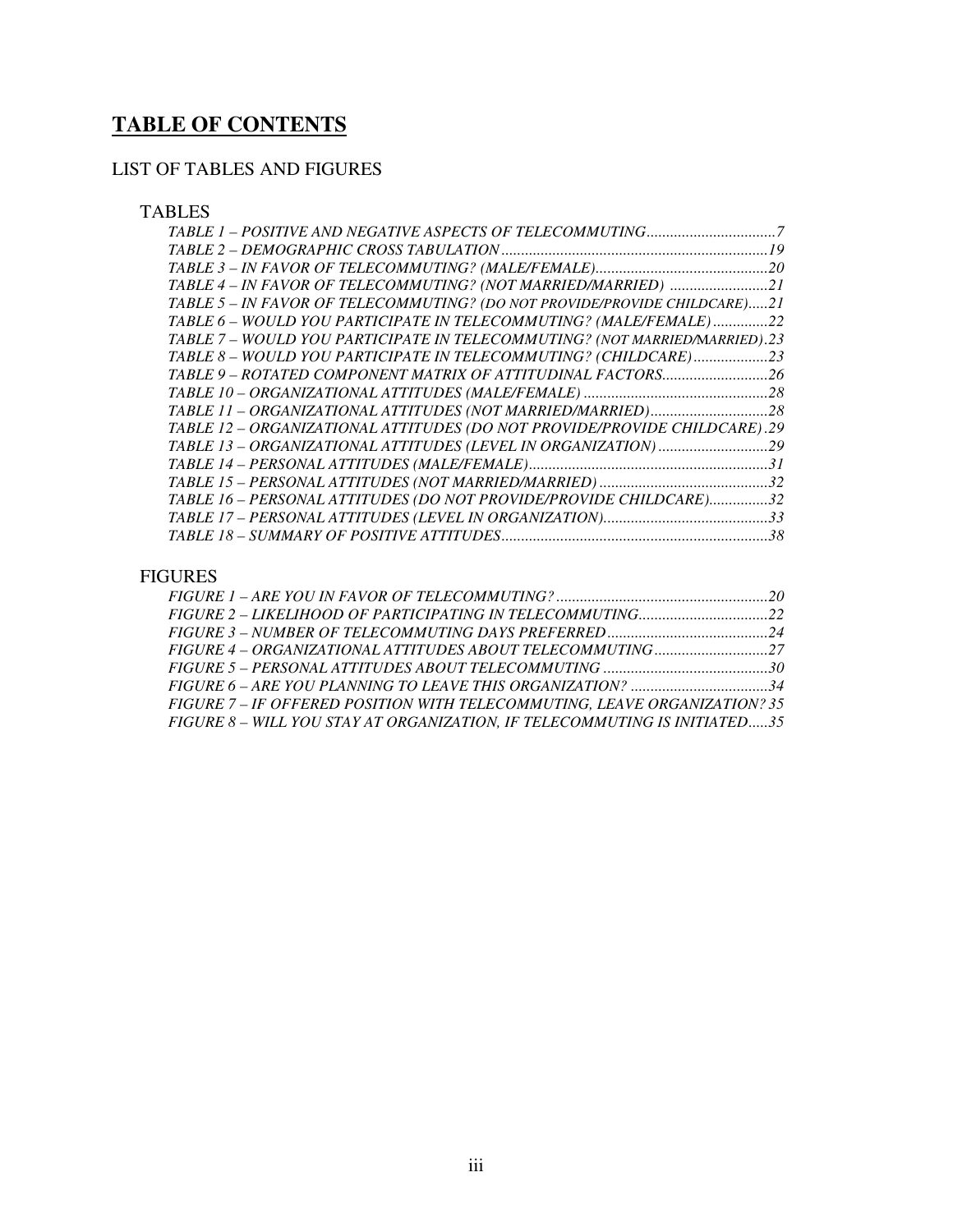# **CHAPTER I – INTRODUCTION**

Chapter I will provide some general information about telecommuting. The definition of telecommuting will be discussed as it relates to this study. I will then discuss my personal experience with special district governments, and the research will be outlined. Finally, the remainder of the paper will be summarized.

#### *1.1 BACKGROUND*

A 2001 study by the International Telework Association and Council (ITAC) found that there are now 28.8 million teleworkers in the United States. This is a 17 percent increase from the prior year, and equates to one out of every five U.S. workers. The study revealed that 42.4 percent combine working at home with some other form of telework, 24.1 percent work on the road, 21.7 percent of teleworkers work at home, 7.5 percent work at telework centers, and 4.2 percent work in satellite offices. The study further declared that more than two-thirds of teleworkers express greater job satisfaction, 80 percent feel a greater sense of loyalty towards their organizations, and over three-quarters reported increases in productivity and work quality. Teo, Lim, and Wai (1998) studied information technology personnel to determine attitudes towards telework, and they found overwhelming positive attitudes. They also found a willingness to opt for telecommuting and an increase in company loyalty. Mokhtarian and Bagley (1998) discovered that City of San Diego employees expressed positive attitudes about telecommuting. They also found that gender, personal, and occupational differences impacted their attitudes about telework. Telecommuting has become eminent in the world of public and private organizations. This paper seeks to determine if the results of other telecommuting studies can be generalized to government finance professionals. Hence, this topic requires additional research.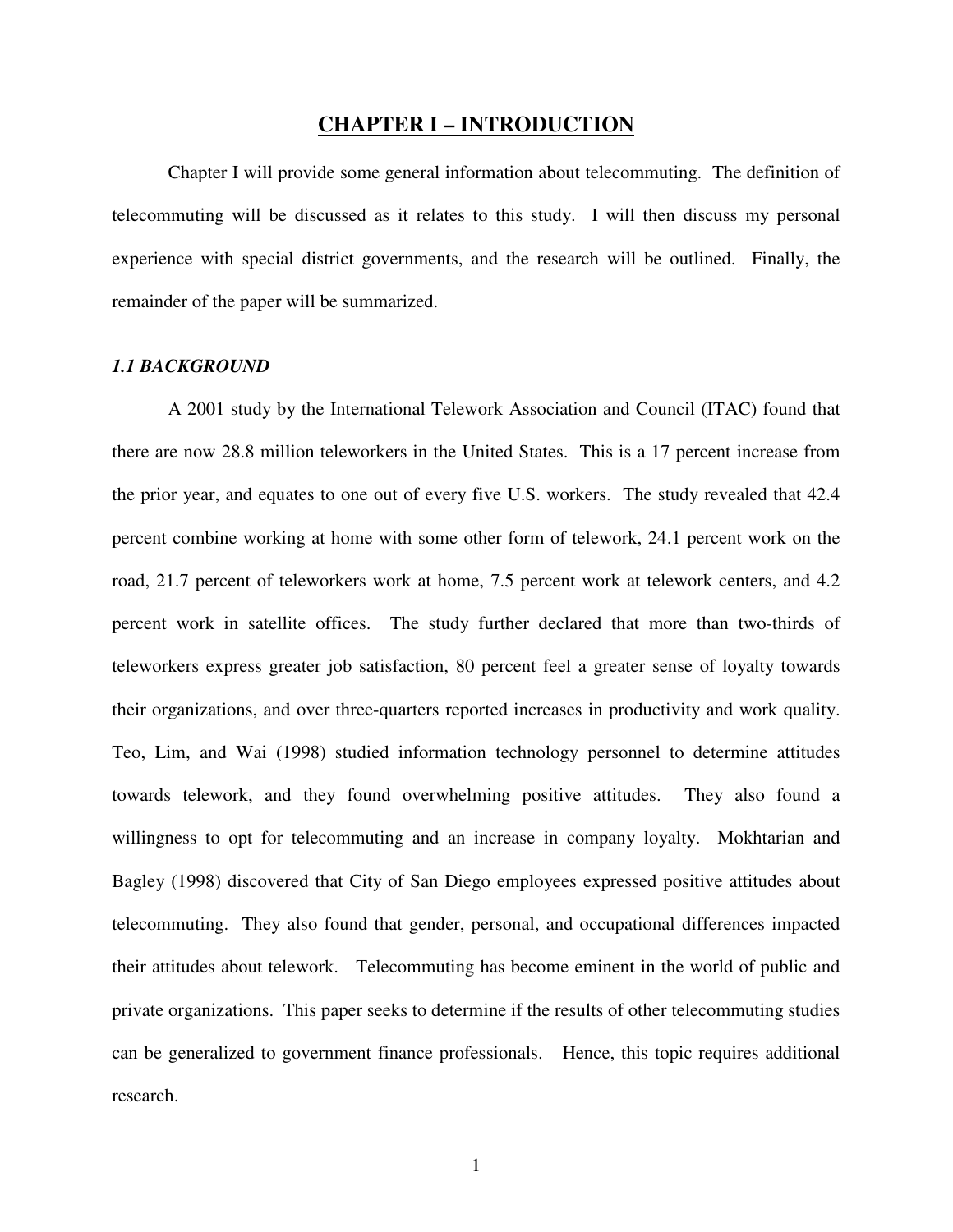#### *1.2 TELECOMMUTING DEFINED*

Telecommuting (also known as telework or flexiplace) may take on several definitions. In its early stages, Crimando and Godley (1985) defined telecommuting to be only the use of a computer terminal to perform computer work at a remote location. But according to Brimsek and Bender (1995) and De Marco (1995), it includes using a variety of other resources including the gamut of electronic communication devices available to keep in touch with society. Handy and Mokhtarian (1995) further specified that telecommuting now includes teleconferencing, using cellular phones, voice mail, electronic mail, fax machines, and on-line database services.

According to Handy et al. (1995), State of Arizona (1996), and Teo et al. (1998) telecommuting is defined as performing a job task away from the regular work site (i.e. the office) at least one to two days per week. ITAC-2 (2001) found telecommuting is performed at the home, on the road, a customer location, or a satellite office. To further clarify the definition, telework is not normally a full-time work arrangement; Pratt (1999) found the average teleworker typically works two-and-a-quarter days per week away from the office. However, it may be done full-time in some cases. According to Dutton (1994), full-time telecommuting is still rare, and if it is used it may only last for the duration of a special project.

Some employees telecommute on an irregular basis, but others just take work home to catch-up or keep-up with the workload. For the purposes of this research, the definition of telecommuting is performing your regular job away from your regular work location on either a part- or full- time basis, and by doing so, avoiding the associated commute. Telecommuters are considered to be those employees that have an agreement (written or verbal) with their employer to perform a job function away from the office, and get paid for doing so. Employees who do catch-up or keep-up work are not considered to be telecommuters for the purpose of this study.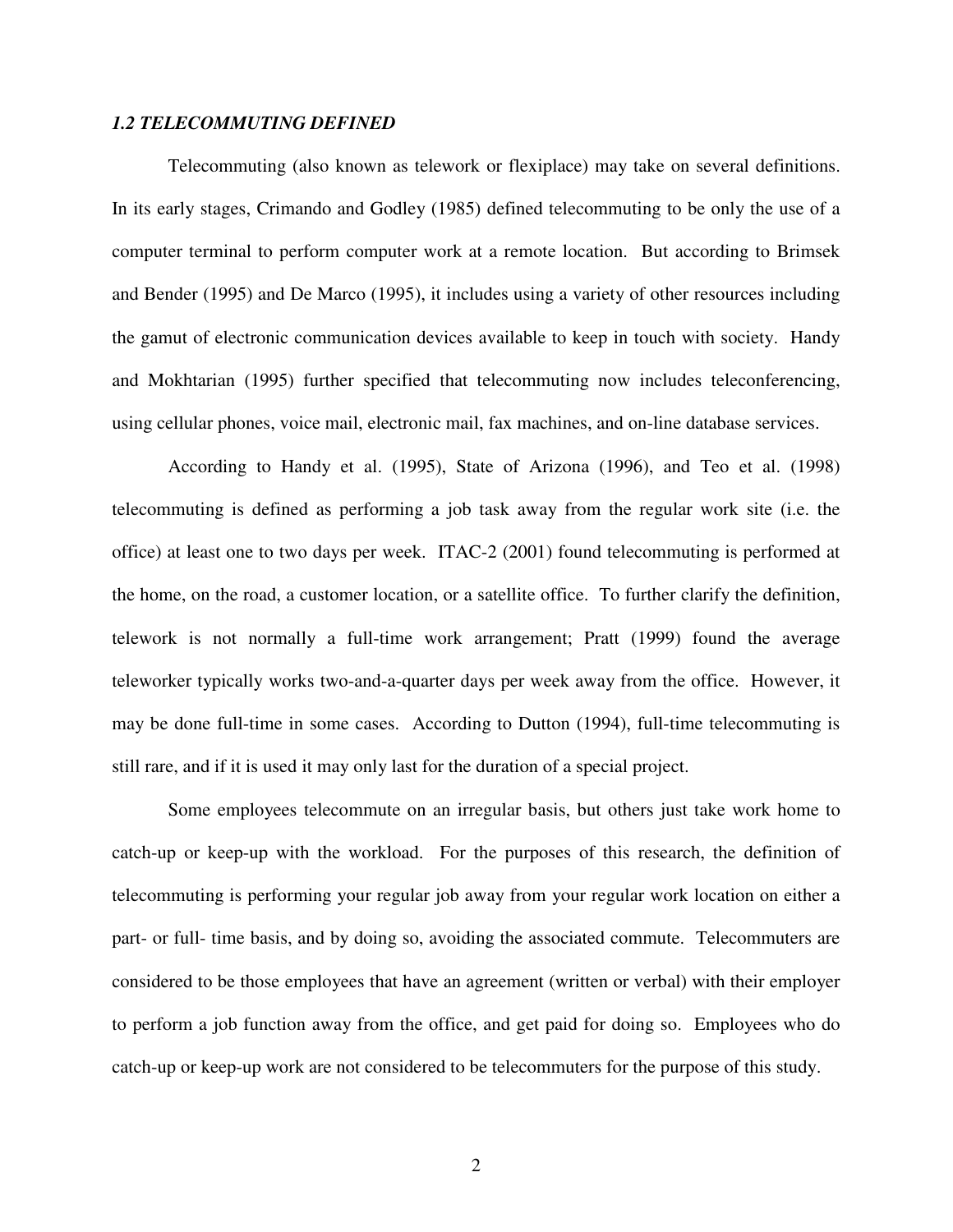#### *1.3 PERSONAL EXPERIENCE AND SPECIAL DISTRICTS*

Over the past six years I have worked in the accounting / finance departments of two special district, public sector organizations. On several occasions, I have telecommuted, but not on any regular basis. I found that a great deal of accounting and finance work is amenable to telecommuting. Accounting and finance work typically includes financial record keeping, preparation of financial reports and spreadsheets, and budget administration and preparation. Much of this work does not require human interaction beyond what can be achieved by telephone and email. This is because much of the data required to perform financial work is stored on computer servers in databases and tables. Current technology, according to Ahmadi, Helms, and Ross (2000), including high-speed personal computers and Internet capabilities (i.e. broadband communications such as DSL and cable modems), allow employees to work outside the office at any time or any place. Employees can easily and rapidly gain access to needed data. The result is that much of the work can be performed away from the standard office without any degradation in productivity. In fact most studies, including the ITAC study, cite productivity increases as one of the greatest benefits of telecommuting. Accounting and finance work requires quiet time to perform financial analyses, and thus working away from the office may provide increases in productivity as suggested in the literature.

Additionally, special district governments, which are limited purpose governments created to handle a narrow scope of public functions, are a relatively new form of government. According to the United States Census Bureau (1997), special district governments number over 34,000 in the United States. Because of their contemporary design, they may be less institutionalized than other mature state and local governments. Foster (1997) characterized special districts as politically and fiscally independent and having "institutional independence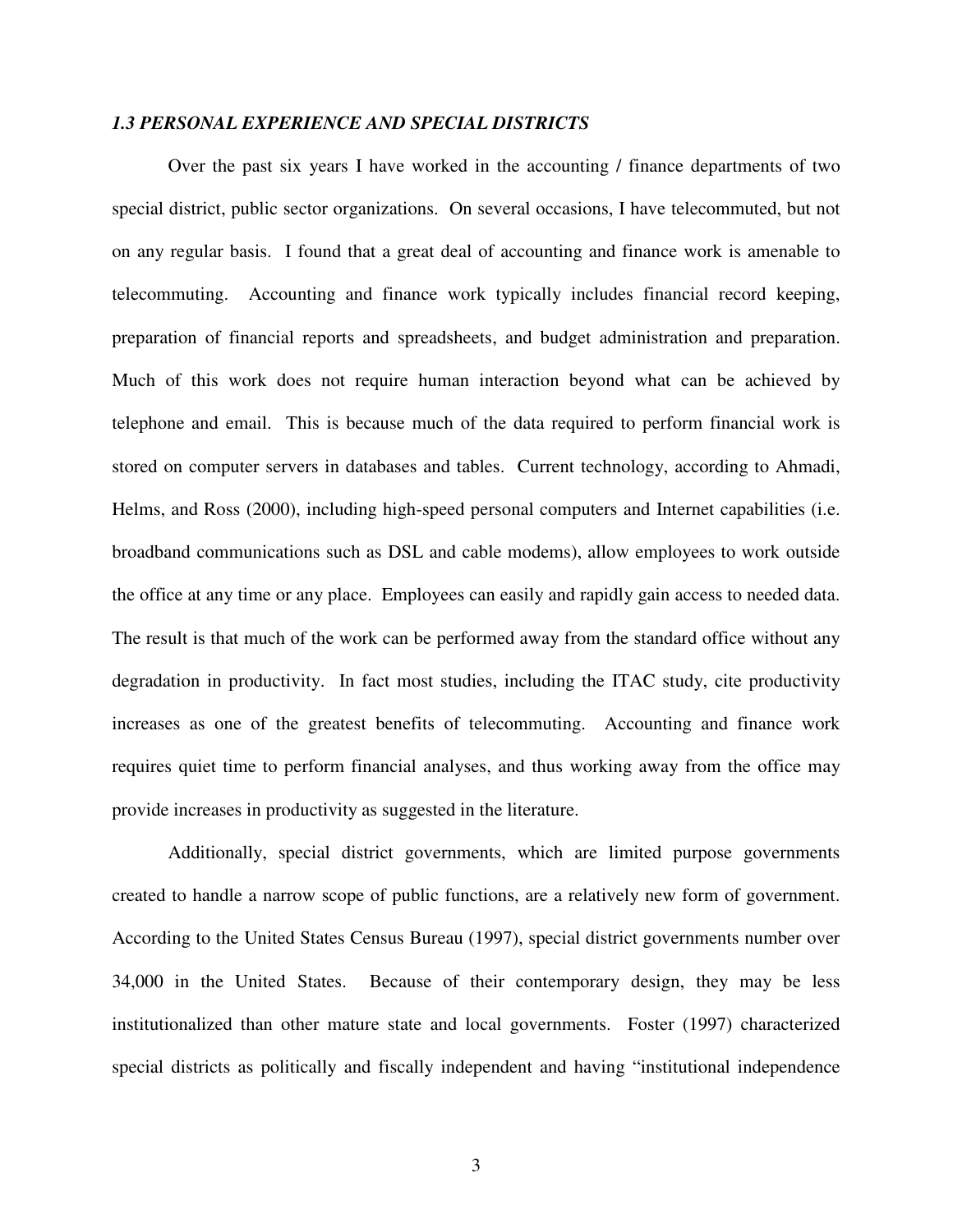from other local governments" (p.10). Special purpose governments are often exempt from civil service and given "broad discretion to establish personnel policies…management techniques, and internal operating procedures" (p.10). As a result of this flexibility, special district governments may participate in telecommuting more often that their general-purpose counterparts, and special district employees may view telecommuting as a positive benefit of employment.

#### *1.4 DEFINING THE RESEARCH*

This paper seeks to examine attitudes towards telecommuting among accounting / finance employees who are employed by special district, public sector organizations in an attempt to answer the following research questions: 1) Do special district government finance employees express positive attitudes towards telecommuting, and do gender, personal, or occupational differences exist? 2) Will the availability of telecommuting impact the inclination of special district government finance employees to leave their organization? The following variables will be examined as a result of this research: Do special districts utilize telecommuting? Does their rate of use differ from other governments? What are the attitudes (organizational and personal) and attitudinal differences between telecommuters and non-telecommuters? Will government finance professionals, in their own view, be more productive when telecommuting? Will they be more satisfied? Does telecommuting play a role in organizational loyalty? These are some of the questions and relationships that will be investigated in the course of my research.

#### *1.5 ORGANIZATION OF THE STUDY*

 The remainder of this professional paper is divided into four chapters. The next chapter discusses what the current literature says about telecommuting. It describes some of the impacts of telecommuting including positive and negative aspects. Recent studies about employees'

4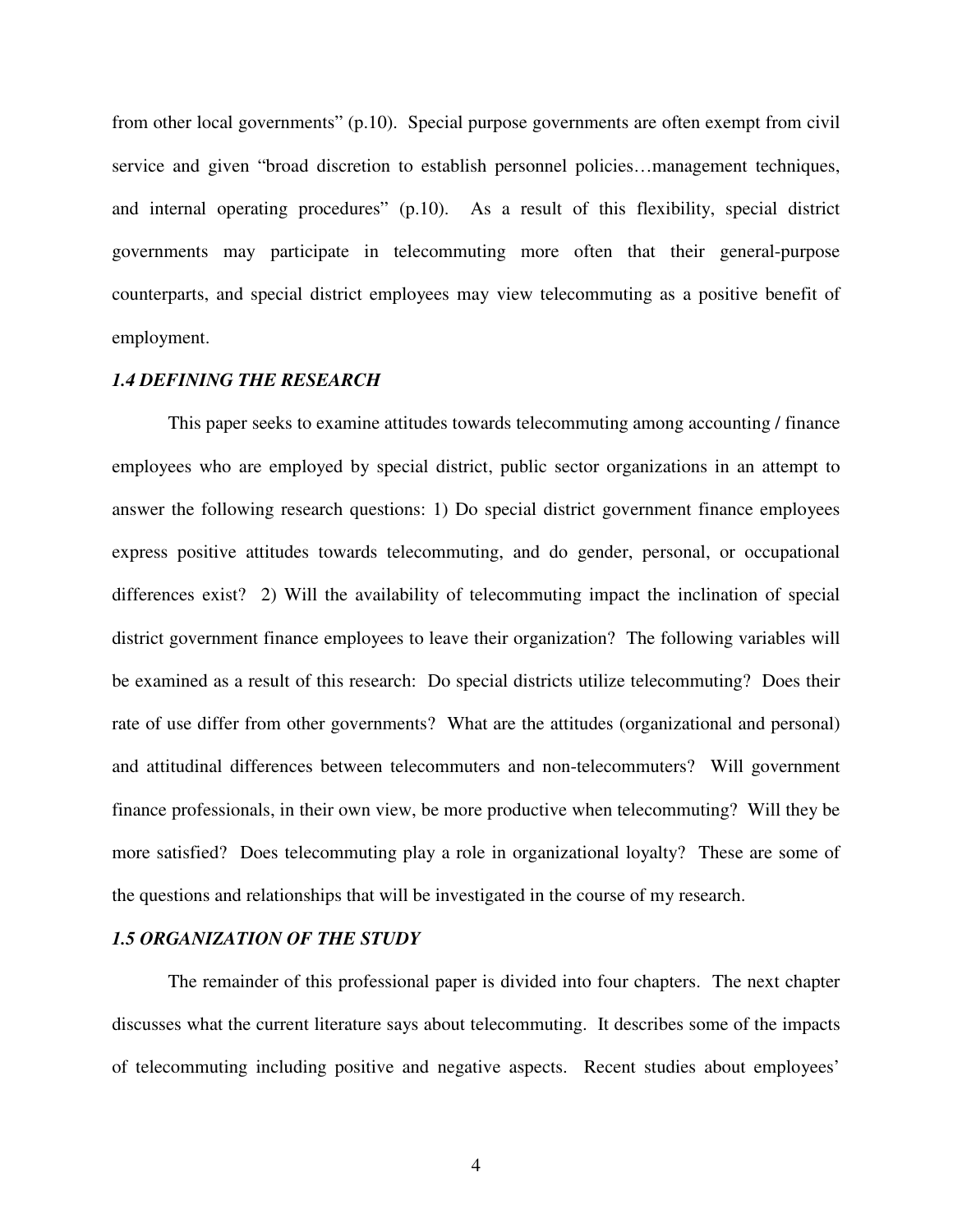attitudes regarding telecommuting are summarized. Finally the need for this research is discussed. Chapter III – Methodology describes the research task, the procedures and survey instrument used to collect data, and limitations of the study. Chapter IV – Findings  $\&$  Analyses examines the results of the survey data including demographic characteristics of respondents, attitudes toward telecommuting, and the impact of telecommuting on the propensity to leave the organization. A factor analysis is employed to determine if relationships exist among the multitude of variables being examined. Two attitudinal factors are revealed and analyzed. Chapter V – Conclusions discusses the implications of the findings and analyses to special district governmental organizations and special district employees. Finally, an evaluation of this research is completed and the need for future research is discussed.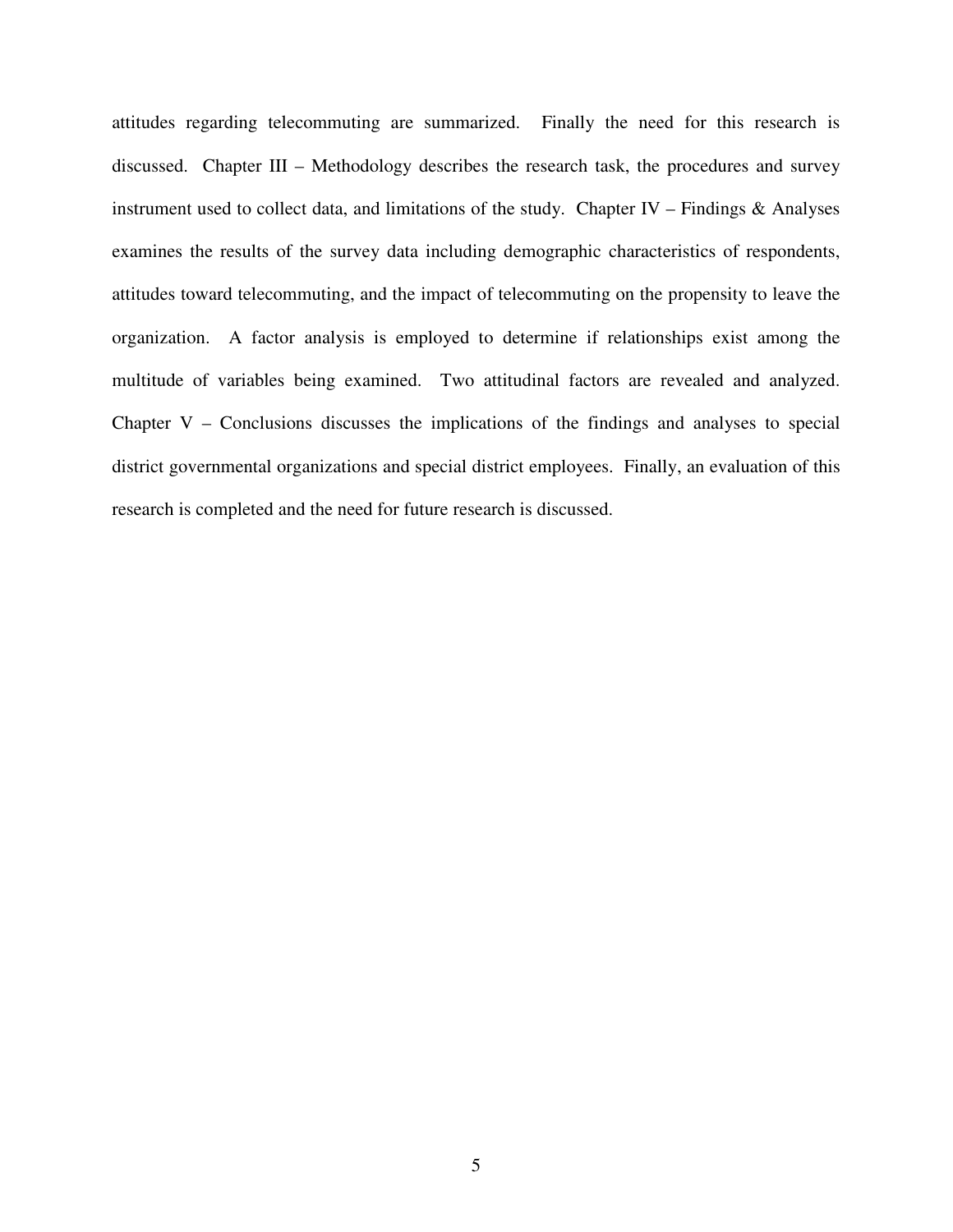# **CHAPTER II - LITERATURE REVIEW**

Chapter II will discuss the impacts of telecommuting and look at studies of telecommuting in the private and public sector. Positive and negative aspects will be examined as well as the need for this research.

#### *2.1 IMPACTS OF TELECOMMUTING*

Widespread telecommuting is a relatively new phenomenon, however, countless formal programs exist. Formal programs are laid out by an employer, usually with written policies, procedures, and telecommuting agreements, to guide supervisors and employees on the dos and don'ts of telecommuting. Informal programs are guided by a willingness of supervisors and employees to participate in this flexible work arrangement without written agreements or policies in place. Most of the literature states overwhelmingly that employees, whether they are telecommuters or not, have positive attitudes about telecommuting programs. The literature also cites positive benefits for employer, employee, and the community. One of the most cited benefits of telecommuting is increased work efficiency, productivity, and satisfaction.

## *2.2 POSITIVE AND NEGATIVE ASPECTS OF TELECOMMUTING*

There are a host of advantages for all of the participants of telecommuting including the telecommuter, the employer, and the community. According to Piskurich (1996) and Handy et al. (1995), an employee who telecommutes will reduce the amount of transportation costs associated with traveling to work, and they will also reduce the amount of time spent and stress generated from commuting. In addition, Piskurich (1996), an independent consultant who has evaluated the pros and cons of telecommuting, says the worker will be able to control working conditions, and they will be able to prevent unplanned drop-ins. They can also maintain a higher level of privacy than normally achieved at the office, and more work can be performed with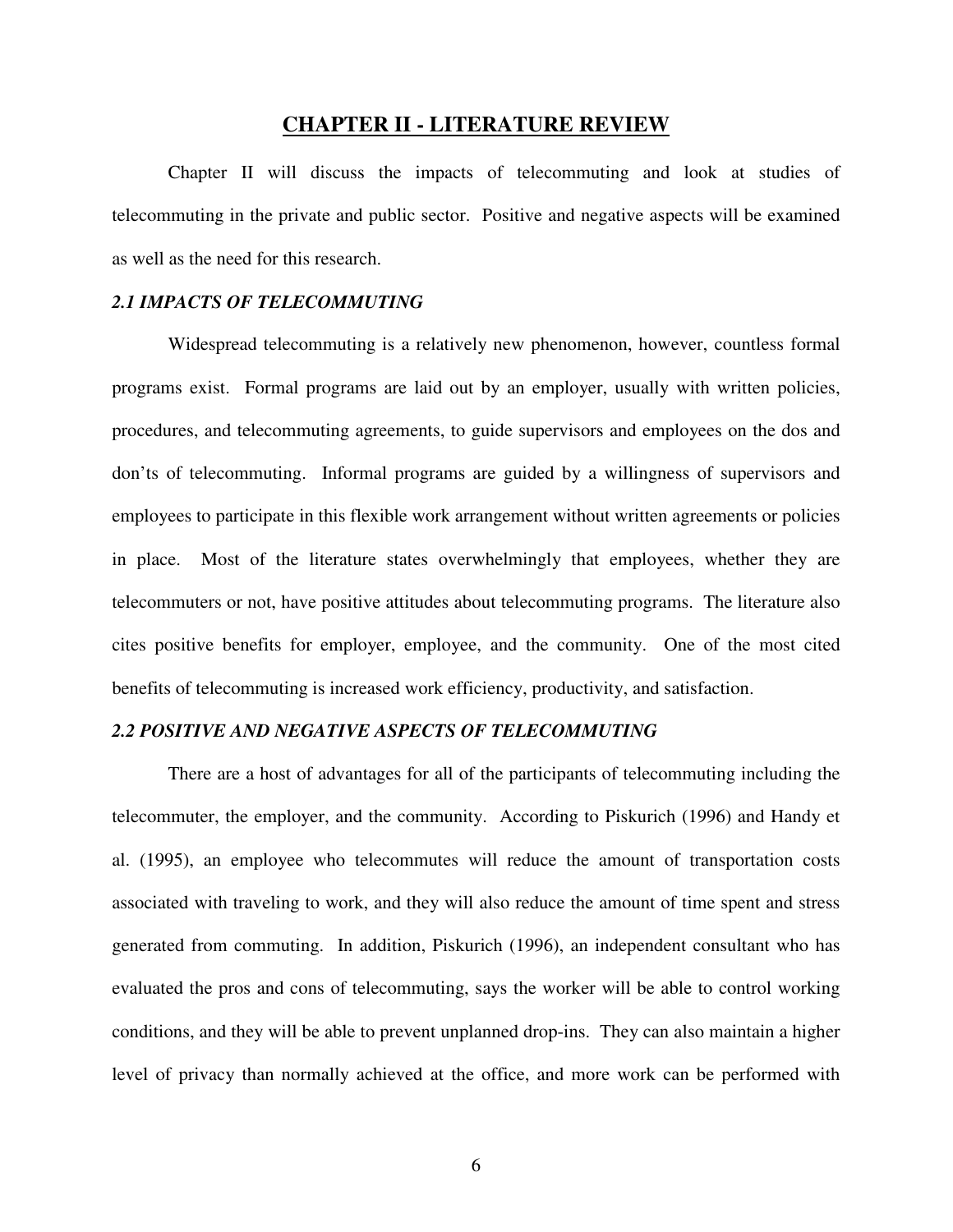fewer interruptions. Handy et al. (1995) contends that telecommuters have the flexibility to care for children or for the elderly. The employer of a telecommuter will also benefit from this arrangement by attracting qualified, new employees who require flexible work times. It can also assist in retaining good employees by increasing their job satisfaction, reducing sick time and absenteeism, and help comply with ADA and EPA regulations, according to Piskurich (1996). The most valuable advantage of telecommuting appears to be the increased levels of employee productivity. Table 1 below summarizes positive and negative aspects of telecommuting:

| Table 1 – Positive & Negative Aspects of Telecommuting.                                                                                                                                                         | Sources as listed.                                                                                            |
|-----------------------------------------------------------------------------------------------------------------------------------------------------------------------------------------------------------------|---------------------------------------------------------------------------------------------------------------|
| <b>Positive Characteristics</b>                                                                                                                                                                                 | <b>Negative Characteristics</b>                                                                               |
| Reduction of transportation costs (Piskurich, 1996)                                                                                                                                                             | Employees may feel lonely or isolated (Piskurich, 1996)                                                       |
| Less time / stress spent commuting / energy<br>conservation (Piskurich, 1996)                                                                                                                                   | Not all jobs or employees are telecommuting candidates<br>(Teo, et al., 1998)                                 |
| Reduced vehicle traffic / improved air quality<br>(Pendleton, 1998, Massachusetts, 1994). Poor air<br>quality may lead to loss of federal funding for highway<br>projects in some jurisdictions (Girard, 1998). | Telecommuters may become workaholics (Piskurich,<br>1996)                                                     |
| Better control of working conditions (Piskurich, 1996)                                                                                                                                                          | Jealousy among employees (Teo, et al., 1998)                                                                  |
| Increased privacy / fewer interruptions (Piskurich, 1996)                                                                                                                                                       | Reduced participation in office culture (Piskurich, 1996)                                                     |
| Physically challenged workers may join workforce<br>(Handy, et al., 1995)                                                                                                                                       | Limited access to office forms (Gordon, 1997)                                                                 |
| Employers can attract workers who require flexible work<br>arrangements (Teo, et al., 1998; Pratt, 1999;)                                                                                                       | Fear of being left out of communication circle / reaching<br>management during crisis (Brimsek, et al., 1995) |
| Excellent employee retention tool (Gordon, 1997; Pratt,<br>1999)                                                                                                                                                | Fear of being passed up for promotions (Gordon, 1997)                                                         |
| Increased job satisfaction / reduced sick time and<br>absenteeism (Gordon, 1997; Pratt, 1999)                                                                                                                   | Managers fear loss of employee control / less face-to-<br>face meetings (Piskurich, 1996;)                    |
| Possible reduced office space needs (Teo, et al., 1998)                                                                                                                                                         | Managers fear employee abuse / less flexibility<br>(Piskurich, 1996)                                          |
| Increased employee productivity (Kemp, 1995; Gordon,<br>1997; Teo, et al., 1998; Pratt, 1999)                                                                                                                   | Encourage decentralization and leapfrogging to rural<br>areas (Handy, et al., 1995)                           |

#### *2.3 TELECOMMUTING STUDIES*

Studies of telecommuters have taken place throughout the 1990s and into the new millennium. Non-telecommuters have also been studied to assess attitudes regarding telecommuting and job satisfaction to compare with telecommuters. Studies have taken on a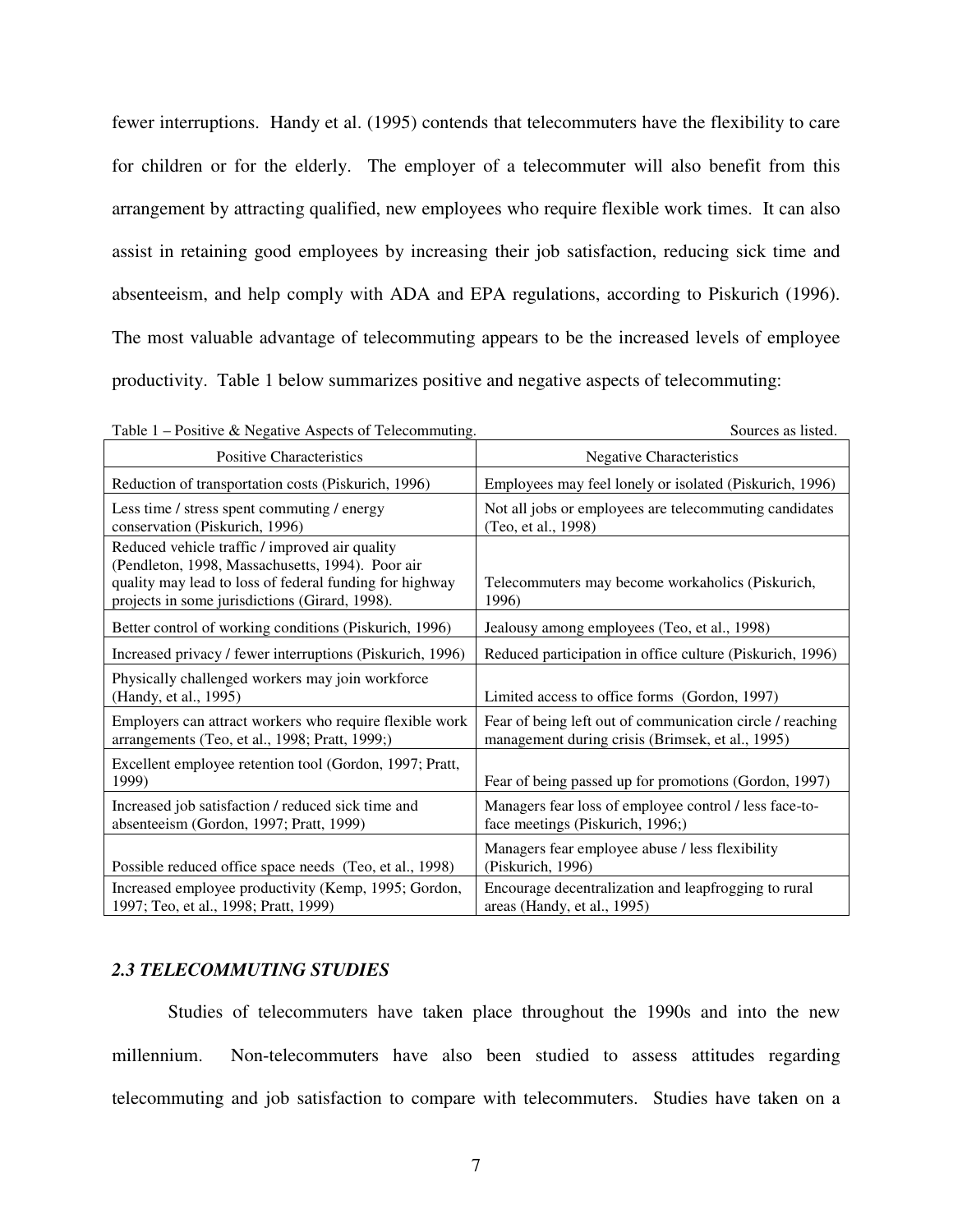variety of shape and sizes including examining public and private sector employees and managers. Mokhtarian et al. (1998) surveyed 583 employees of the City of San Diego in 1992 to determine what impacts gender, occupation, and presence of children have on telecommuting motivation and constraints. The study found that both men and women had strong desires to telecommute, but women on average rated telecommuting as more important than men. The study also found that managers and professional level employees were more likely to cite getting more work done as a motivation to telecommute as opposed to clerical level employees who cited family and office stress reduction as motivations.

In a study by Baruch and Yehuda (1998), a majority of private sector non-teleworkers in the United Kingdom and Hong Kong felt that teleworking would reduce their stress and less time would be wasted traveling as a result of telecommuting. However, several negative attitudes toward telework were also revealed. These included less time being spent communicating with colleagues and the inability to share experiences and knowledge with coworkers, for example.

Teo et al. (1998) looked at attitudes towards telecommuting among information technology personnel. They examined issues including propensity of telecommuters to leave an organization, perceived advantages and disadvantages, and events influencing the decision to telework. The study revealed the number of employees planning to leave their organization was reduced almost in half as a result of implementing a telework program. Additionally, almost 90 percent of respondent were in favor of teleworking and almost 87 percent would opt for telework as an alternative work arrangement.

A study by Ilozor, Ilozor, and Carr (2001) examined the relationships between management communication strategies and satisfaction of telecommuters. They discovered that

8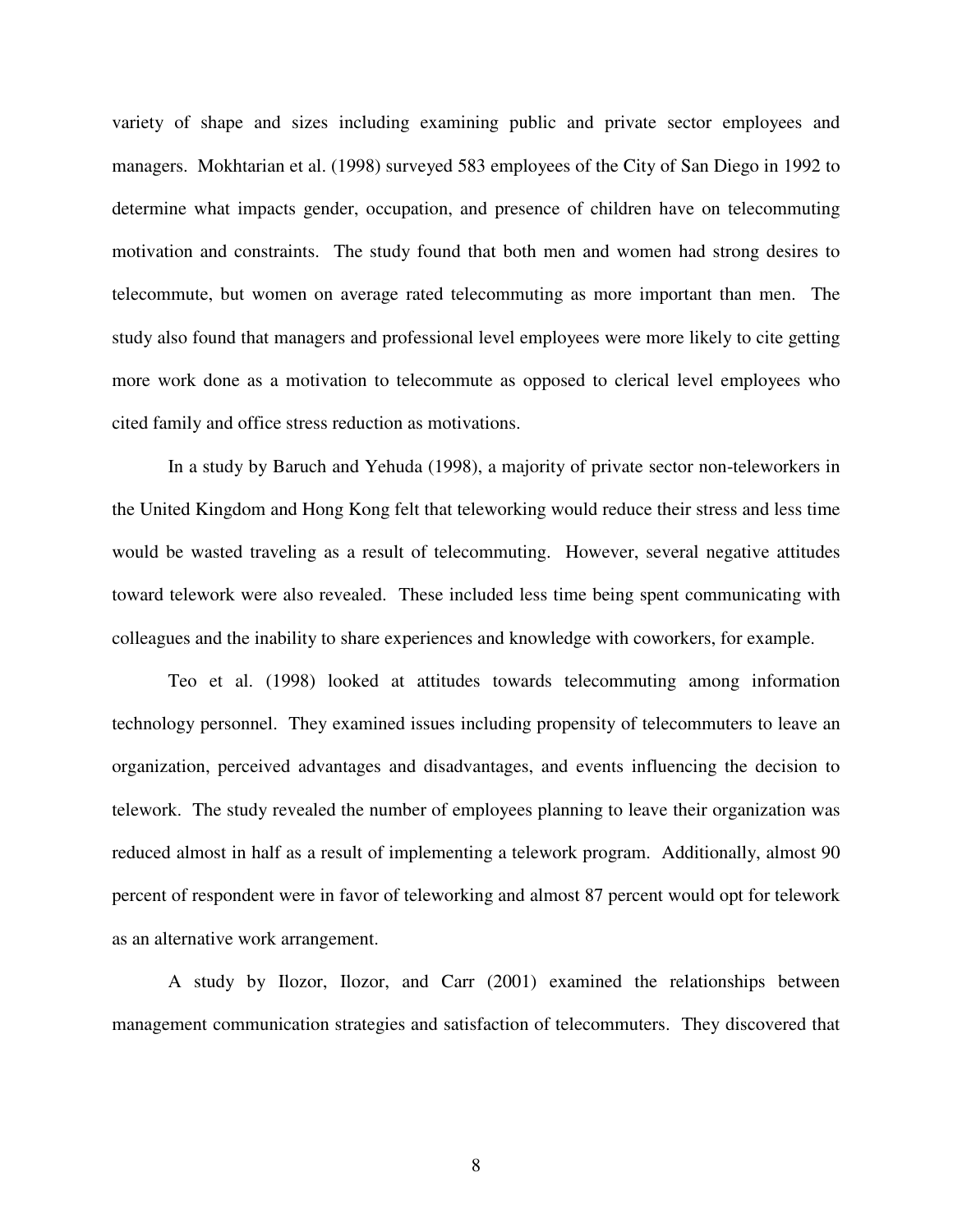several strategies have significant influence over the job satisfaction of telecommuters. These included clear communication of job responsibilities, goals and objectives, and deadlines.

#### *2.4 TELECOMMUTING IN THE PUBLIC SECTOR*

The federal government and many state and local governments have adopted telecommuting as part of an alternative work schedule. The federal government began a telecommuting pilot program in 1990 called the Federal Flexiplace Pilot Study. The program was initiated to increase the number of employees working from home and study the impacts of telecommuting. According to Kemp (1995), in 1991 Congress approved an amendment to study telecommuting by the Department of Transportation and Energy. Kemp (1995) also stated that by 1992 approximately 500 federal employees from 13 agencies including the Department of Agriculture, Health and Human Services, Interior, Treasury, and the EPA were participating in the telecommuting program. According to the Merit Systems Protection Board (MSPB) Merit Principles Survey of 2000, 20 percent of federal employees now have telecommuting available to them. However, according to ITAC-1 (2001), the Office of Personnel Management noted only 45,298 federal employees or 2.6 percent of the federal workforce telework at least one day a week.

The federal government is not the only one participating in telecommuting; local and state governments are also taking part in this innovative work arrangement. According to Kemp (1995), in 1989, the county of Los Angeles, California, introduced a telecommuting program because they believed that it would have positive results, and by 1992 there were 500 telecommuters in the program working an average of two days per week. In 1993, the city of San Diego had 35 telecommuters, and the city of Santa Barbara was initiating a program. In addition, the Los Angeles School District had 70 to 80 telecommuters, the Orange County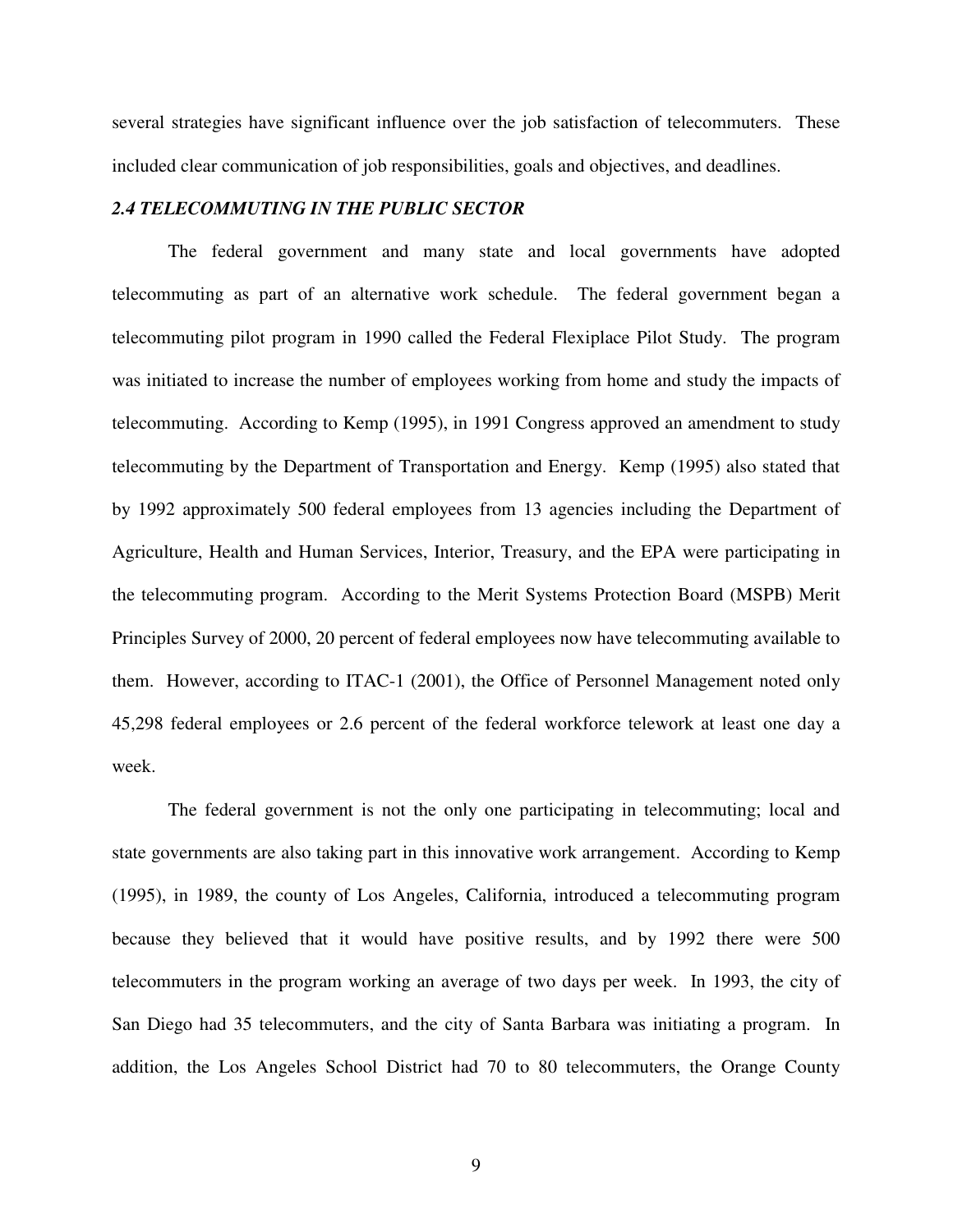Transportation Authority had 24 telecommuters, the South Coast Air Quality Management District had 30 telecommuters, and the Los Angeles Metropolitan Water District had 60 employees in a pilot program.

In 1993, a survey was sent to all of the states requesting information about state programs on telecommuting. Eighty percent replied saying that the state had no formal telecommuting policy; although, many employees were allowed to telecommute anyway. States that had established telecommuting programs cited improved productivity, response to employees' needs for work flexibility, and fringe benefits as some of the reasons for implementing such programs.

The State of Arizona began planning a telecommuting pilot program in the fall of 1989. An evaluation of the State of Arizona's telecommuting plan was completed to assess how the program was working for all stakeholders. The assessment focused on several topics including current perceptions, attitudes, and level of support for telecommuting. Senior and mid-level managers had positive attitudes towards telecommuting. Eighty-six percent of employees were positive and cited increased job satisfaction and productivity as a benefit of telecommuting.

The State of California (1990), initiated a telecommuting pilot program. Employee effectiveness was measured, and employees and their supervisors cited increased productivity as a benefit of telework. However, supervisors' estimates of productivity increases tended to be more conservative than the employee's.

The state of Florida (1997) began a telecommuting program as a result of Florida Statute 110.171, the State Employee Telecommuting Act. The Department of Management Services (1997), stated, "Telecommuting provides an opportunity to increase productivity, enhance work quality, and reduce costs. Telecommuting may help recruit and retain personnel and increase accessibility to state employment for individuals who have a disabling condition" (p. 1).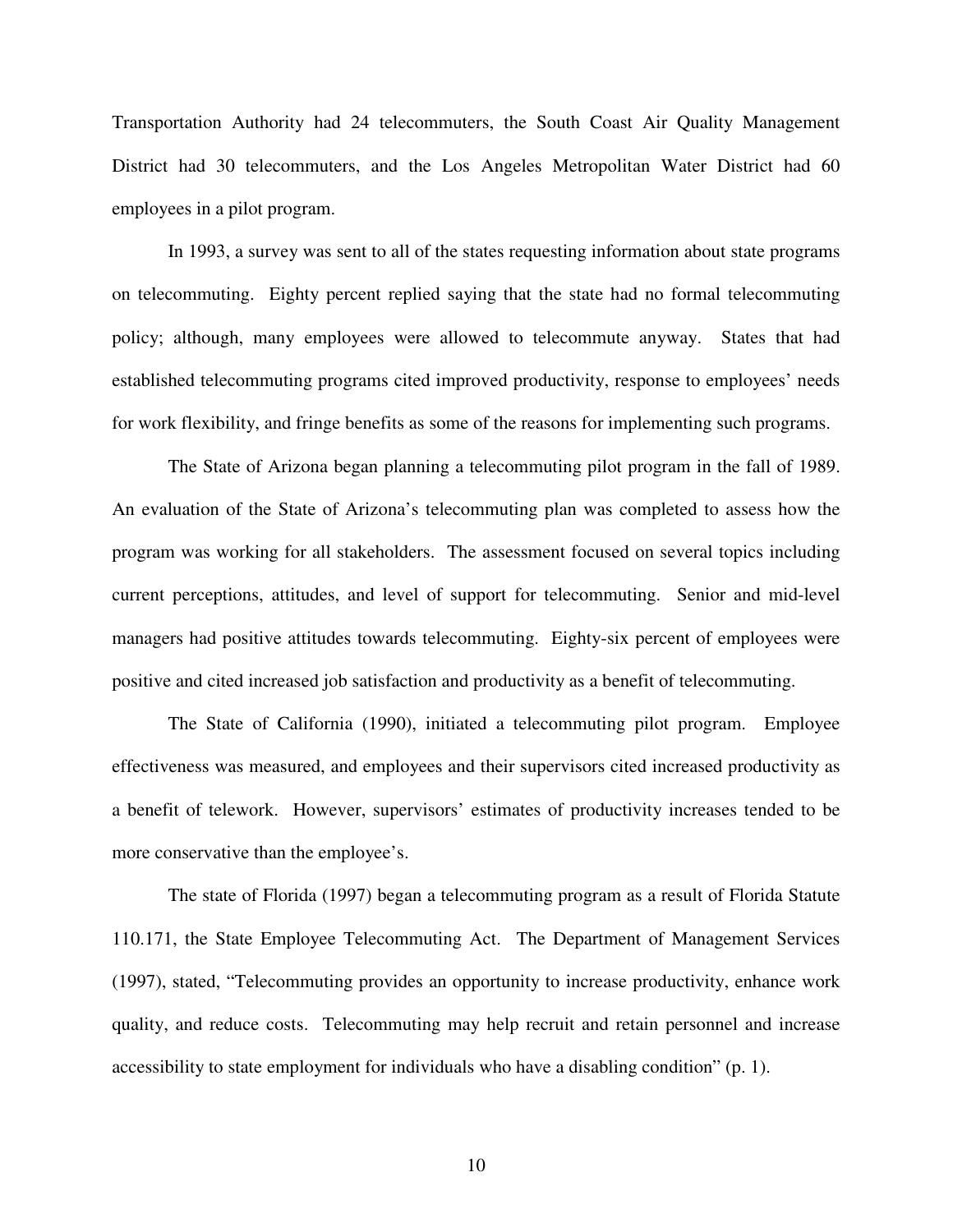Between November 1995 and October 1996, the Minnesota Department of Administration (1997), ran a successful pilot telecommuting program. Participants included employees from a variety of positions including accounting staff, management analysts, word processors, managers, and more. The Minnesota Department of Administration (1997), found that telecommuting was a successful concept with advantages for employer, employee, and society. They found, similar to other programs studied, increases in employee satisfaction and productivity. They also concluded that "organizations that have embraced telecommuting report reduced sick leave usage, reduced real estate and property management costs, and increased employee satisfaction and retention" (p.19). Telecommuting is becoming commonplace in the public sector as is evident by the number of successful programs in place today.

#### *2.5 TELECOMMUTING IN THE PRIVATE SECTOR*

The private sector is also participating in telecommuting. According to Apgar (1998), companies such as AT&T, IBM, and American Express are engaged in telecommuting. An IBM survey of employees revealed that 87 percent of telecommuters believed their productivity and effectiveness had increased. Similar results were obtained from AT&T and American Express. According to Chadderdon (1998), Merrill Lynch employs about 400 telecommuters. Management insists that telecommuters complete a rigorous training program to teach employees the "how to" of telecommuting. In return, management has reported increased productivity and decreased turnover among telecommuters. Przybys (2000) says a local organization, Clark County Credit Union, is also participating in telecommuting. Credit union management is pleased with the program, and especially satisfied with the initial savings of \$4 million, which was the impetus for the transition to telecommuting.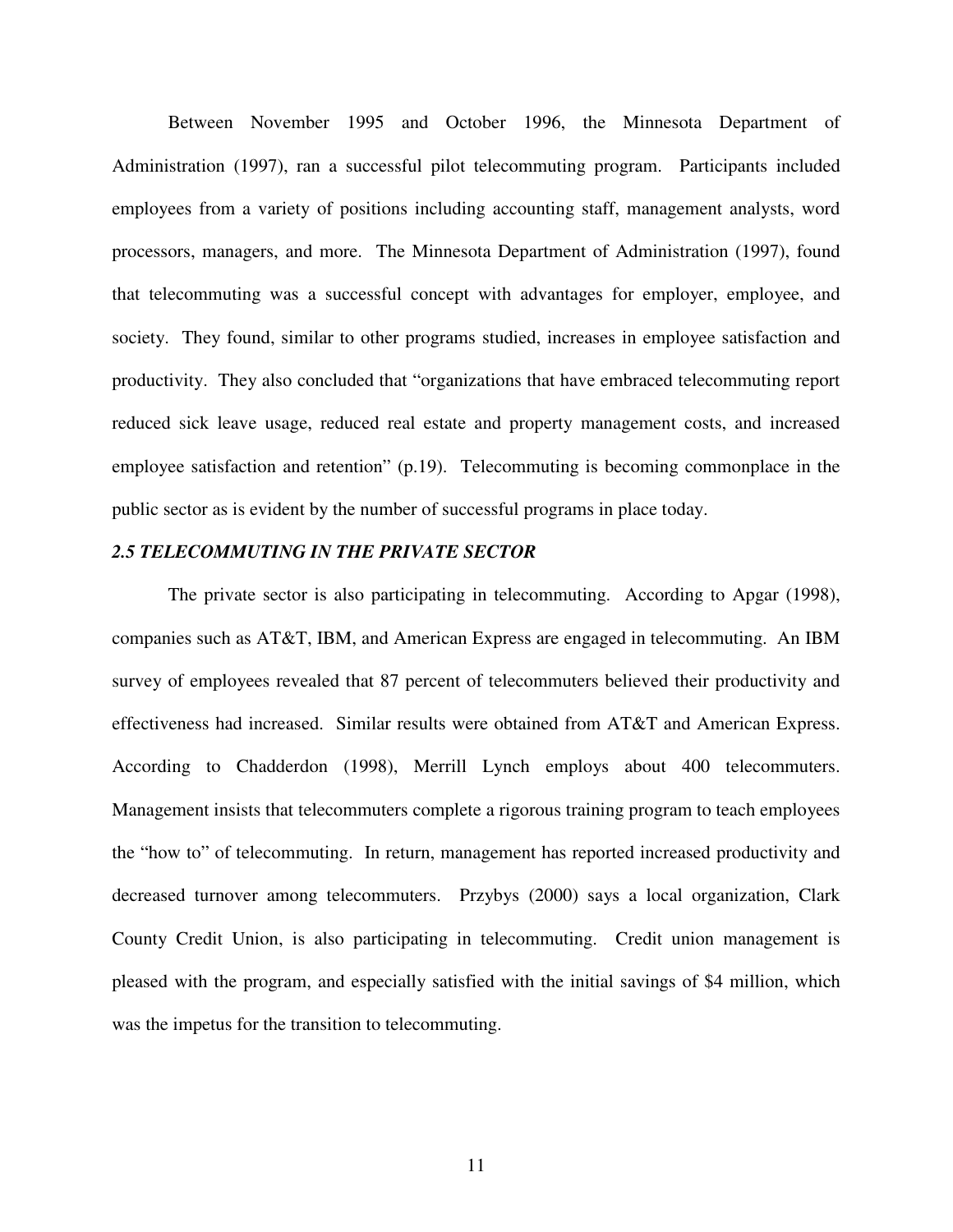## *2.6 NEED FOR THIS RESEARCH*

As mentioned, there have been many studies and a variety of literature discussing the who, what, when, where, and why of telecommuting. Private and public organizations have been studied. However gaps remain in the literature. Government finance professionals, as a group, have not been studied, and special district governments have not been investigated. As mentioned, accounting / finance employees perform work that lends itself to telecommuting. It is important to determine what attitudes exist about telecommuting among this group, and if telecommuting, in the employees' view, can improve productivity, satisfaction, and retention. Also discussed is the fact that special district governments are newer, less institutionalized, and should be more open to offering telecommuting as an alternative work arrangement. This study looks specifically at accounting / finance employees who are employed by special district governments in the United States. In my opinion, if I examine the combination of accounting / finance employees who work in special district governments, I should find a higher percentage of employees participating in telecommuting programs than other governments. I should also find elevated levels of satisfaction and productivity among telecommuters, and positive attitudes among telecommuters and non-telecommuters alike. Additionally, in my opinion, if the results of this study are disseminated to government finance professionals it may have the effect of solidifying existing programs and creating interest within those organization that have not realized the organizational benefits of telecommuting.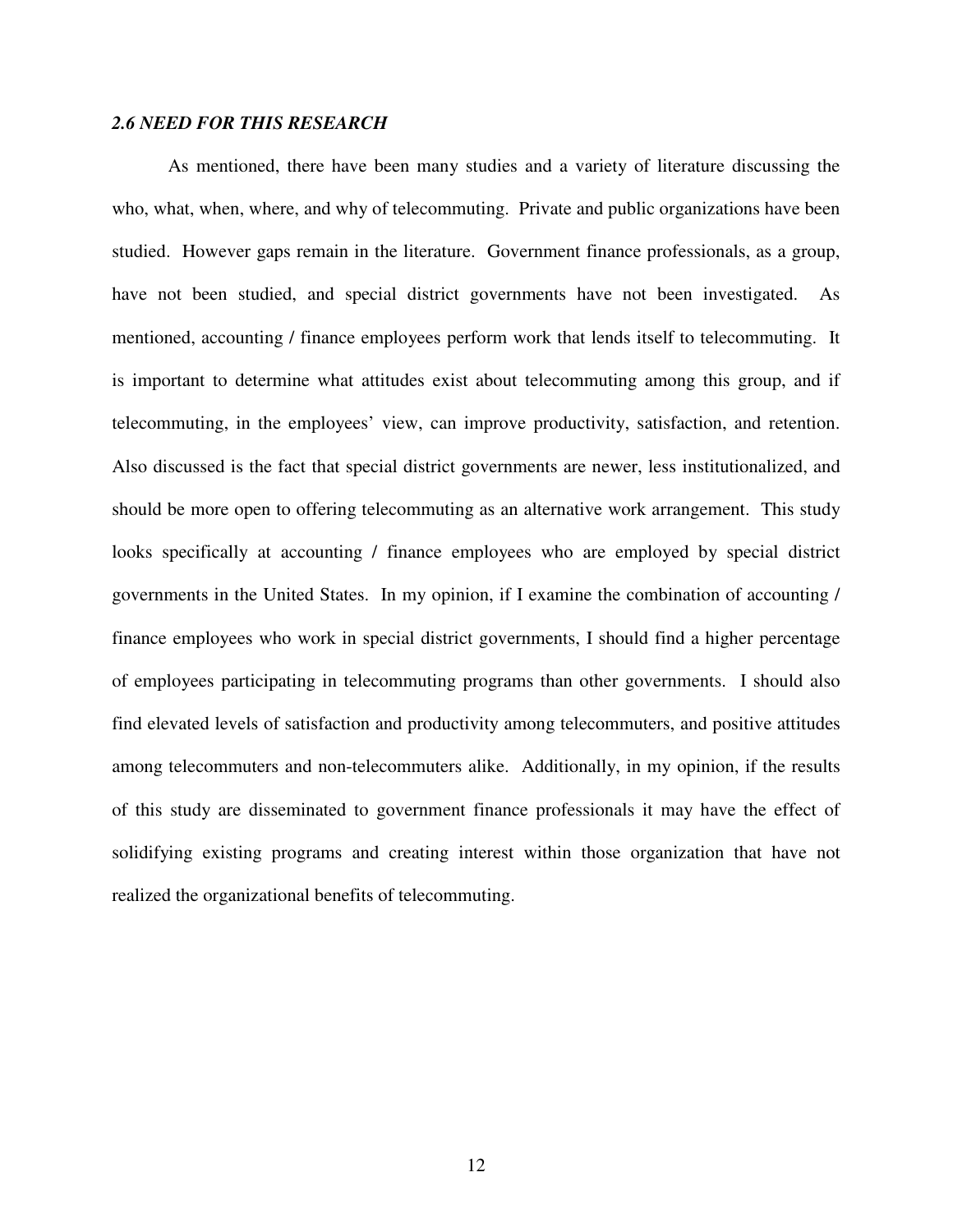# **CHAPTER III – METHODOLOGY**

 Chapter III defines the research task and describes the procedures followed to gather a representative sample. The survey instrument will be described, and the procedures used to process the data will be analyzed. The final response rate for this study will be discussed, and finally, limitations of the study will be addressed.

#### *3.1 RESEARCH TASK*

 The preceding section suggests that employers and employees believe that telecommuting has the potential to provide many benefits for all participants. Government finance professionals employed by special district governments perform work that can easily be completed away from the traditional office, but it is unknown how much this segment of public employees participates in telecommuting and how the results vary from other groups. It is also unknown how this group perceives telecommuting. The task of this research is to empirically determine the extent of telecommuting performed by government finance professionals employed in special district governments. Moreover, this study will examine the attitudes of non-telecommuters and telecommuters including how telecommuting impacts organizational attitudes, personal attitudes, job satisfaction, and the relationship between job stress and saving money. The study will also examine other components of telecommuting including the inclination of employees to leave an organization if telecommuting is offered elsewhere, the benefits and drawbacks (perceived and actual) of working away from the office, and how attitudes vary among different groups of employees.

#### *3.2 SAMPLE AND PROCEDURES*

In order to gather the necessary data and perform this research, a self-administered mail survey was provided to a random sample of government finance professionals who are employed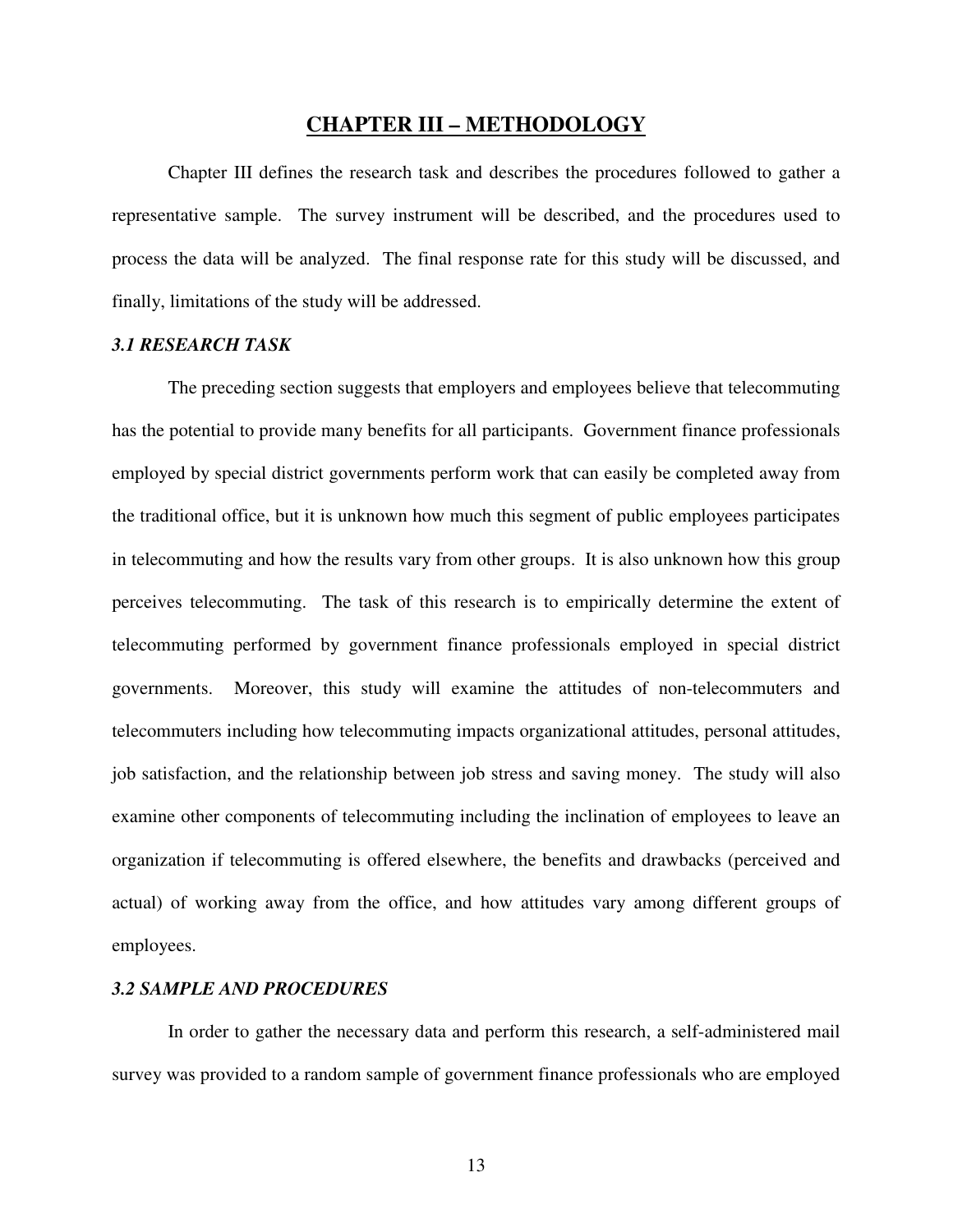by special district governments. The Government Finance Officers Association (GFOA) of the United States and Canada was contacted in order to obtain a list of special district government employees. Membership in this organization consists of approximately 14,500 from the U.S., Canada, and other countries. Members serve a variety of accounting and finance positions in city, county, state, retirement system, and special district governments. Currently, there are 2,435 special district GFOA members in the United States. I obtained a list of all special district government members from the GFOA for this research project. GFOA was only able to provide the list in non-electronic format. Therefore, all of the labels were numbered, and Excel software was used to create a random number table of 400 numbers ranging from one through 2,435 (thus creating a random sample). This sample of 400 was given identification numbers and entered into an electronic database for tracking purposes.

#### *3.3 SURVEY INSTRUMENT*

I proceeded by drafting a cover letter (Appendix A) and survey. In the cover letter, I identified myself as government finance professional, a GFOA member, and a student. The letter defined telecommuting, and was credible and personalized in order to attract as many respondents as possible. The survey was divided into several sections with the goal of determining the following information: 1) telecommuter or not (including nature of telecommuting); 2) attitudes and satisfaction towards job function and telecommuting (i.e. perceived benefits and drawbacks, interest in telecommuting, propensity to leave an organization as a result of telecommuting being offered elsewhere); 3) management communication regarding job responsibilities (i.e. goals and objectives clearly conveyed, review of work; and modes of communication most often used with the organization); 4) organizational information (i.e. number of employees, budget); 5) demographic information (i.e. age, gender, income); and 6)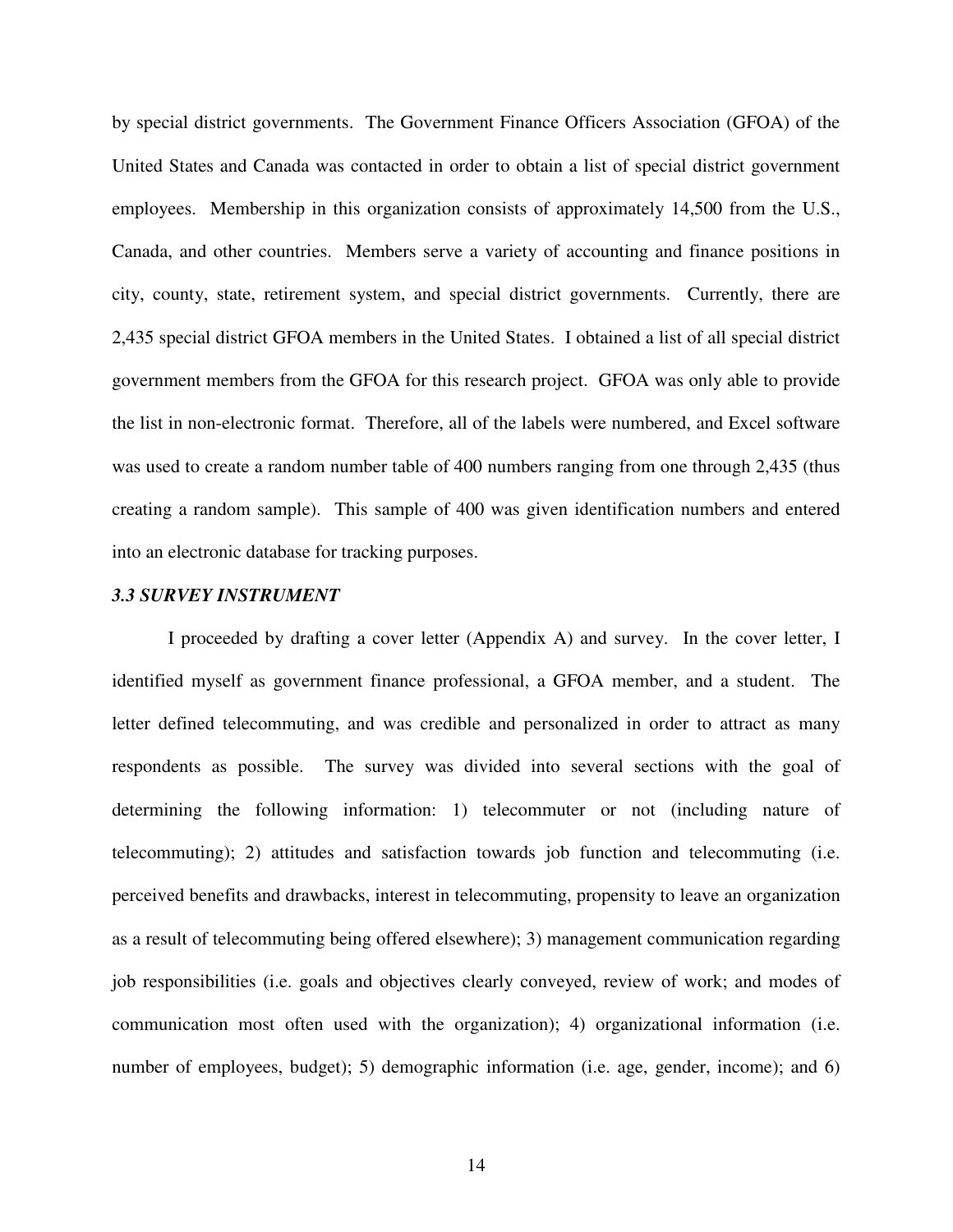additional comments from respondents (Survey variable are listed in Appendix B). Four hundred surveys were mailed using first class postage. The cover letter, a self addressed, stamped return envelope, and a business card were included in the survey package. Five days later, a reminder postcard was sent to all survey recipients (Appendix C). Three weeks after the original mailing, all non-respondents were sent a second survey package including a revised cover letter, a replacement survey, a self addressed, stamped return envelope, and a business card. Due to the deadline of this professional paper, surveys received after March 21, 2002, are not included in Chapter IV – Findings.

#### *3.4 PROCESSING DATA*

Upon receipt of completed surveys, the data was entered into SPSS software package to perform statistical analyses. The analyses of the data included employing a factor analysis to determine if patterns of correlation within the set of observed attitudinal variables could be explained by underlying factors. The results revealed that four factors exist. These include how telecommuting impacts organizational attitudes, personal attitudes, job satisfaction, and the relationship between job stress and saving money. Dependent and independent variables were also identified. Originally, the independent variable in all cases was intended to be whether an employee telecommutes. However due to the small group (six individuals) of telecommuters in the study group, significant statistical analysis cannot be performed. Other independent variables were identified in order to determine how they affect the attitudes of special district government employees towards telecommuting. Independent variables include gender, marriage status, level in the organization, and whether the employee provides childcare. Dependent variables include whether an employee is in favor of telecommuting and whether the employee would participate in telecommuting. Other dependent variables include two of the four factors revealed by the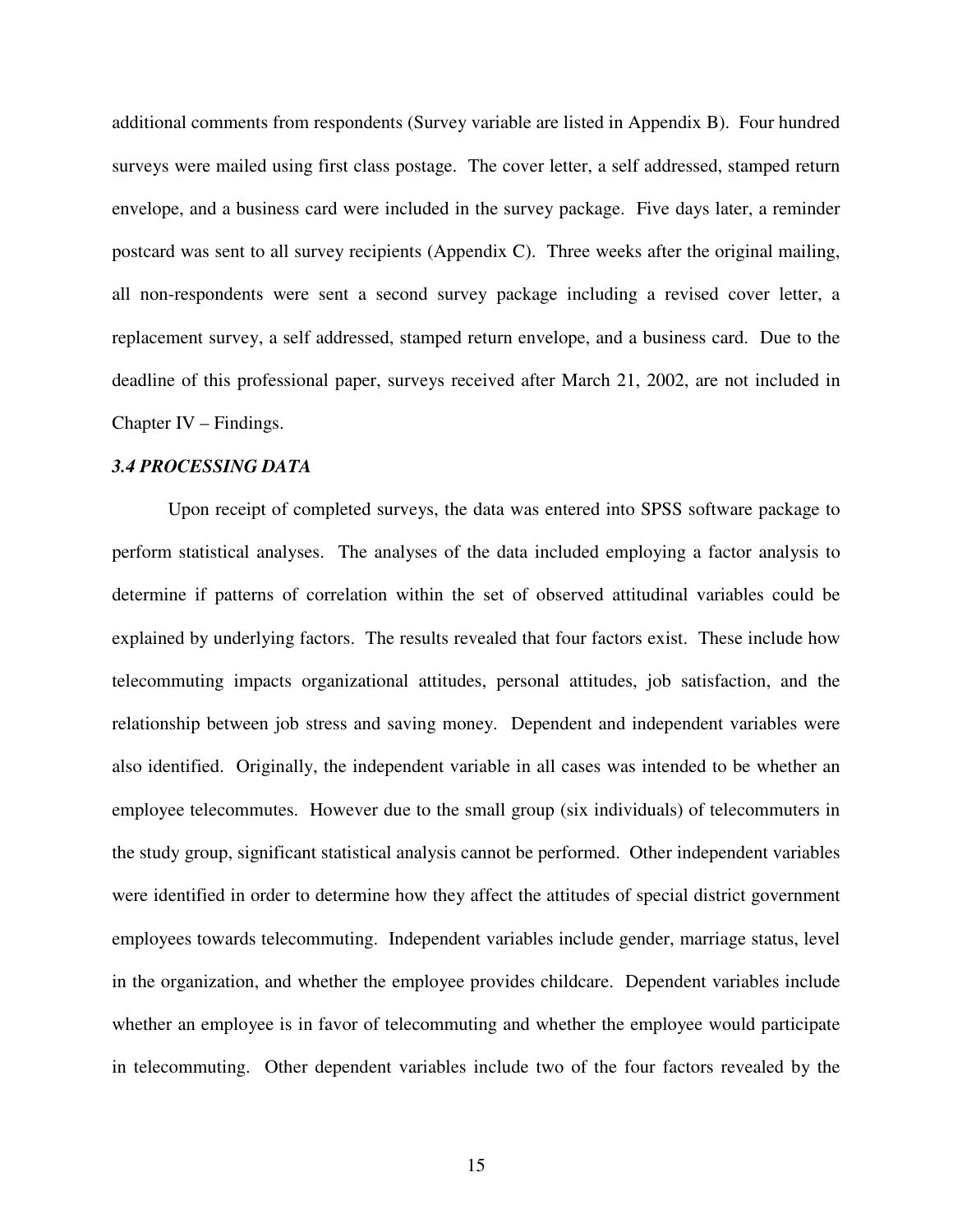factor analysis. When examining the dependent variable, propensity to leave an organization, the independent variable is whether an organization offers telecommuting. A complete list of survey variables may be found in Appendix B. Most variables are measured using a Likert scale and evaluated using ordinal or interval scales. Some variable are dichotomous (i.e. yes/no questions), and other variables require fill-in answers (i.e. budget, job title).

#### *3.5 RESPONSE RATE*

 Of the 400 surveys that were distributed, 160 surveys were returned. One survey was returned unopened because the recipient was no longer employed at the institution. Another survey was returned in an envelope that was not properly sealed, and the survey was missing. As of March 21, 2002, the final response rate was 40 percent. Surveys returned after March 21, 2002, are not included in this paper.

 Almost four percent (3.8 percent) of respondents identified themselves as telecommuters. However, with a sample of 160, that equates to only six respondents. It appears that two of the six respondents may have shaded the wrong box on their survey (indicating they are telecommuters), but I was not able to completely discern if they had erred. If they did make a mistake in the survey and only four respondents identified themselves as telecommuters, twoand-one-half percent of respondents would be telecommuters. According to the results of a United States Office of Personnel Management (2001) telework survey, just over two-and-onehalf percent of federal employees in 94 agencies are teleworking at least once per week  $(45,300)$ employees out of 1.8 million). It appears that a telecommuting rate of two-and-one-half percent of special district government finance employees is on par with the federal government. The ITAC-2 (2001) survey reports a 20 percent telework rate, but they include employees working at home, working on the road, working at telework centers, and working in satellite offices.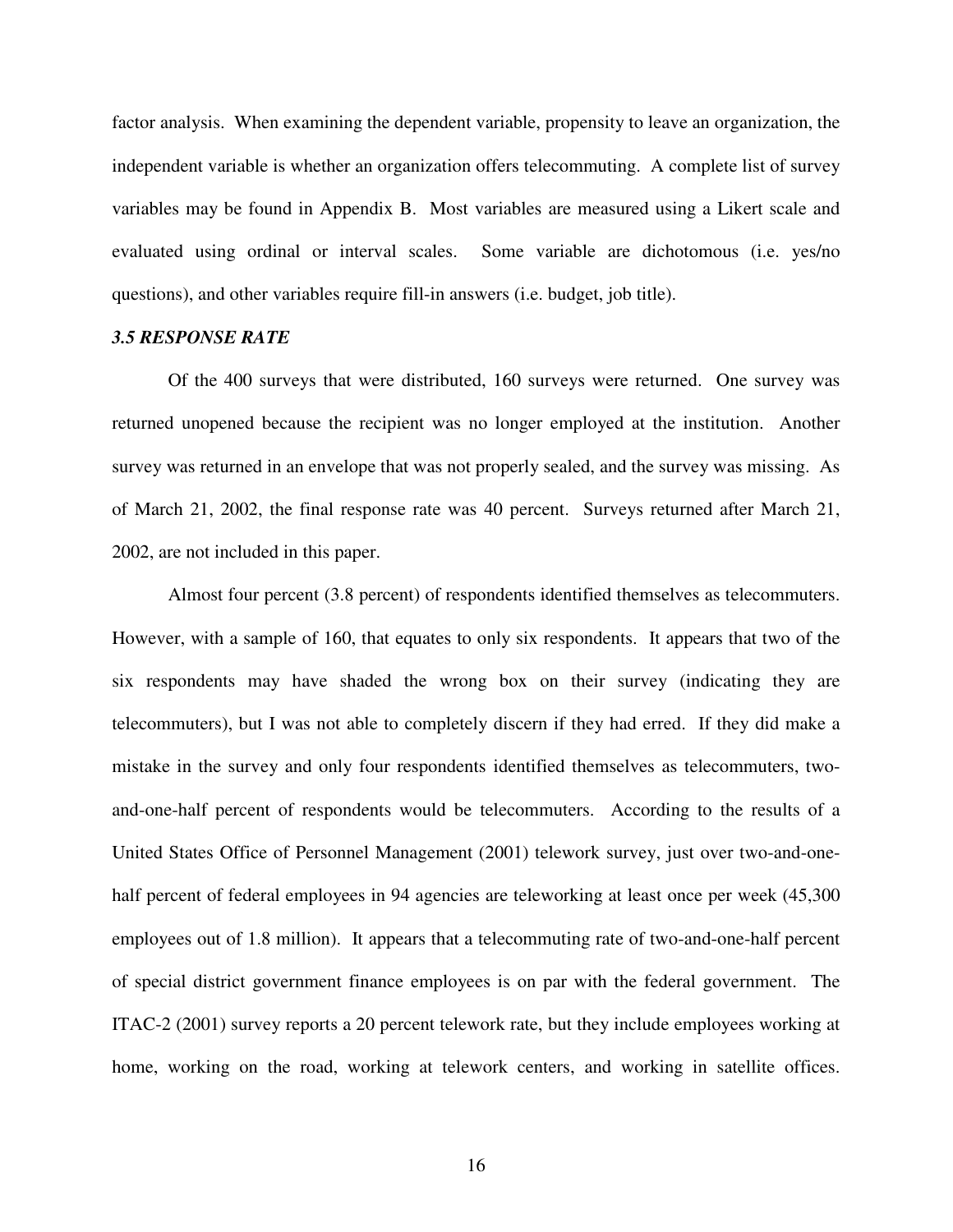Without having their entire report (at a cost of \$500), it is impossible to perform a comparison. Having such a small sample of telecommuters to work with, it is virtually impossible to perform any meaningful statistical analyses. Therefore, the entire sample of 160 special district government finance employees will be used to determine attitudes about telecommuting.

#### *3.6 LIMITATIONS*

It is noteworthy to mention that GFOA's membership may not be representative of all special district governments. There are approximately 34,000 special district governments in the United States according to the United States Census Bureau (1997); however, GFOA's membership consists of only 2,435 special district government employees. It is very possible that very small special districts may not have the needed resources to purchase memberships for employees. In very small special districts it is also possible that there may not be a dedicated accounting / finance employee. One employee may perform many functions including accounting / finance work and consequently not be a member of GFOA. Furthermore, these smaller special districts may not participate in telework because of the limited number of employees. Additionally, in the course of this study some of the sample sizes used to analyze the survey results are limited, and therefore, may be subject to sampling error. The result is this study will have limited generalizability throughout city, county, state, retirement system, and special district governments.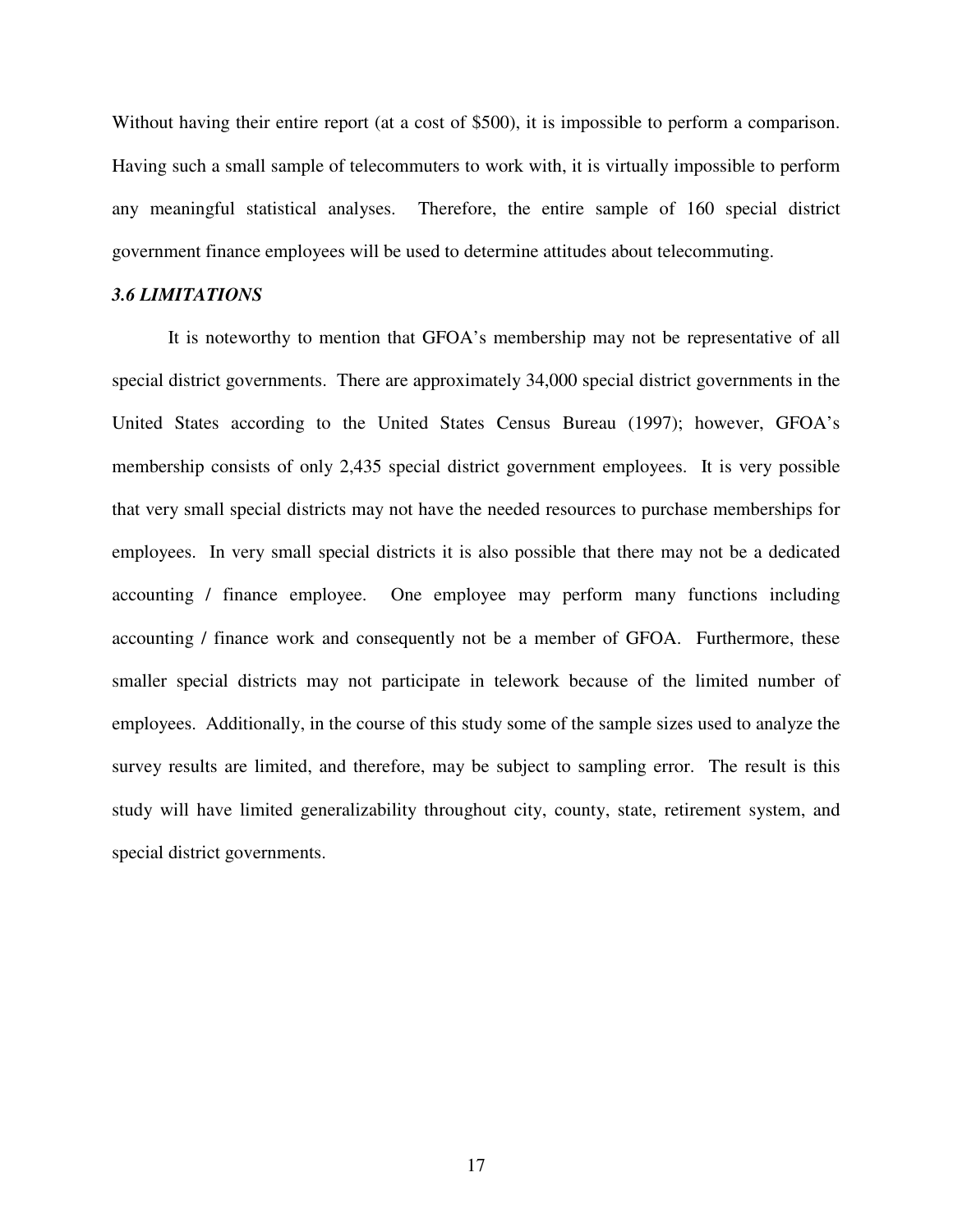# **CHAPTER IV – FINDINGS & ANALYSIS**

 Chapter IV provides a detailed analysis of the survey results. The chapter begins with a review of the demographic characteristics of the respondents. Attitudes of respondents and the likelihood of participating in telecommuting are analyzed. A factor analysis is used to find relationships among like variables, and further analyses are performed on organizational and personal attitudes towards telecommuting. Finally, the inclination to leave an organization as a result of telecommuting is discussed.

#### *4.1 DEMOGRAPHIC CHARACTERISTICS OF RESPONDENTS*

 Of the 160 respondents, approximately 51 percent were males and 49 percent were females. Approximately 85 percent were married and 15 percent were single. Twenty-one percent of respondents provide childcare and four percent provide eldercare. Nearly nine percent of respondents are between the ages of  $25 - 34$ ; 27 percent from  $35 - 44$ ; 44 percent from  $45 -$ 54; 20 percent from 55 –64; and less than one percent are older than 64. Fifty-two percent of respondents work in urban areas, 38 percent in suburban regions, and the remaining ten percent are employed in rural areas.

 The majority of respondents characterized themselves as either mid- or upper-level management (26 percent mid-level and 53 percent upper-level). Nineteen percent characterized themselves as professional level employees, and roughly two percent considered their positions as clerical level. Eleven percent of respondents have annual gross earnings between \$25,000 and \$49,999. Approximately 36 percent of respondents earn between \$50,000 and \$74,999, and onethird earns between \$75,000 and \$99,999. Twenty percent of respondents earn more than \$99,999 annually. Respondents have a mean tenure of 6.8 years while more than 44 percent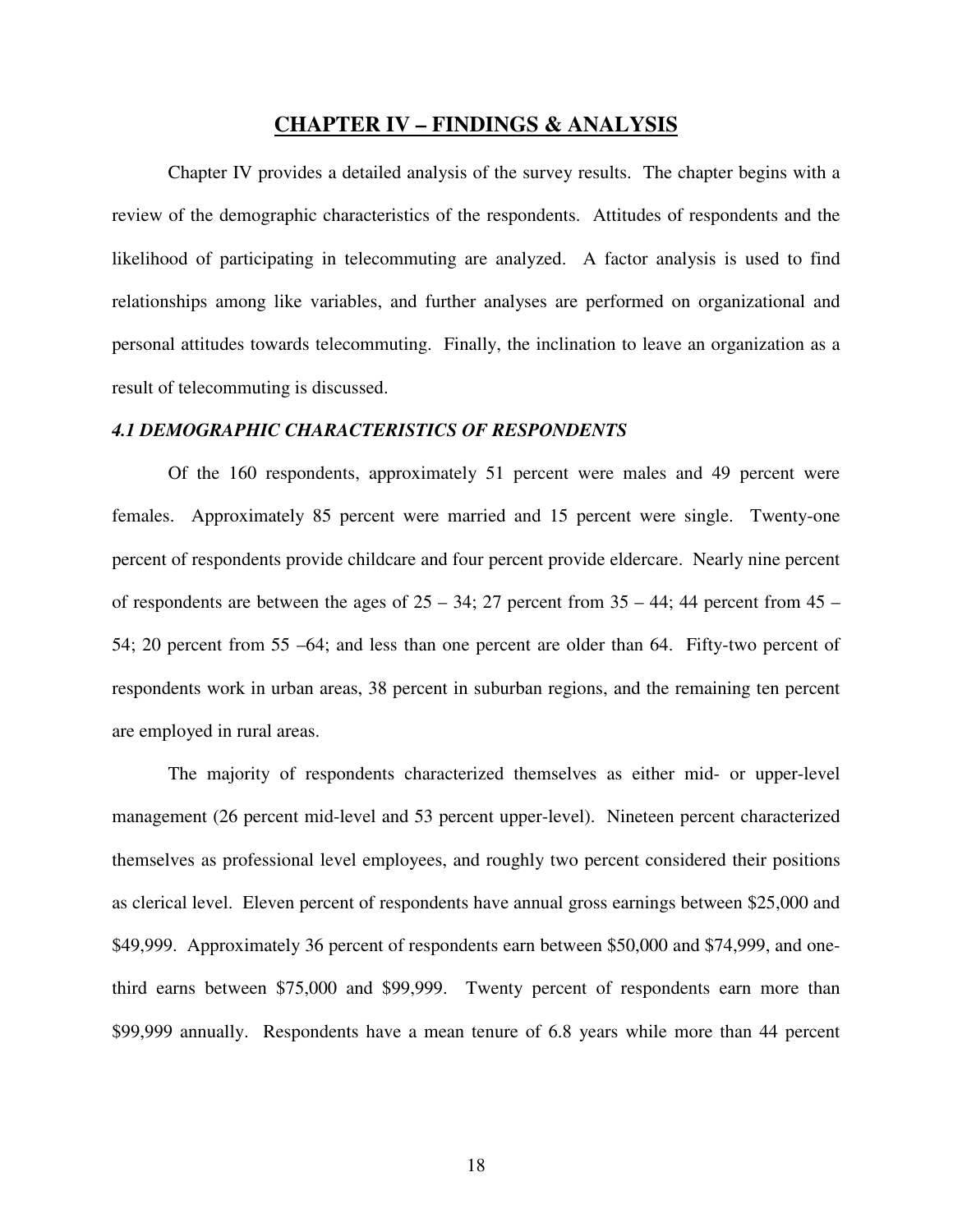have worked ten or more years for their present organization. Table 2 provides a comprehensive look at the demographic makeup of the respondents.

|                      | Demographic Cross Tabulation |            |                |            |                |
|----------------------|------------------------------|------------|----------------|------------|----------------|
| Table 2              | Male<br>Female               |            |                |            |                |
|                      | $\mathbf n$                  | Percentage | $\mathbf n$    | Percentage | Total          |
| Not Married          | $\overline{3}$               | 3.7%       | 20             | 26.7%      | 23             |
| Married              | 78                           | 96.3%      | 55             | 73.3%      | 133            |
| Total                | 81                           | 100.0%     | 75             | 100.0%     | 156            |
|                      |                              |            |                |            |                |
| Do Not Provide       |                              |            |                |            |                |
| Childcare            | 66                           | 81.5%      | 57             | 77.0%      | 123            |
| Provide Childcare    | 15                           | 18.5%      | 17             | 23.0%      | 32             |
| Total                | 81                           | 100.0%     | 74             | 100.0%     | 155            |
|                      |                              |            |                |            |                |
| Age 25 - 34          | $\overline{7}$               | $8.6\%$    | $\overline{7}$ | 9.2%       | 14             |
| Age 35 - 44          | 22                           | 27.2%      | 21             | 27.6%      | 43             |
| Age 45 - 54          | 29                           | 35.8%      | 39             | 51.3%      | 68             |
| Age 55 - 64          | 22                           | 27.2%      | 9              | 11.8%      | 31             |
| Age > 64             |                              | 1.2%       | $\overline{0}$ | $0.0\%$    | $\mathbf{1}$   |
| Total                | 81                           | 100.0%     | 76             | 100.0%     | 157            |
|                      |                              |            |                |            |                |
| Clerical             | $\overline{0}$               | $0.0\%$    | 3              | 3.9%       | $\mathfrak{Z}$ |
| Professional         | 14                           | 17.3%      | 16             | 21.1%      | 30             |
| Mid-level Manager    | 11                           | 13.6%      | 29             | 38.2%      | 40             |
| Upper-level Mgr.     | 56                           | 69.1%      | 28             | 36.8%      | 84             |
| Total                | 81                           | 100.0%     | 76             | 100.0%     | 157            |
|                      |                              |            |                |            |                |
| Income $$25k - $35k$ | $\overline{0}$               | $0.0\%$    | 1              | 1.4%       | $\mathbf{1}$   |
| Income $$35k - $50k$ | 6                            | 7.8%       | 9              | 12.5%      | 15             |
| Income $$50k - $75k$ | 21                           | 27.3%      | 32             | 44.4%      | 53             |
| Income \$75k - \$100 | 27                           | 35.1%      | 23             | 31.9%      | 50             |
| Income $>\$100k$     | 23                           | 29.9%      | 7              | 9.7%       | 30             |
| Total                | 77                           | 100.0%     | 72             | 100.0%     | 149            |

## *4.2 ATTITUDE TOWARDS TELECOMMUTING*

Figure 1 shows the attitude of respondents toward telecommuting is positive with more than 69 percent at least agreeing that they are in favor of telecommuting. Twenty-one percent are neutral, and only about nine percent are not in favor of telecommuting. Thus, there is a positive attitude towards telecommuting among special district government finance employees. Teo et al. (1998) also found an overall positive sentiment with 89 percent of respondents being at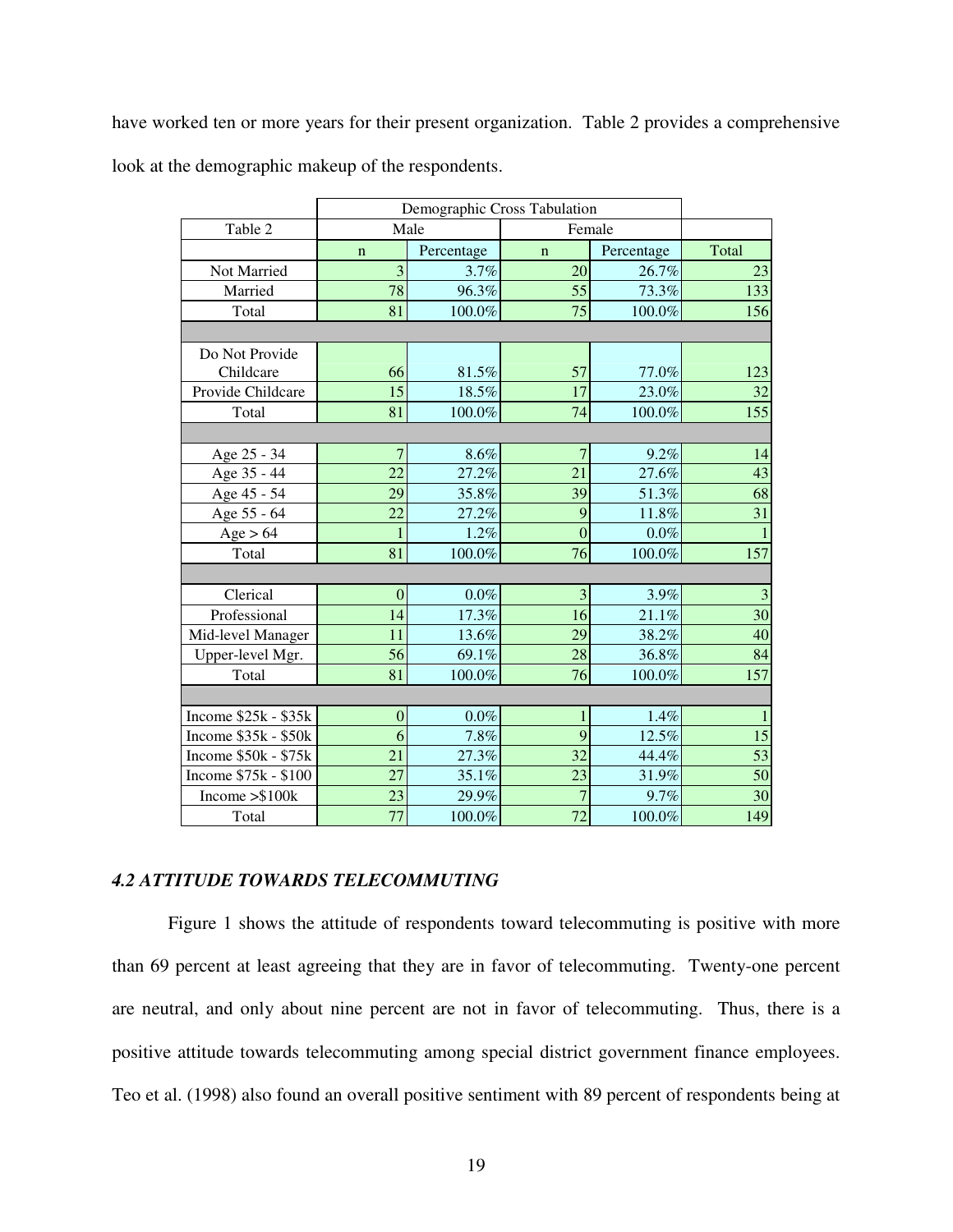least somewhat in favor of telecommuting and only 11 percent at least somewhat against it. However, Teo et al. (1998) used a Likert scale with six choices ranging from extremely against to extremely in favor. A neutral category was not included, and thus may explain some of the variance in the positive attitude of the respondents.



**Figure 1 - In favor of telecommuting?**

It was found, however, that men and women differ in their opinion of telecommuting. Table 3 shows that five-and-one-half percent of women are not in favor of telecommuting, while more than 13 percent of men were not in favor.

|                          |                 | In favor of telecommuting? |             |            |       |  |
|--------------------------|-----------------|----------------------------|-------------|------------|-------|--|
| Table 3                  |                 | Male                       | Female      |            |       |  |
|                          | $\mathbf n$     | Percentage                 | $\mathbf n$ | Percentage | Total |  |
| <b>Strongly Disagree</b> |                 | 5.3%                       |             | $1.4\%$    |       |  |
| Disagree                 |                 | 7.9%                       |             | $4.1\%$    | 9     |  |
| Neutral                  | 14              | 18.4%                      | 18          | 24.7%      | 32    |  |
| Agree                    | 40              | 52.6%                      | 29          | 39.7%      | 69    |  |
| <b>Strongly Agree</b>    | 12 <sub>1</sub> | 15.8%                      | 22          | $30.1\%$   | 34    |  |
| Total                    | 76              | 100.0%                     | 73          | 100.0%     | 149   |  |

Slightly more women are in favor of telecommuting than men (around 69 percent +/-). However, 30 percent of women strongly agreed that they were in favor of telecommuting, while only 16 percent of men strongly agreed. This finding suggests that women have stronger positive attitudes than men about telecommuting and is consistent with Mokhtarian et al. (1998)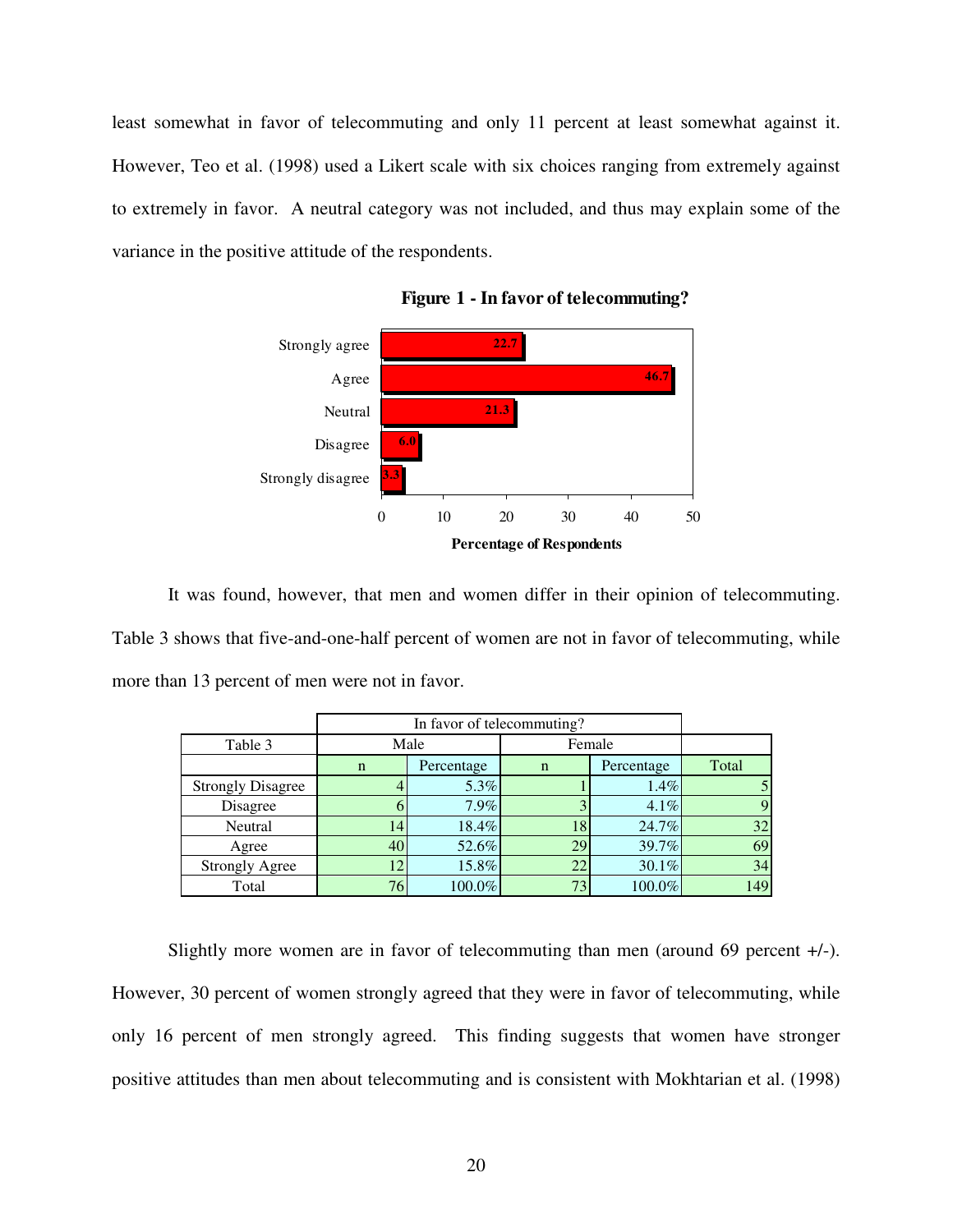who found that women generally rated the benefits of telecommuting higher than men. The balance of respondents, 25 percent of the women and 18 percent of the men remain neutral.

|                          |   | In favor of telecommuting? |         |            |       |  |
|--------------------------|---|----------------------------|---------|------------|-------|--|
| Table 4                  |   | Not Married                | Married |            |       |  |
|                          | n | Percentage                 | n       | Percentage | Total |  |
| <b>Strongly Disagree</b> |   | $0.0\%$                    |         | $4.0\%$    | 5     |  |
| Disagree                 |   | 4.5%                       |         | 5.6%       | 8     |  |
| Neutral                  |   | 31.8%                      | 25      | 19.8%      | 32    |  |
| Agree                    |   | 31.8%                      | 63      | 50.0%      | 70    |  |
| <b>Strongly Agree</b>    |   | 31.8%                      | 26      | 20.6%      | 33    |  |
| Total                    |   | 100.0%                     | 128     | 100.0%     | 148   |  |

Table 4 shows that differences exist among married and single employees. About 64 percent of single employees at least agree they are in favor of telecommuting compared to 71 percent of married individuals who are in favor of telecommuting. According to Teo et al. (1998), "Teleworking tends to be of particular interest to married employees" (p.335), and they concluded the importance of telecommuting is likely to increase as single employees get married. Surprisingly, ten percent of married employees versus only five percent of single employees are not in favor telecommuting. However, this finding may be due to sampling error.

|                          |             | In favor of telecommuting? |             |                   |       |
|--------------------------|-------------|----------------------------|-------------|-------------------|-------|
| Table 5                  |             | Do Not Provide Childcare   |             | Provide Childcare |       |
|                          | $\mathbf n$ | Percentage                 | $\mathbf n$ | Percentage        | Total |
| <b>Strongly Disagree</b> |             | $4.3\%$                    |             | $0.0\%$           |       |
| Disagree                 |             | $4.3\%$                    |             | $10.0\%$          | 8     |
| Neutral                  | 31          | 26.5%                      |             | $3.3\%$           | 32    |
| Agree                    | 55          | 47.0%                      | 15          | 50.0%             | 70    |
| <b>Strongly Agree</b>    |             | 17.9%                      | 11          | 36.7%             | 32    |
| Total                    | 119         | 100.0%                     | 30          | 100.0%            | 147   |

Eighty-seven percent of employees that provide childcare are in favor of telecommuting, while ten percent are not in favor. Just over three percent remain neutral. Sixty-five percent of employees that do not provide childcare are in favor of telecommuting, and nine percent are not in favor. About 27 percent of this group remains neutral. Table 5 provides the details. I would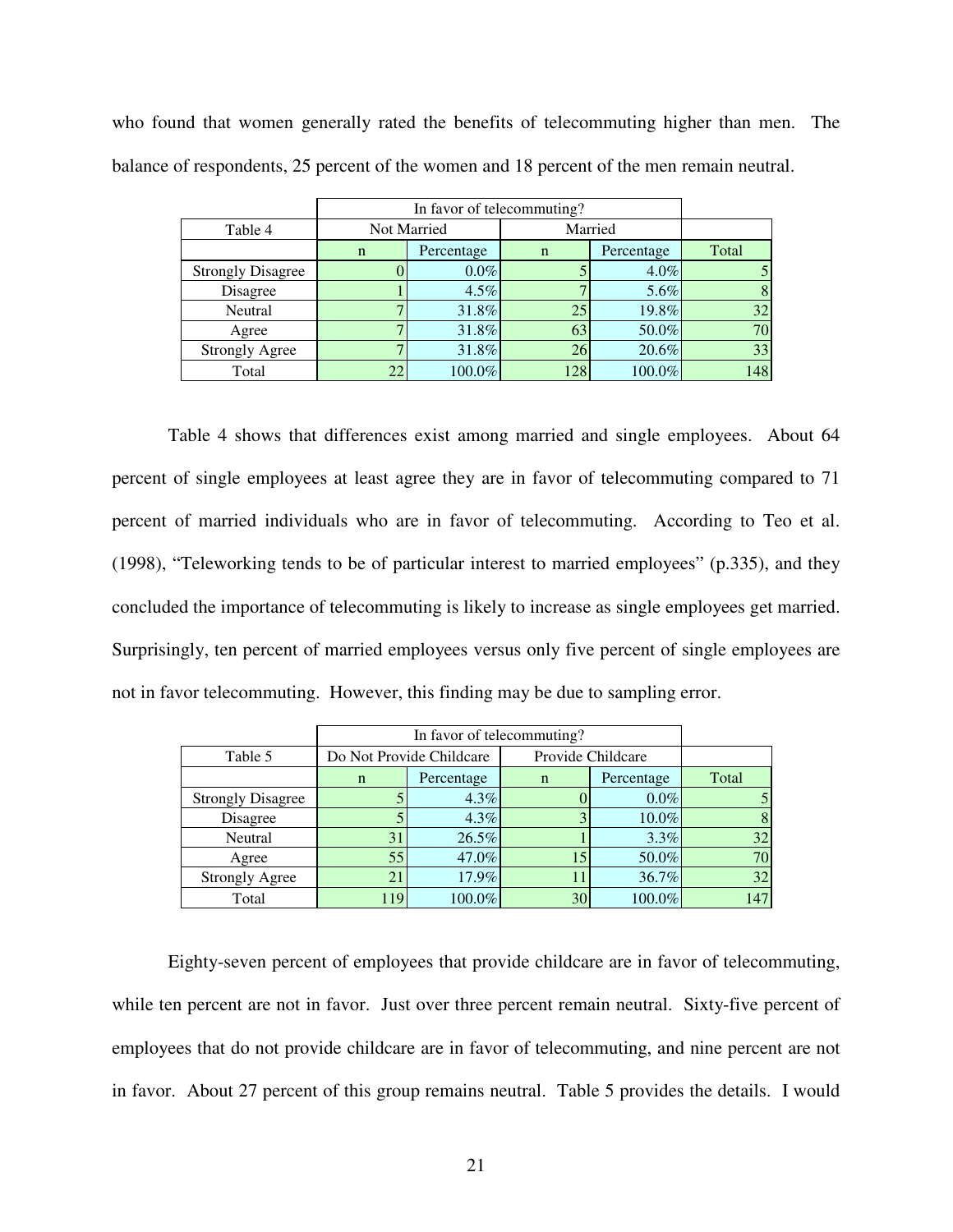expect caregivers to want flexible work schedules as opposed to employees without children who may not need the same level of flexibility. Caregivers may therefore see telecommuting as a good idea. Teo et al. (1998) supports this observation. Their study cites having children as the most important event influencing the decision to telecommute.

# *4.3 LIKELIHOOD OF PARTICIPATING IN TELECOMMUTING*





Figure 2 shows the likelihood that respondents will participate in telecommuting if it is offered as a flexible work arrangement in their present organization. Approximately 67 percent agree or strongly agree that they would participate if such an arrangement was offered to them. Thirteen percent remain neutral, and 20 percent would not participate in telecommuting.

|                          |             | Would you participate in telecommuting? |    |            |       |  |
|--------------------------|-------------|-----------------------------------------|----|------------|-------|--|
| Table 6                  |             | Male                                    |    | Female     |       |  |
|                          | $\mathbf n$ | Percentage                              | n  | Percentage | Total |  |
| <b>Strongly Disagree</b> |             | 9.2%                                    |    | $4.0\%$    | 10    |  |
| Disagree                 |             | 15.8%                                   |    | 10.7%      | 20    |  |
| Neutral                  |             | 11.8%                                   | 11 | 14.7%      | 20    |  |
| Agree                    | 34          | 44.7%                                   | 28 | 37.3%      | 62    |  |
| <b>Strongly Agree</b>    | 14          | 18.4%                                   | 25 | 33.3%      | 39    |  |
| Total                    | 76          | 100.0%                                  | 75 | 100.0%     | 151   |  |

Of the respondents that would not opt to participate in telecommuting, 25 percent are men while less than 15 percent are women. Sixty-three percent of men and 71 percent of women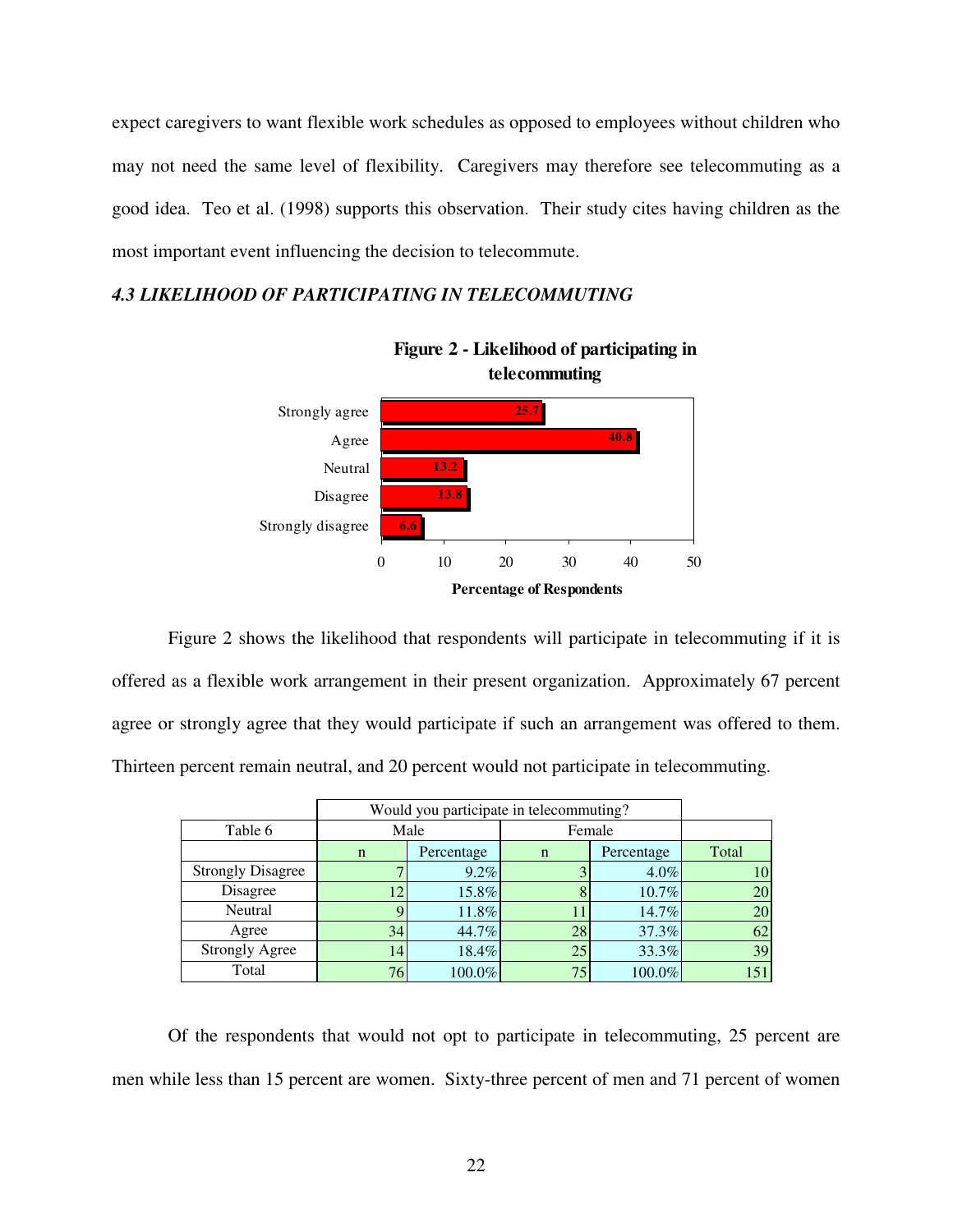agreed or strongly agreed they would participate in telecommuting. However, more than 33 percent of women and only 18 percent of men strongly agreed that they would participate in telecommuting. Once again it appears that women have stronger positive attitudes about participating in telecommuting. Mokhtarian (1998) concluded, "Telecommuting appears to appeal more strongly to women…" (p.1129). This conclusion provides support for my findings. Table 6 provides a cross tabulation with the details.

 My findings show that married employees would agree to participate in telecommuting slightly more than single employees (67 percent versus 64 percent). As mentioned, this finding is supported by Teo et al. (1998). Surprisingly, though, married individuals also choose not to participate in telecommuting more than their single counterparts (22 percent versus 14 percent). As mentioned, this finding may be the result of sampling error. Single employees are twice as likely as their married counterparts to remain neutral when asked about participating in telecommuting. Table 7 provides a cross tabulation with the details.

|                          |             | Would you participate in telecommuting? |         |            |       |  |
|--------------------------|-------------|-----------------------------------------|---------|------------|-------|--|
| Table 7                  | Not Married |                                         | Married |            |       |  |
|                          | $\mathbf n$ | Percentage                              | n       | Percentage | Total |  |
| <b>Strongly Disagree</b> |             | $0.0\%$                                 | 10      | 7.8%       | 10    |  |
| Disagree                 |             | 13.6%                                   | 18      | 14.1%      | 21    |  |
| Neutral                  |             | 22.7%                                   | 14      | 10.9%      | 19    |  |
| Agree                    |             | 31.8%                                   | 55      | 43.0%      | 62    |  |
| <b>Strongly Agree</b>    |             | 31.8%                                   | 31      | 24.2%      | 38    |  |
| Total                    |             | 100.0%                                  | 128     | 100.0%     | 150   |  |

| Would you participate in telecommuting? |             |                          |                   |            |       |
|-----------------------------------------|-------------|--------------------------|-------------------|------------|-------|
| Table 8                                 |             | Do Not Provide Childcare | Provide Childcare |            |       |
|                                         | $\mathbf n$ | Percentage               | $\mathbf n$       | Percentage | Total |
| <b>Strongly Disagree</b>                |             | 6.7%                     |                   | $6.7\%$    | 10    |
| Disagree                                | 18          | $15.1\%$                 |                   | 10.0%      |       |
| Neutral                                 | 18          | 15.1%                    |                   | 3.3%       | 19    |
| Agree                                   | 48          | 40.3%                    | 14                | 46.7%      | 62    |
| <b>Strongly Agree</b>                   |             | 22.7%                    | 10                | 33.3%      | 37    |
| Total                                   | 119         | 100.0%                   | 30                | 100.0%     | 149   |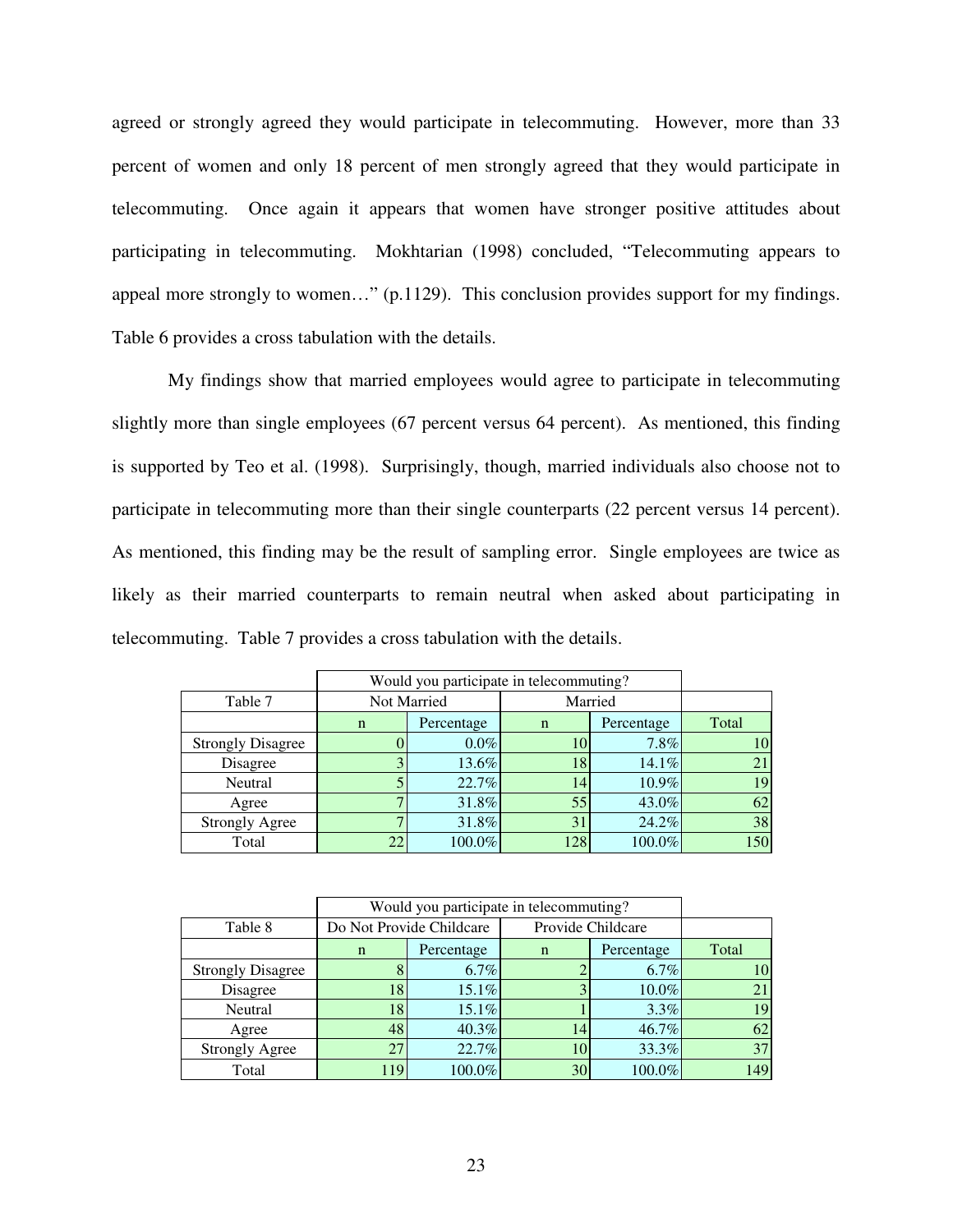Table 8 shows that 80 percent of employees that provide childcare would agree to participate in a telework program, while only 63 percent of those who do not provide child care would agree to take part. Twenty-two percent of employees that do not provide childcare and 17 percent of childcare givers would not participate in telecommuting.

#### *4.4 NUMBER OF TELECOMMUTING DAYS PREFERRED*



**Figure 3 - Number of telecommuting days preferred**

Figure 3 shows the number of telecommuting days preferred by respondents. These respondents are those that would participate in telecommuting if offered by their employer. About 23 percent of respondents would opt to work one day a week away from the office. The majority (54 percent) would opt to work two days a week away from the office while 11 percent would choose to telecommute three days per week. The result is 88 percent of employees who opt to telecommute would choose one to three days per week to work away from the office.

Baruch et al. (2000) also found that part-time teleworking was more preferable by employees. It is obvious that employees who want to telecommute realize the importance of maintaining ties to the office and the difficulty and challenges that full-time telecommuters might face. More than four percent would choose to telecommute five days per week, and the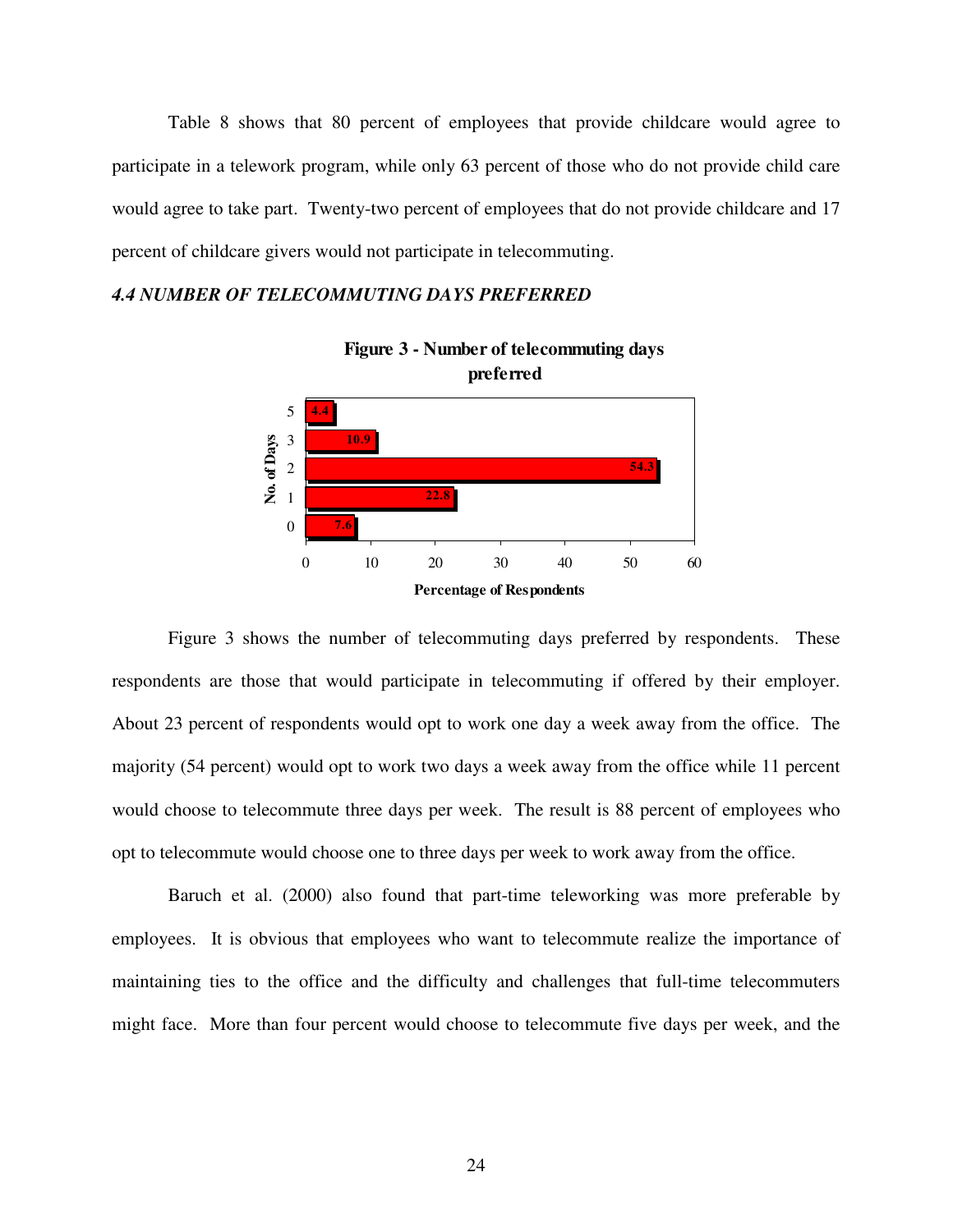remaining eight percent, even though interested in participating in telecommuting, opted to work zero days away from the office.

#### *4.5 FACTOR ANALYSIS OF ATTITUDINAL VARIABLES*

The analyses presented above examine three discrete attitudinal variables that measure the respondent's opinion toward telework. However, the survey instrument asked the respondent to rate more than 20 attitudinal variables. In order to assess if relationships exist between each of the variables, a factor analysis was completed using SPSS software. A factor analysis groups like variables together to form one factor. These factors, containing several variables, are used to determine the overall opinions about telework. The factor analysis in Table 9 shows that 16 of the attitudinal variables (survey questions) asked of respondents form four factors. All 16 variables listed have loadings above .400 on at least one of the four factors. The analysis confirms that each of the 16 individual variables may be grouped together to form four factors that can be used to measure the effect of telecommuting on organizational attitudes, personal attitudes, job satisfaction, and the relationship between job stress and job expenses. The first two factors, organizational attitudes and personal attitudes, will be analyzed in the remainder of the Findings & Analysis chapter. The last two factors, job satisfaction and the relationship between job stress and job expenses, will only be mentioned briefly to discuss the link between individual variables and the factors.

Using SPSS software, individual variables (components of one or more factors) were grouped together. The mean of each factor (group of variables) was computed in order to perform the analyses that follow. Variables with inverse relationships have been recoded so that all variables are comparable. Frequencies were compiled to determine whether overall organizational and personal attitudes toward telecommuting were negative, neutral, or positive.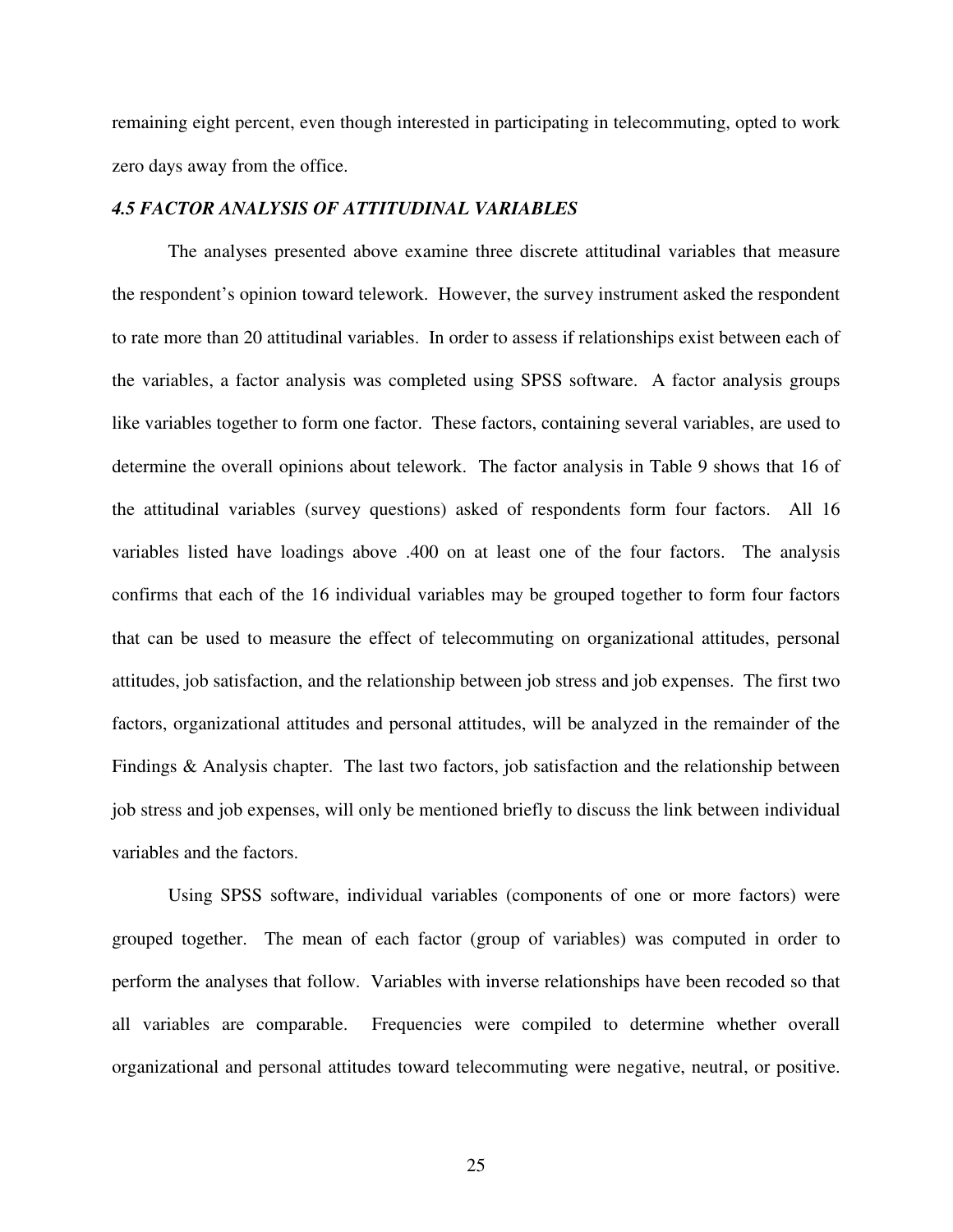Mean scores between zero and 1.49 are considered negative; mean scores between 1.5 and 2.5 are considered neutral; and mean scores between 2.51 and four are considered positive. Cross tabulations have been compiled to analyze the organizational and personal attitudes of respondents using four independent variables. The independent variables are gender, marriage status, whether the respondent provides childcare, and level in the organization.

| Table 9 - Rotated Component Matrix of Attitudinal Factors |
|-----------------------------------------------------------|
|-----------------------------------------------------------|

|                                                         | Factor         |           |              |              |  |  |  |  |  |
|---------------------------------------------------------|----------------|-----------|--------------|--------------|--|--|--|--|--|
| Item                                                    | Organizational | Personal  | Job          | Stress & Job |  |  |  |  |  |
|                                                         | Attitudes      | Attitudes | Satisfaction | Expenses     |  |  |  |  |  |
|                                                         |                |           |              |              |  |  |  |  |  |
| More productive while telecommuting                     | .820           |           |              |              |  |  |  |  |  |
| More satisfied while telecommuting                      | .786           |           |              |              |  |  |  |  |  |
| Improved customer service while telecommuting           | .765           |           |              |              |  |  |  |  |  |
| If offered, I would participate in telecommuting        | .723           | .431      |              |              |  |  |  |  |  |
| Unable to share experiences with colleagues while       |                |           |              |              |  |  |  |  |  |
| telecommuting                                           | $-.698$        |           |              |              |  |  |  |  |  |
| Family member will disturb me while telecommuting       | $-.674$        |           |              |              |  |  |  |  |  |
| Job stress will be reduced as a result of telecommuting | .631           |           |              |              |  |  |  |  |  |
| Telecommuting is a positive benefit of employment       | .618           | .497      |              |              |  |  |  |  |  |
| I am in favor of telecommuting                          | .598           | .532      |              |              |  |  |  |  |  |
| Telecommuting allows more time to be spent at home      |                |           |              |              |  |  |  |  |  |
| with family                                             |                | .798      |              |              |  |  |  |  |  |
| Telecommuting provides flexible working hours           |                | .727      |              |              |  |  |  |  |  |
| Telecommuting will allow more personal time             |                | .658      |              |              |  |  |  |  |  |
| Work is interesting                                     |                |           | .916         |              |  |  |  |  |  |
| Work is exciting                                        |                |           | .886         |              |  |  |  |  |  |
| Job stress is higher than average                       |                |           |              | .794         |  |  |  |  |  |
| Work related expenses will decrease while               |                |           |              |              |  |  |  |  |  |
| telecommuting                                           |                |           |              | $-.564$      |  |  |  |  |  |
|                                                         |                |           |              |              |  |  |  |  |  |

Extraction Method: Principal Component Analysis. Rotation Method: Varimax with Kaiser Normalization. a. Rotation converged in 6 iterations.

# *4.6 ORGANIZATIONAL ATTITUDES*

The first factor, organizational attitudes, consists of nine of the 16 variables. When analyzing the first factor it is easy to discern that each of these components relate to organizational attitudes about telecommuting. For instance, productivity, satisfaction, customer service, and being unable to share experiences with colleagues (inversely related) all relate to the work experience. Additionally, the statements: telecommuting is a positive benefit of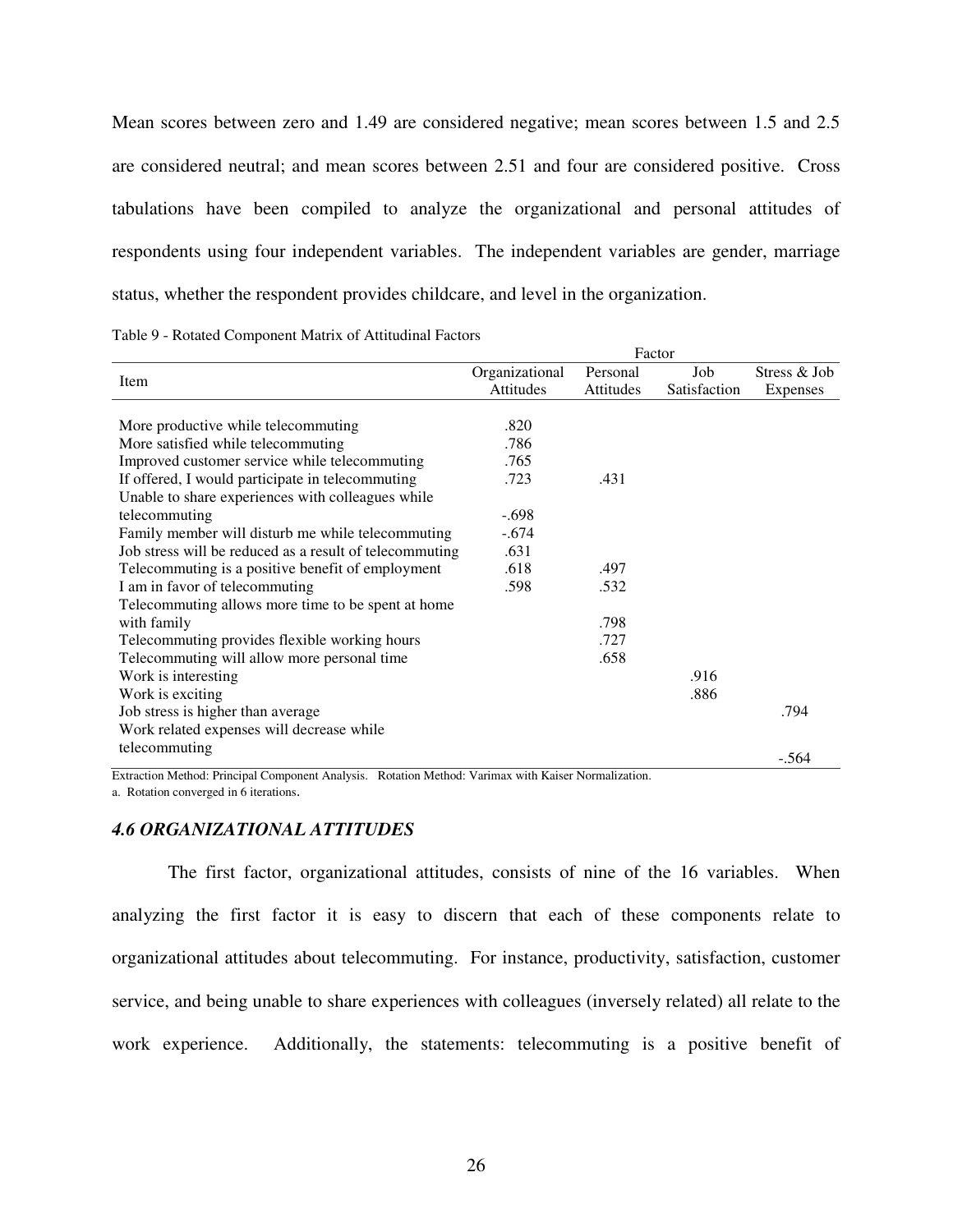employment; family member will disturb me while telecommuting (inversely related); and job stress will be reduced as a result of telecommuting, also relate to the work experience.

Figure 4 shows the overall organizational attitude towards telecommuting. Using the method described in the preceding section, I have determined that approximately 40 percent of respondents have positive attitudes towards the organizational benefits of telecommuting, and another 40 percent of respondents remain neutral. The remaining 20 percent of respondents exhibit negative attitudes.



The results of my survey found that only 17 percent of special district government organizations offered telecommuting, and only 28 percent of respondents knew of employees in other organizations who telecommute. In a survey of randomly selected public agencies, Durst (1999) found that 42 percent of organizations surveyed offered telecommuting. I would speculate that due to the lower rate of telecommuting by special district governments and the corresponding lack of telecommuting experience and education, a large percentage of respondents are unsure if telecommuting will provide organizational benefits.

 Tables 10, 11, 12, and 13 provide further detail into how the respondents differed in their view of telecommuting. Table 10 shows how the organizational attitudes of men and women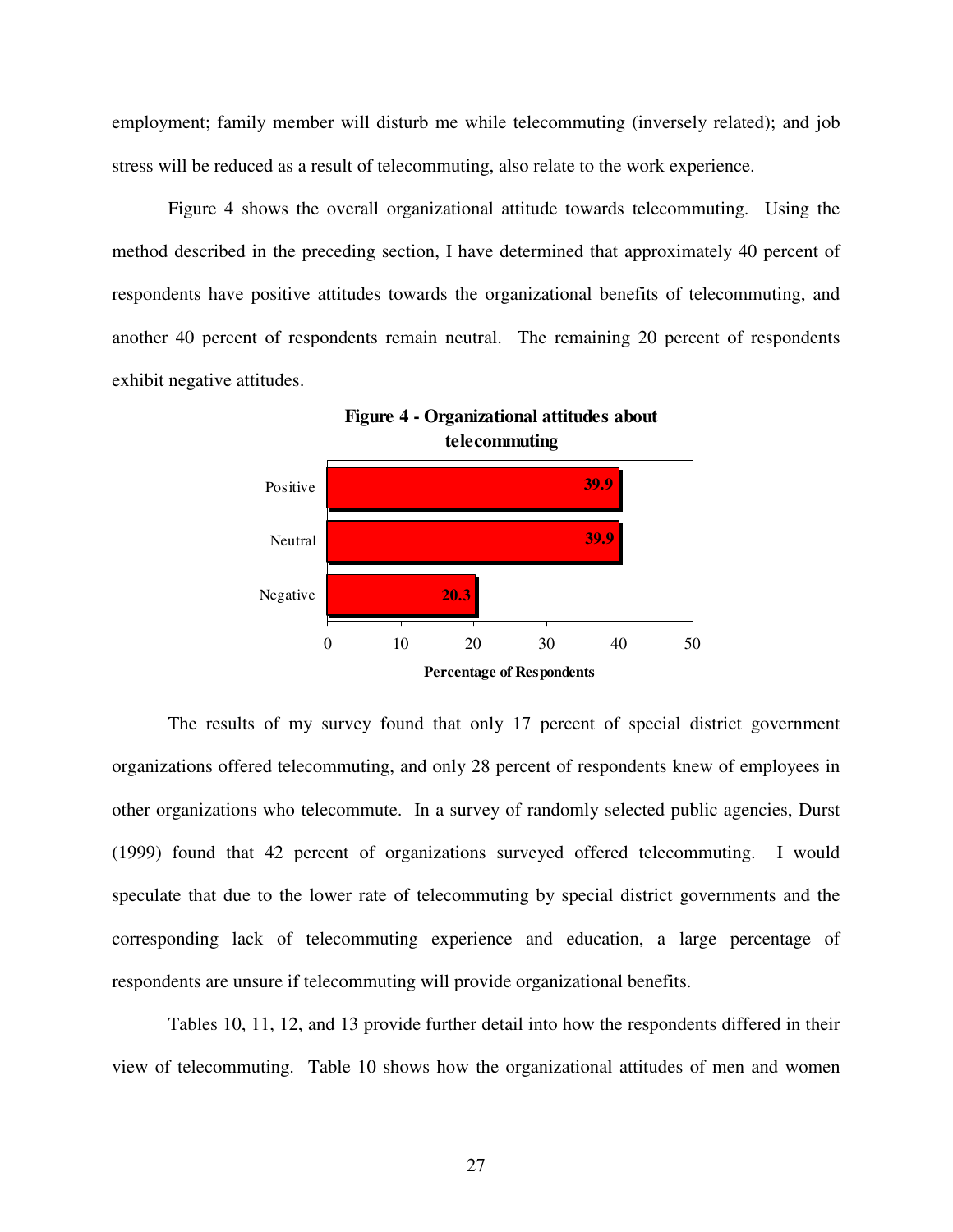differ. Twenty-five percent of men and only 16 percent of women have negative attitudes about the benefits telecommuting will provide to an organization. About 46 percent of women and only 35 percent of men possess positive organizational attitudes, while about 40 percent of all respondents remain neutral. Overall women consistently express more favorable attitudes than men towards telework, which is consistent with other findings that have been mentioned.

|          |      | <b>Organizational Attitudes</b> |             |            |       |  |  |  |  |  |  |
|----------|------|---------------------------------|-------------|------------|-------|--|--|--|--|--|--|
| Table 10 | Male |                                 | Female      |            |       |  |  |  |  |  |  |
|          | n    | Percentage                      | $\mathbf n$ | Percentage | Total |  |  |  |  |  |  |
| Negative | 20   | 24.7%                           |             | 15.8%      | 32    |  |  |  |  |  |  |
| Neutral  | 33   | 40.7%                           | 29          | 38.2%      | 62    |  |  |  |  |  |  |
| Positive | 28   | 34.6%                           | 35          | 46.1%      | 63    |  |  |  |  |  |  |
| Total    | 81   | 100.0%                          | 76          | $100.0\%$  | 157   |  |  |  |  |  |  |

| Table 11 | Not Married |            |             | Married    |       |  |  |  |
|----------|-------------|------------|-------------|------------|-------|--|--|--|
|          | n           | Percentage | $\mathbf n$ | Percentage | Total |  |  |  |
| Negative |             | 26.1%      | 25          | 18.8%      |       |  |  |  |
| Neutral  |             | 30.4%      | 55          | $41.4\%$   | 62    |  |  |  |
| Positive | 10          | 43.5%      | 53          | 39.8%      | 63    |  |  |  |
| Total    | 23          | 100.0%     | 133         | $100.0\%$  | 156   |  |  |  |

Table 11 provides a cross tabulation of how organizational attitudes differ among married and single employees.

More than 43 percent of single employees and 40 percent of married employees express positive attitudes towards telecommuting. This finding is contrary to the results presented in Table 4 where a higher percentage of married employees were in favor of telecommuting. However, the results in Table 4 presented only one variable, whereas the current factor is made up of several variables. A large percentage of single and married individuals remain neutral (30 percent and 41 percent, respectively), and married employees are less likely than single employees to express negative organizational attitudes about telecommuting (19 percent versus 26 percent).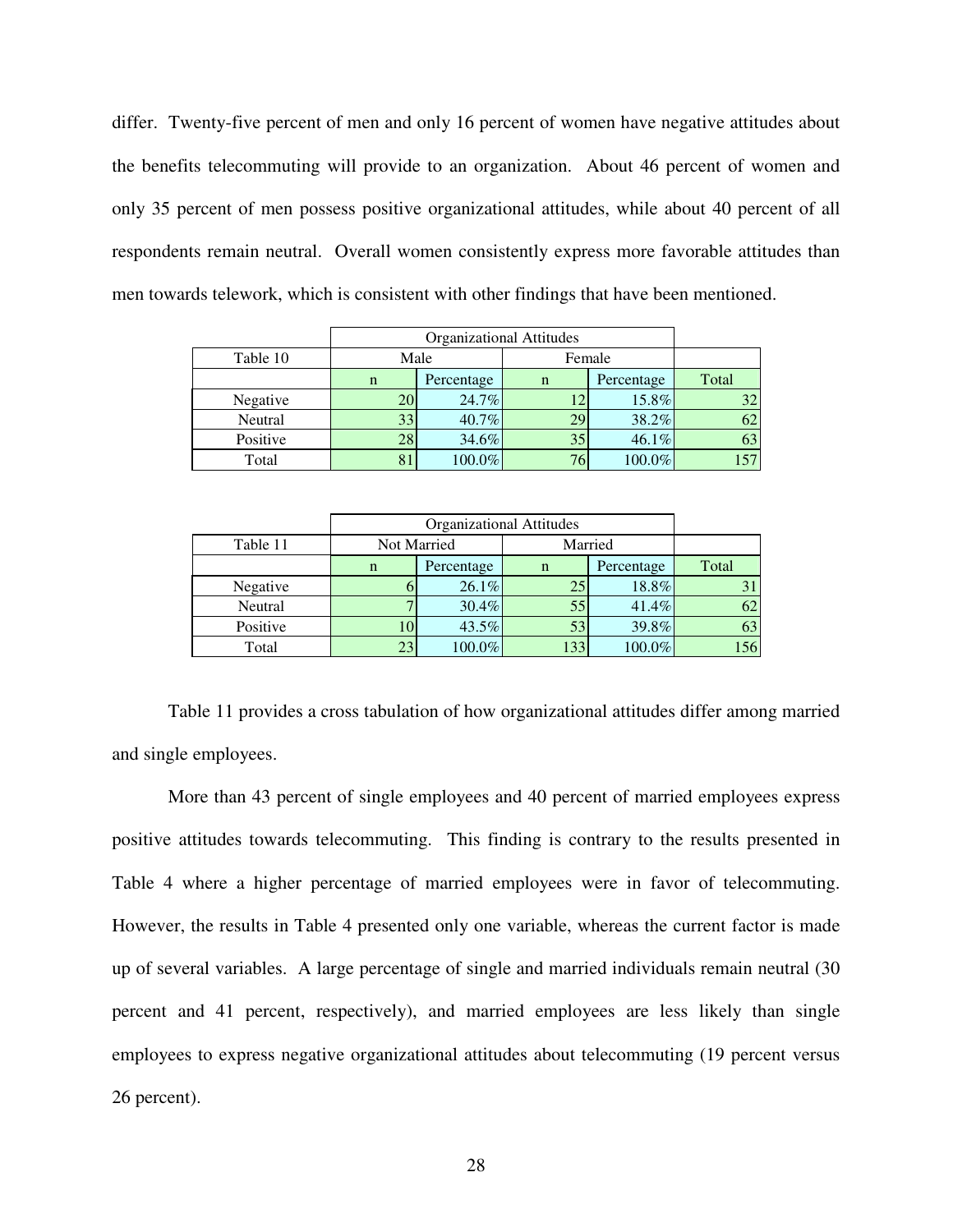Table 12 provides a cross tabulation of how organizational attitudes differ among employees who provide childcare and those who do not. Individuals who provide childcare are far more likely than employees not providing childcare to express positive attitudes about the organizational benefits of telecommuting (56 percent versus 36 percent). This finding is expected because the demands of childcare place additional burden on the caregiver, and is supported by Mokhtarian et al. (1998) who found employees with children tend to value telework more than those without. Also, fewer childcare providers had negative attitudes about telecommuting benefits for the organization. Once again a reasonably high percentage (43 percent and 28 percent) of respondents remain neutral.

|          |     | <b>Organizational Attitudes</b> |             |                   |       |  |  |  |  |
|----------|-----|---------------------------------|-------------|-------------------|-------|--|--|--|--|
| Table 12 |     | Do Not Provide Childcare        |             | Provide Childcare |       |  |  |  |  |
|          | n   | Percentage                      | $\mathbf n$ | Percentage        | Total |  |  |  |  |
| Negative | 26  | 21.1%                           |             | 15.6%             | 31    |  |  |  |  |
| Neutral  | 53  | 43.1%                           |             | 28.1%             | 62    |  |  |  |  |
| Positive | 44  | 35.8%                           |             | 56.3%             | 62    |  |  |  |  |
| Total    | 123 | 100.0%                          | 32          | 100.0%            | 155   |  |  |  |  |

|          |             | <b>Organizational Attitudes</b> |              |            |             |                   |                     |            |       |  |
|----------|-------------|---------------------------------|--------------|------------|-------------|-------------------|---------------------|------------|-------|--|
| Table 13 |             | Clerical                        | Professional |            |             | Mid-level Manager | Upper-level Manager |            |       |  |
|          | $\mathbf n$ | Percentage                      | n            | Percentage | $\mathbf n$ | Percentage        | $\mathbf n$         | Percentage | Total |  |
| Negative |             | $0.0\%$                         |              | $10.0\%$   | 8           | $19.5\%$          | 21                  | $25.3\%$   | 32    |  |
| Neutral  |             | 66.7%                           | 14           | 46.7%      | 14          | $34.1\%$          | 32                  | 38.6%      | 62    |  |
| Positive |             | 33.3%                           | 13           | 43.3%      | 19          | $46.3\%$          | 30                  | 36.1%      | 63    |  |
| Total    |             | 100.0%                          | 30           | 100.0%     | 41          | $100.0\%$         | 83                  | $100.0\%$  | 157   |  |

Table 13 provides a cross tabulation of how organizational attitudes differ among clerical, professional, and mid- and upper-level managers. There are only three clerical employees in this study. Therefore, meaningful analyses cannot be completed on this group. The findings show that professional level employees (10 percent) are the least likely to have negative organizational attitudes about telecommuting, and upper-level managers (25 percent) are most likely to have negative attitudes. Forty-three and 46 percent of professional level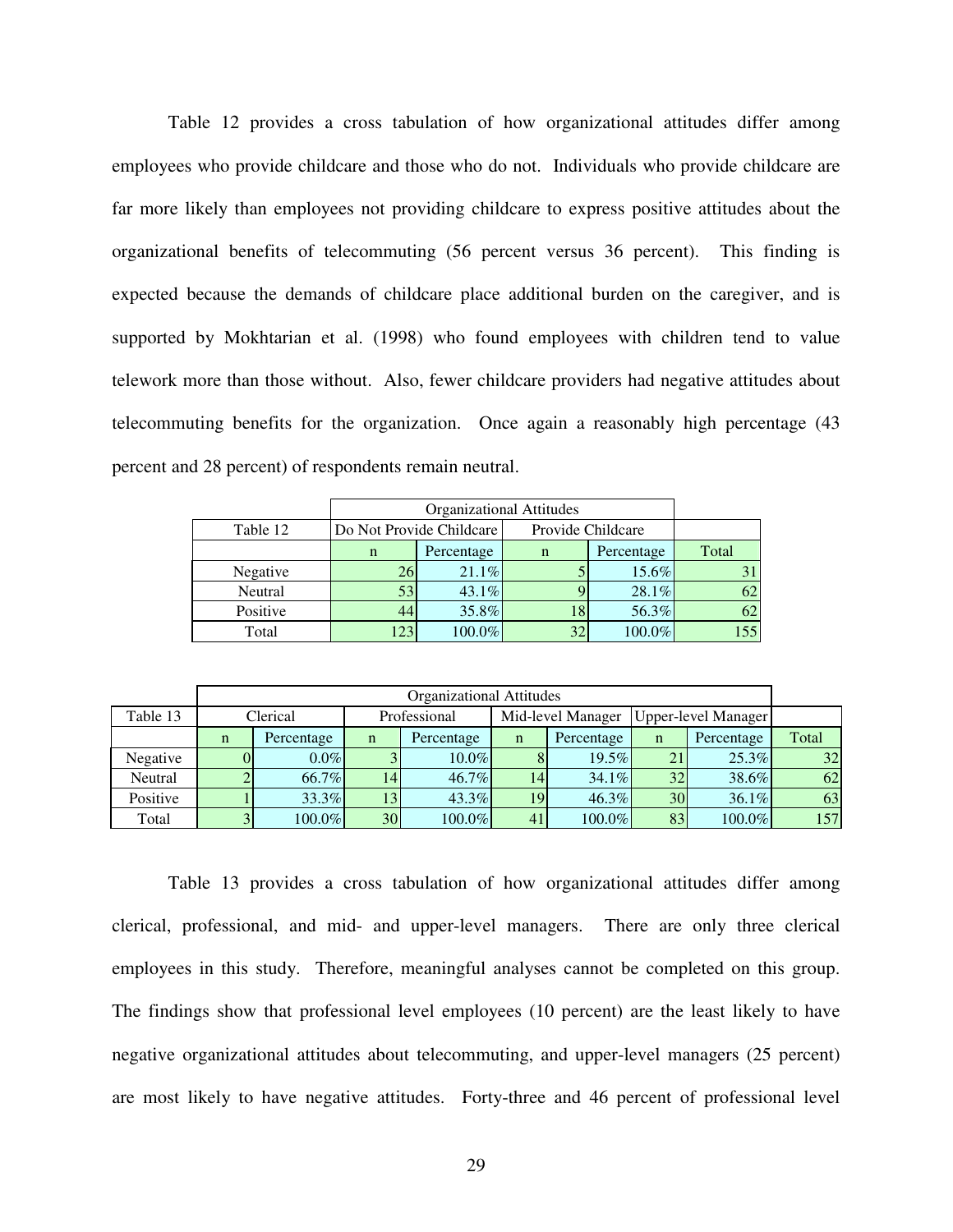employees and mid-level managers, respectively, express positive organizational attitudes about telecommuting. This finding varies somewhat from the State of Arizona's results (1996), where front-line supervisors and mid-level managers "appeared overall to have positive perceptions regarding telecommuting" (p. 3), and 64 percent of non-telecommuters were supportive of telecommuting and expressed overall positive attitudes. My findings reveal that a large percentage of all respondents (above 34 percent) remain neutral.

#### *4.7 PERSONAL ATTITUDES*

 The second factor established by the factor analysis consists of six of the 16 original survey variables. These variables relate to personal attitudes about telecommuting. The variables include asking respondents about personal time, flexible working hours, time spent at home with family, being in favor of telecommuting, and participating in telecommuting. An analysis of these variables reveals that all components of this factor relate to employees' personal attitudes towards employment and telecommuting. Three variables appear in both factor one and two. These variables are: if offered, I would participate in telecommuting; telecommuting is a positive benefit of employment; and I am in favor of telecommuting. I offer the conclusion that all of these variables affect both the organizational and personal attitudes of the individual considering participating in a telecommuting program.





<sup>30</sup>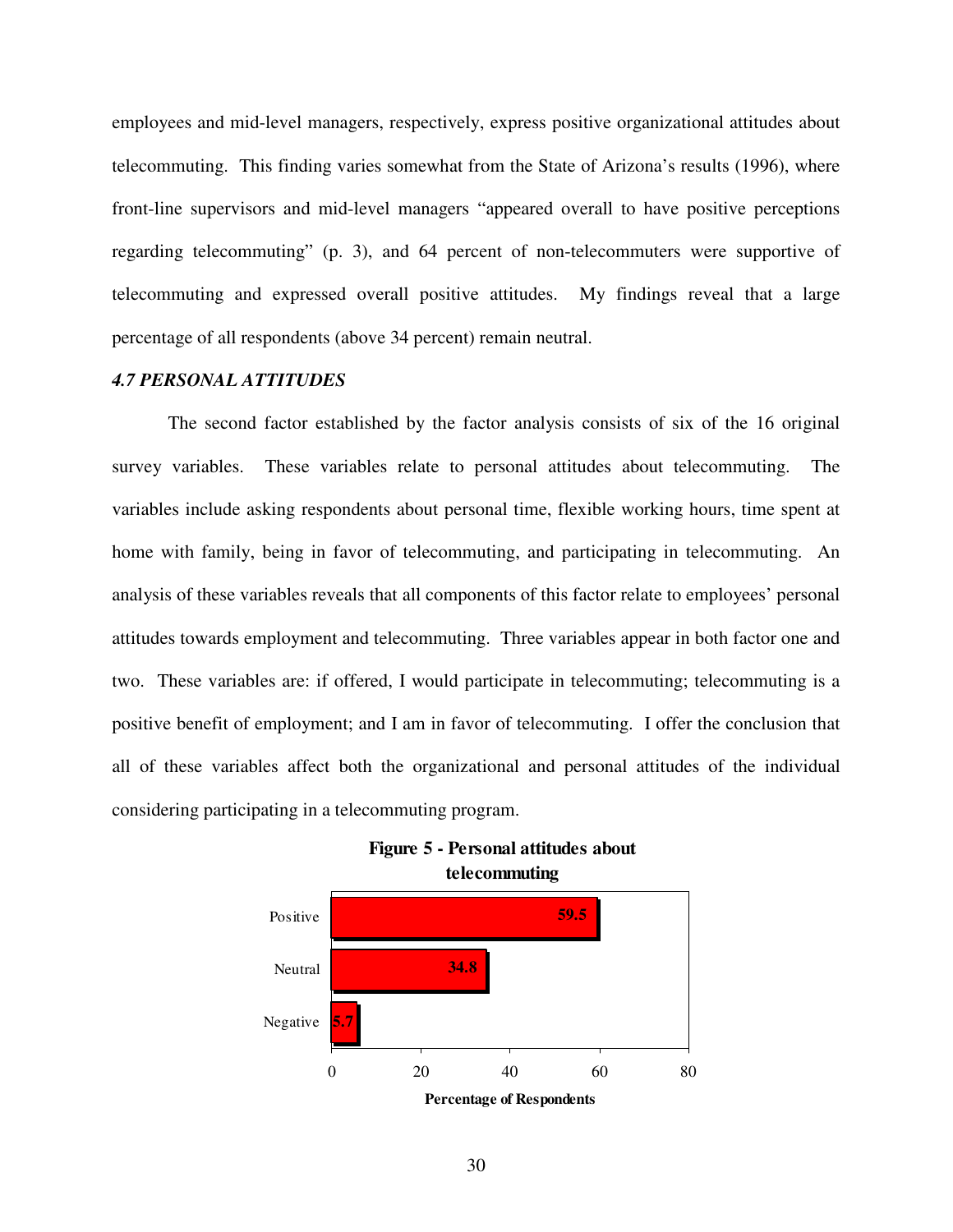Figure 5 shows that almost 60 percent of respondents' personal attitudes towards telecommuting are positive. This compares with 40 percent of respondents who expressed positive organizational attitudes. Evidently, individuals feel that telework will benefit them more than their employer. According to the State of Massachusetts (1994), 86.8 percent of employees reported that telecommuting had a positive impact on their personal lives. Additionally, Pratt (1999) found that telecommuting could be used to meet the obligations of home and family, thus supporting my findings. Almost 35 percent of special district government finance employees remain neutral, and a mere six percent of respondents convey negative attitudes about the impacts of telecommuting on their personal lives.

Table 14 breaks down personal attitudes by gender. Consistent with the other findings, women are more likely than men to express positive sentiments about the impacts of telework on their personal lives (65 percent versus 56 percent). Women also are less likely than men to convey negative attitudes about the impacts of telework on their personal lives (four percent versus seven percent). Between 31 percent and 37 percent remain neutral.

|          |             | <b>Personal Attitudes</b> |             |            |       |  |  |  |  |  |  |
|----------|-------------|---------------------------|-------------|------------|-------|--|--|--|--|--|--|
| Table 14 |             | Male                      |             | Female     |       |  |  |  |  |  |  |
|          | $\mathbf n$ | Percentage                | $\mathbf n$ | Percentage | Total |  |  |  |  |  |  |
| Negative |             | $7.4\%$                   |             | $3.9\%$    | 9     |  |  |  |  |  |  |
| Neutral  | 30          | 37.0%                     | 24          | 31.6%      | 54    |  |  |  |  |  |  |
| Positive | 45          | 55.6%                     | 49          | 64.5%      | 94    |  |  |  |  |  |  |
| Total    | 81          | 100.0%                    |             | $100.0\%$  | 157   |  |  |  |  |  |  |

Table 15 breaks down personal attitudes by married status. Almost 62 percent of married individuals and 52 percent of single individuals have positive personal attitudes about the impacts of telecommuting. About eight to nine percent of respondents from both groups express negative attitudes about the impacts telecommuting will have on their personal lives. Thirty-nine percent of singles and 30 percent of married employees were neutral in their opinions.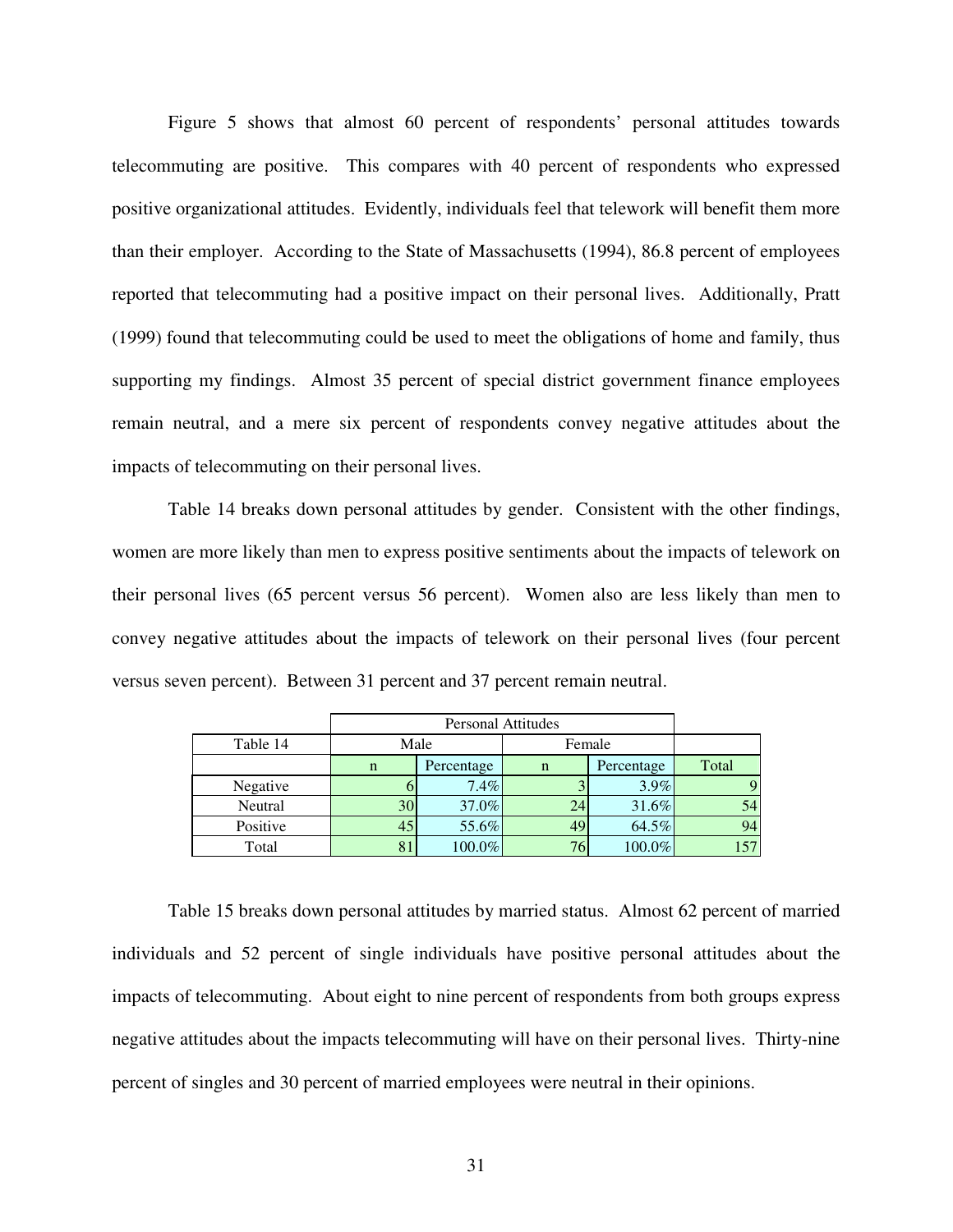| Table 15 |    | Not Married | Married     |            |       |
|----------|----|-------------|-------------|------------|-------|
|          | n  | Percentage  | $\mathbf n$ | Percentage | Total |
| Negative |    | $8.7\%$     |             | $8.3\%$    | 13    |
| Neutral  |    | 39.1%       | 40          | 30.1%      | 49    |
| Positive | 12 | 52.2%       | 82          | 61.7%      | 94    |
| Total    | 23 | 100.0%      | 133         | $100.0\%$  | 156   |

 Table 16 compares the personal attitudes of those who provide childcare with those who do not. Almost 69 percent of employees providing childcare see the positive benefits of telecommuting, while almost 58 percent of non-childcare providers express positive sentiments. It was expected that those individuals providing childcare would be more likely to express positive attitudes toward a work arrangement that would provide flexible work times. As mentioned, this finding is supported Mokhtarian et al. (1998). About six percent of all respondents expressed negative attitudes. Twenty-five percent of childcare providers and 37 percent of those not providing childcare were neutral.

|          |             | <b>Personal Attitudes</b> |             |                   |       |  |  |  |  |  |
|----------|-------------|---------------------------|-------------|-------------------|-------|--|--|--|--|--|
| Table 16 |             | Do Not Provide Childcare  |             | Provide Childcare |       |  |  |  |  |  |
|          | $\mathbf n$ | Percentage                | $\mathbf n$ | Percentage        | Total |  |  |  |  |  |
| Negative |             | $5.7\%$                   |             | $6.3\%$           | 9     |  |  |  |  |  |
| Neutral  | 45          | 36.6%                     |             | 25.0%             | 53    |  |  |  |  |  |
| Positive |             | 57.7%                     |             | 68.8%             | 93    |  |  |  |  |  |
| Total    | 123         | 100.0%                    | 32          | 100.0%            | 155   |  |  |  |  |  |

Table 17 examines how employees who work at different levels in the organization feel about the personal impacts of telecommuting. Since there are only three clerical employees in this study, meaningful analyses cannot be completed on this group. About two-thirds of midlevel managers and professional level employees express positive attitudes about the impact telecommuting will have on their personal lives. More than 54 percent of upper-level managers express positive attitudes. Ten percent or less of all employees, regardless of level, expressed negative attitudes, and between 23 percent and 39 percent of respondents were neutral. Among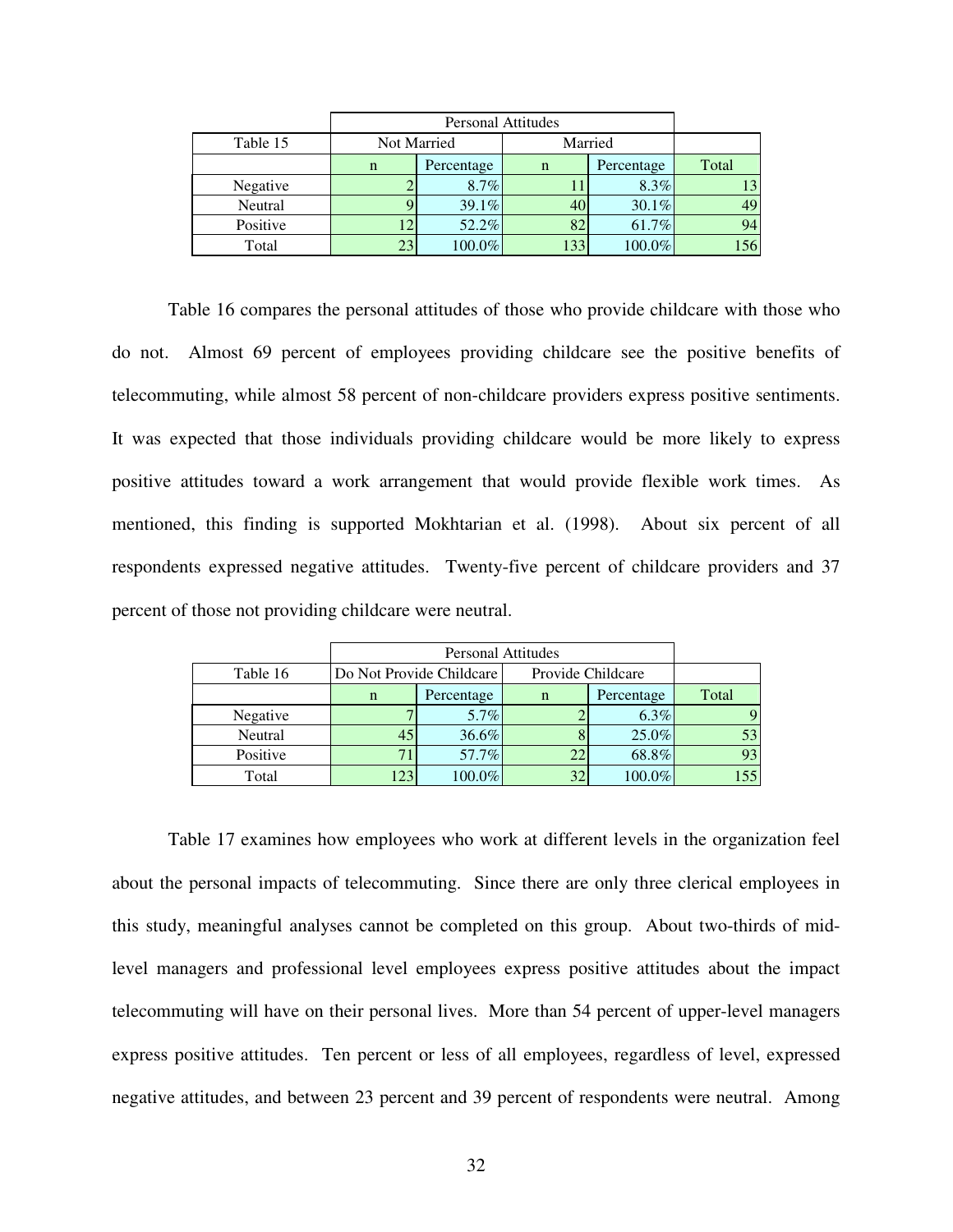all groups of employees, the findings reveal a 20 percent increase in positive attitudes towards the personal benefits of telecommuting when compared to the organizational benefits (Table 12). The results also show that negative attitudes of mid- and upper-level managers decreased by approximately 17 percent when comparing the personal attitudes and organizational attitudes of the respondents. I submit that no matter the level of the employee, individuals feel that the personal benefits of telecommuting are more advantageous than the organizational benefits.

|          |             | <b>Personal Attitudes</b> |                 |            |                   |            |                        |            |       |  |
|----------|-------------|---------------------------|-----------------|------------|-------------------|------------|------------------------|------------|-------|--|
| Table 17 | Clerical    |                           | Professional    |            | Mid-level Manager |            | Upper-level<br>Manager |            |       |  |
|          | $\mathbf n$ | Percentage                | $\mathbf n$     | Percentage | $\mathbf n$       | Percentage | n                      | Percentage | Total |  |
| Negative | U           | $0.0\%$                   | 3               | $10.0\%$   |                   | $2.4\%$    |                        | $7.2\%$    | 10    |  |
| Neutral  |             | 66.7%                     | $\mathbf{r}$    | 23.3%      | 12                | 29.3%      | 32                     | 38.6%      | 53    |  |
| Positive |             | $33.3\%$                  | 20              | 66.7%      | 28                | 68.3%      | 45                     | 54.2%      | 94    |  |
| Total    |             | 100.0%                    | 30 <sup>°</sup> | 100.0%     | 41                | 100.0%     | 83                     | 100.0%     | 157   |  |

#### *4.8 JOB SATISFACTION*

 The third factor resulting from the factor analysis is made up of two variables that ask if an employees' job is interesting and exciting. This factor is used to measure job satisfaction. However, the original intent of this part of the study was to compare the job satisfaction of telecommuters and non-telecommuters. Given that there are only six telecommuters in the pool of respondents, significant statistical analyses cannot be performed. Therefore, I will not evaluate the job satisfaction among employees who telecommute with those that do not.

#### *4.9 JOB STRESS & SAVING MONEY*

 The fourth factor determined by the factor analysis, stress and saving money, consists of two variables. One of the variables asked if the respondents' job stress was higher than average, and the other variable asked if the respondent thought work related expenses would decrease by telecommuting. These two variables share an inverse relationship. When analyzed, it was determined the higher the individual's gross income, the less likely they were to agree that work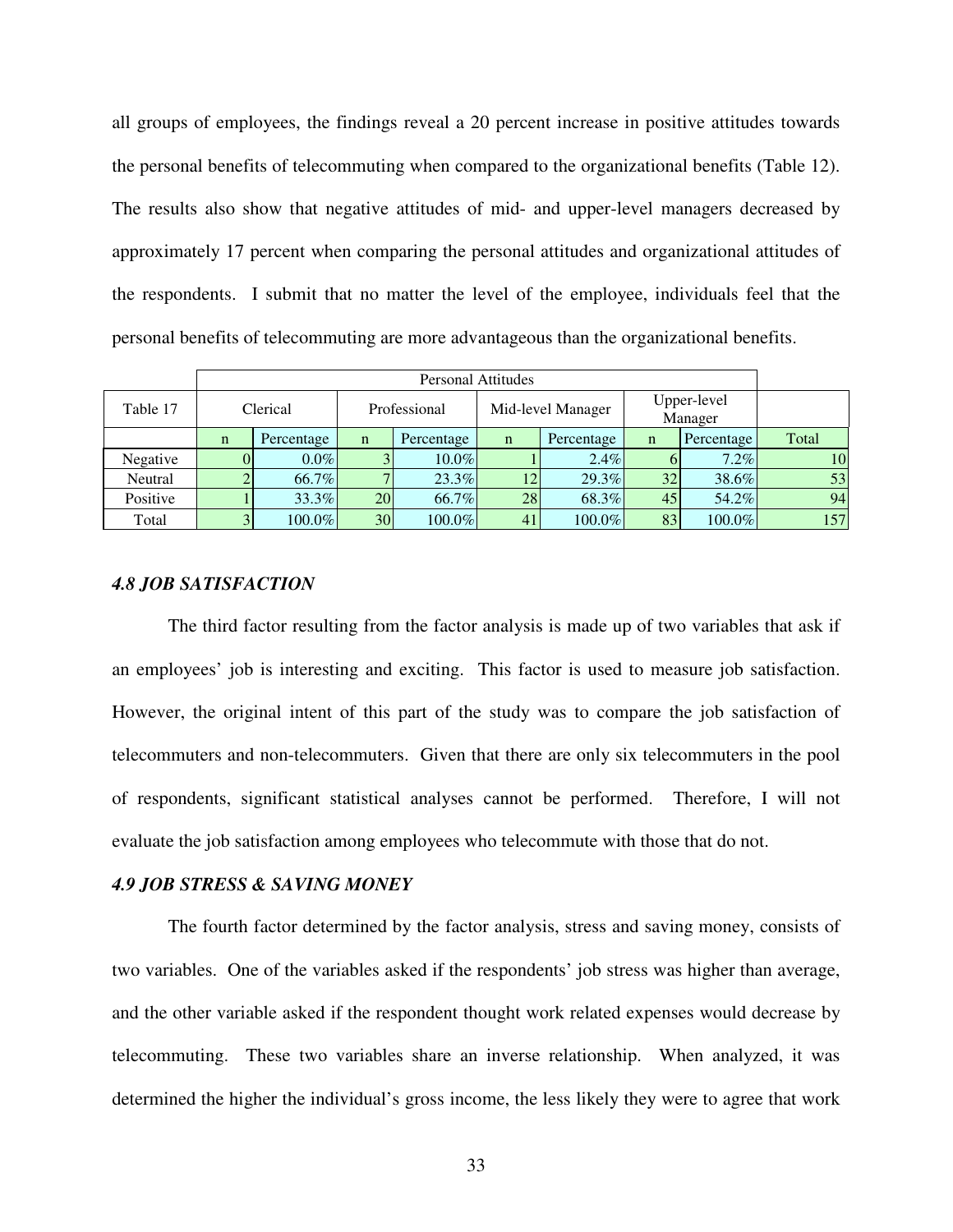related expenses would decrease by telecommuting. No additional analysis was performed for this factor.

#### *4.10 INCLINATION TO LEAVE AN ORGANIZATION*





ITAC-2 (2001), Pratt (1999), State of Massachusetts (1994), State of Minnesota (1997), and many others have cited telecommuting as an effective recruitment and retention tool. This study investigates the impact of telecommuting on an employee's inclination to leave an organization. Respondents were asked a series of questions to determine what role telecommuting might have on their decision to leave or stay at their present organization.

 Figure 6 demonstrates employees' intentions to leave their current organization within one year. Ninety-four percent of respondents are not planning to leave their current organization within one year. Six percent, however, stated they are planning to leave. This shows that an overwhelming majority of employees must have a reasonable level of satisfaction working for their present organization.

 Figure 7 looks at those employees who are not planning to leave their present organization. Of the 94 percent of employees (from Figure 6) that are not planning to leave their current organization within one year, one-quarter declared that they would leave their organization if offered a similar position at a different organization with telecommuting. Three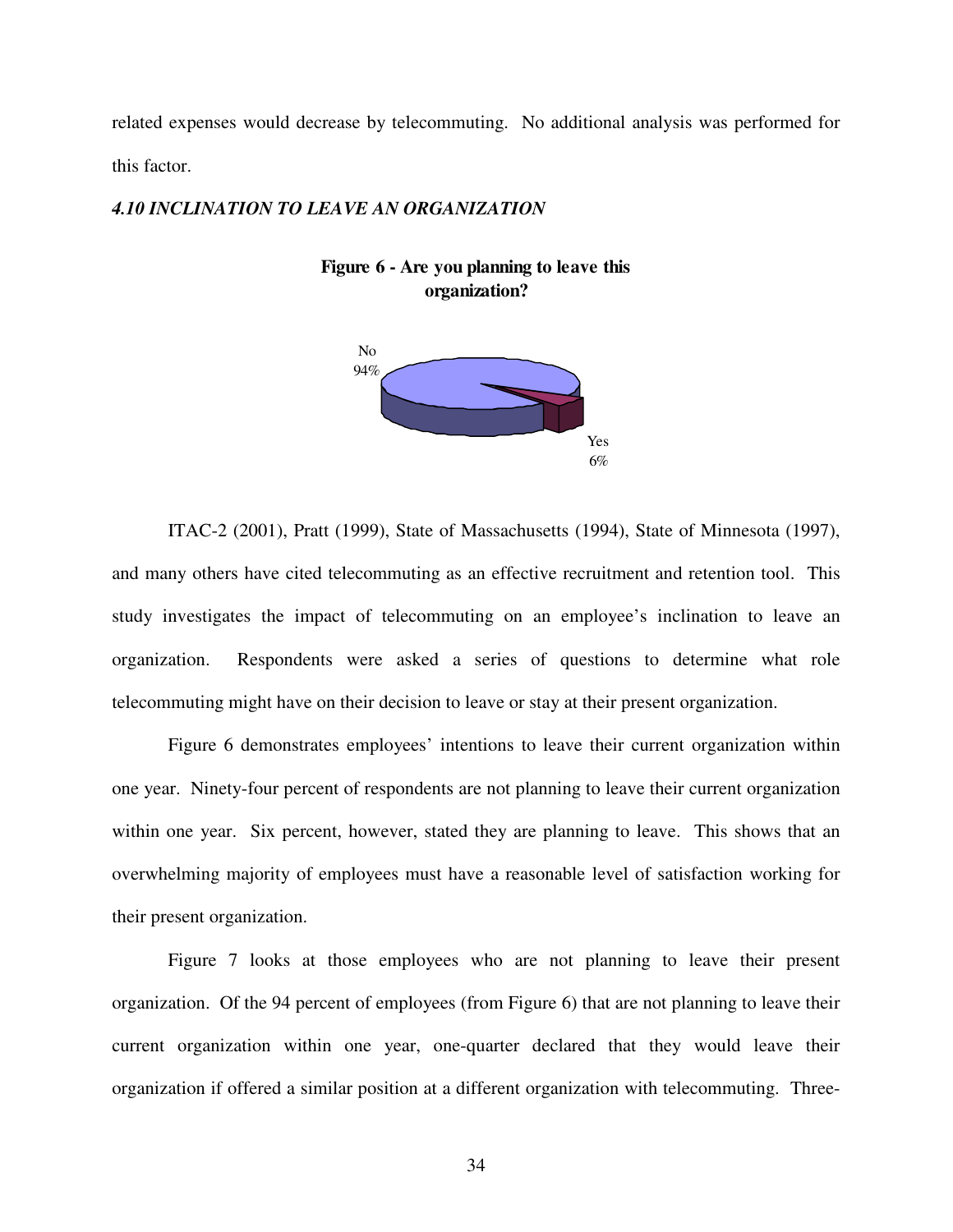quarters reported they would remain with their current organization even if offered telecommuting at another organization. As far as I am aware, this analysis has not been performed by another researcher, and therefore, cannot be corroborated.



Figure 8 examines those individuals who stated they were planning to leave their current organization (six percent from Figure 6). Twenty percent of those employees that are planning to leave their current organization declared that they would remain if offered telecommuting as an alternative work arrangement. The remaining 80 percent would leave even if offered telecommuting. Teo et al. (1998) performed a similar analysis and found a reduction in the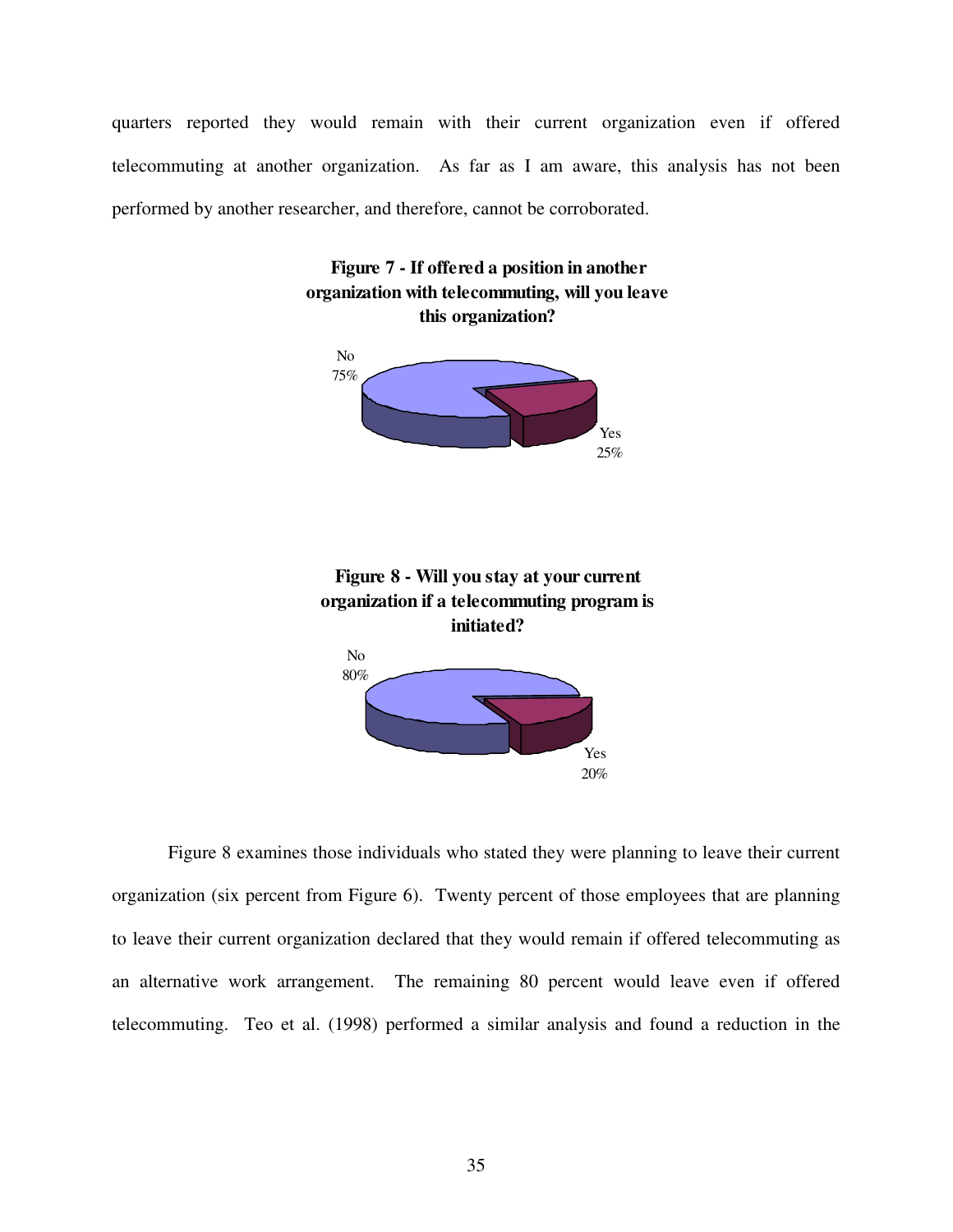amount of employees planning to leave the organization from 23 percent to 12 percent when offered telecommuting.

These findings have powerful implications for special district governmental entities. The results show that telecommuting can be used as a tool to attract and retain employees. It is obvious that there are many factors an individual considers prior to accepting a position with an organization. However, if the option of telecommuting as an alternative work arrangement can sway the opinion of 25 percent of the work force, it is a work arrangement that organizations should consider offering to employees.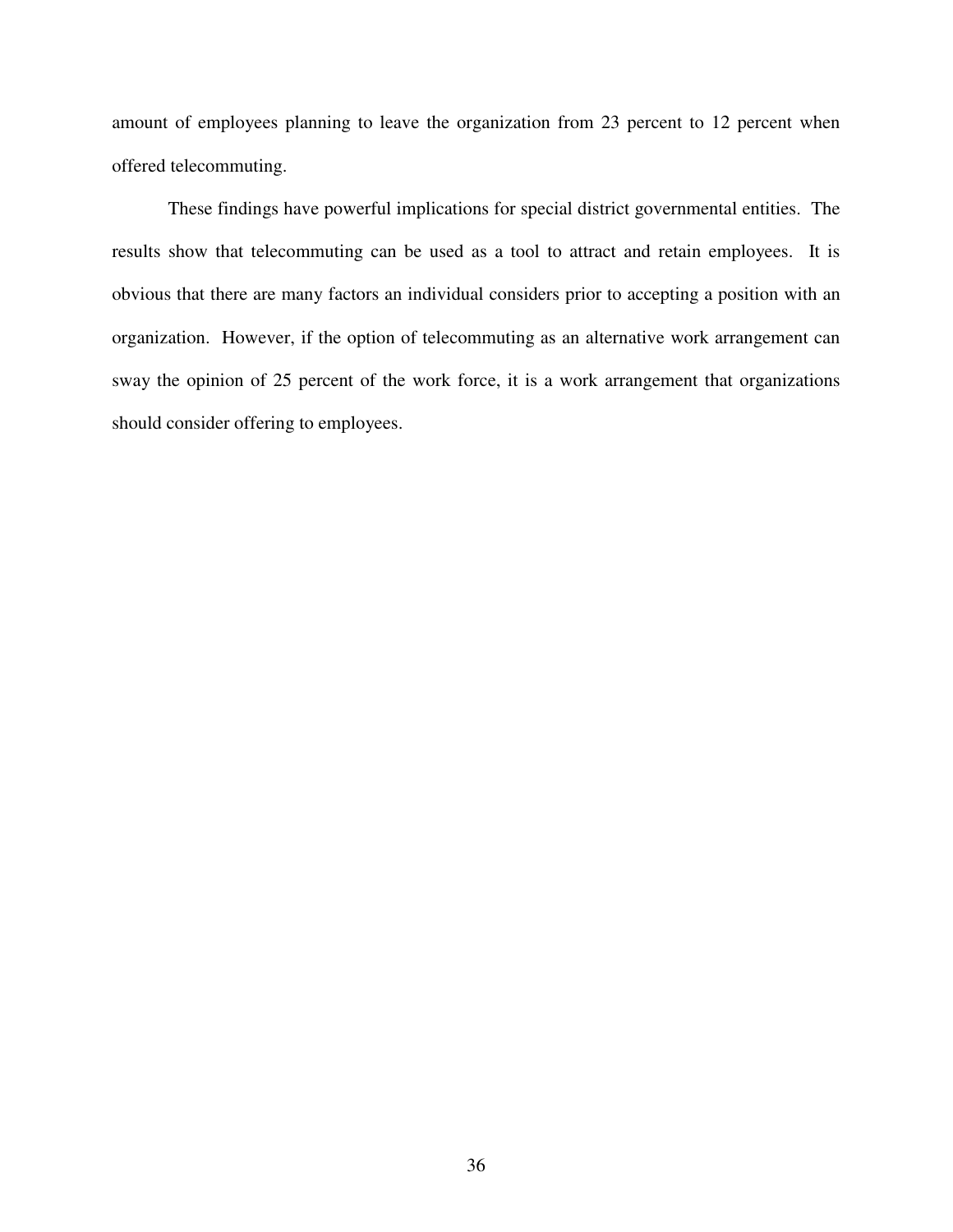# **CHAPTER V - CONCLUSIONS**

This study advances knowledge about the attitudes employees have about performing work outside of the traditional office – also known as telecommuting or telework. The results of this preliminary study indicate that generally, government finance employees employed by special district entities have favorable attitudes toward telecommuting and would likely choose to telecommute if it is made available. Generally, employees see the advantages of telecommuting to be flexible working hours, increased job productivity and satisfaction, reduced job stress, and more personal time as a result of less time spent commuting.

ITAC (2001) reports that there are more than 28 million teleworkers in the United States; however, telecommuting is still in its infancy with special district governmental entities. Less than 17 percent of special districts offer telecommuting to their employees. Judging from the results of this study and other similar studies, employees express interest in this flexible work arrangement. The positive attitudes expressed by special district government finance employees indicate that telecommuting may be useful to attract and retain employees.

The key issues of this study included determining the attitudes towards telecommuting among special district government employees, revealing if attitudinal differences exist among various groups of individuals within the sample group, and ascertaining the inclination to leave an organization when telecommuting is offered.

When respondents were asked if they were in favor of telecommuting, more than 69 percent agreed. However, when asked about the likelihood of participating in such a program, about 66 percent agreed. Since a large portion of respondents are managers (79 percent), they might be in favor of telecommuting for their employees, and not necessarily for themselves.

37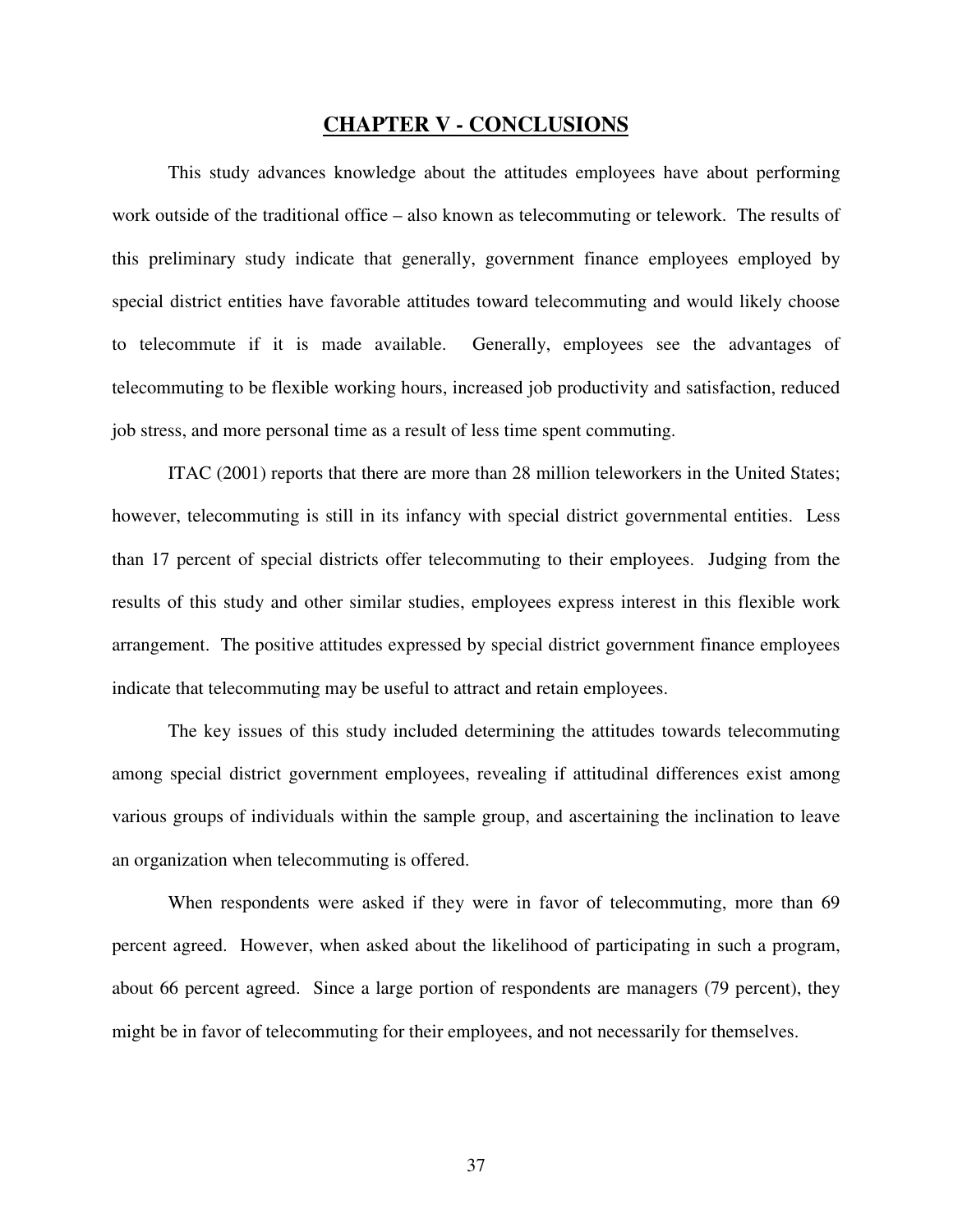When groups of attitudinal variable are categorized together to form factors, the percentage of respondents that express favorable attitudes towards telecommuting decreased. Forty percent of respondents revealed positive organizational attitudes and 60 percent revealed positive personal attitudes about telecommuting. The factors take into account several individual variables and probably more accurately reflect the true underlying attitudes of individuals.

This study has identified numerous gender, personal, and occupational differences in telecommuting attitudes. Overall women are more likely than men to express positive attitudes towards telework. This was confirmed whether one variable or multiple variables in the form of factors were examined. This may be the result of domestic responsibilities assumed by women. It has been suggested by Tingey, Kiger, & Riley (1996) that working women still take on a disproportionate share of domestic responsibilities. Generally, individuals who are married or provide childcare express positive attitudes towards telework more often than singles or employees not caring for children. Table 18 summarizes the percentage of respondents who either strongly agreed or agreed to the survey questions that are listed in the table.

| Table 18 - Percentage of Respondents Who Agreed or Strongly Agreed (Summary of Positive Attitudes) |                                               |               |    |              |    |          |    |           |    |    |    |
|----------------------------------------------------------------------------------------------------|-----------------------------------------------|---------------|----|--------------|----|----------|----|-----------|----|----|----|
|                                                                                                    | $Category*$                                   | All<br>Gender |    | Married      |    | Children |    | Job Level |    |    |    |
|                                                                                                    | <b>Survey Question/Variable</b>               | All           | M  | $\mathbf{F}$ | S  | M        | N  | Y         | P  | M  | U  |
| 1)                                                                                                 | I am in favor of telecommuting as an          |               |    |              |    |          |    |           |    |    |    |
|                                                                                                    | alternative work arrangement.                 | 69            | 68 | 70           | 64 | 71       | 65 | 87        | 75 | 63 | 64 |
| 2)                                                                                                 | If telecommuting were offered to me, I would  |               |    |              |    |          |    |           |    |    |    |
|                                                                                                    | participate.                                  | 66            | 63 | 71           | 64 | 67       | 63 | 80        | 79 | 73 | 60 |
| 3)                                                                                                 | Telecommuting provides/will provide me        |               |    |              |    |          |    |           |    |    |    |
|                                                                                                    | flexible working hours.                       | 79            | 79 | 80           | 77 | 81       | 80 | 83        | 83 | 83 | 78 |
| 4)                                                                                                 | Telecommuting allows/will allow me to         |               |    |              |    |          |    |           |    |    |    |
|                                                                                                    | spend more time at home with family.          | 55            | 58 | 51           | 41 | 58       | 52 | 67        | 55 | 63 | 52 |
| 5)                                                                                                 | The presence of family members at home        |               |    |              |    |          |    |           |    |    |    |
|                                                                                                    | disturbs/will disturb working progress while  |               |    |              |    |          |    |           |    |    |    |
|                                                                                                    | telecommuting.**                              | 34            | 22 | 45           | 41 | 32       | 33 | 37        | 31 | 38 | 32 |
| 6)                                                                                                 | Managerial attitudes prevent/may prevent me   |               |    |              |    |          |    |           |    |    |    |
|                                                                                                    | from telecommuting.**                         | 15            | 15 | 16           | 18 | 15       | 23 | 13        | 14 | 10 | 19 |
| 7)                                                                                                 | My job stress has/will be reduced as a result |               |    |              |    |          |    |           |    |    |    |
|                                                                                                    | of telecommuting.                             | 33            | 30 | 35           | 32 | 33       | 35 | 24        | 31 | 33 | 33 |
| 8)                                                                                                 | When telecommuting, I am/will be unable to    |               |    |              |    |          |    |           |    |    |    |
|                                                                                                    | share experiences with colleagues.**          | 35            | 29 | 40           | 32 | 35       | 31 | 50        | 35 | 48 | 28 |
| 9)                                                                                                 | Telecommuting is a positive benefit of        |               |    |              |    |          |    |           |    |    |    |
|                                                                                                    | employment.                                   | 72            | 70 | 75           | 59 | 75       | 70 | 83        | 79 | 80 | 67 |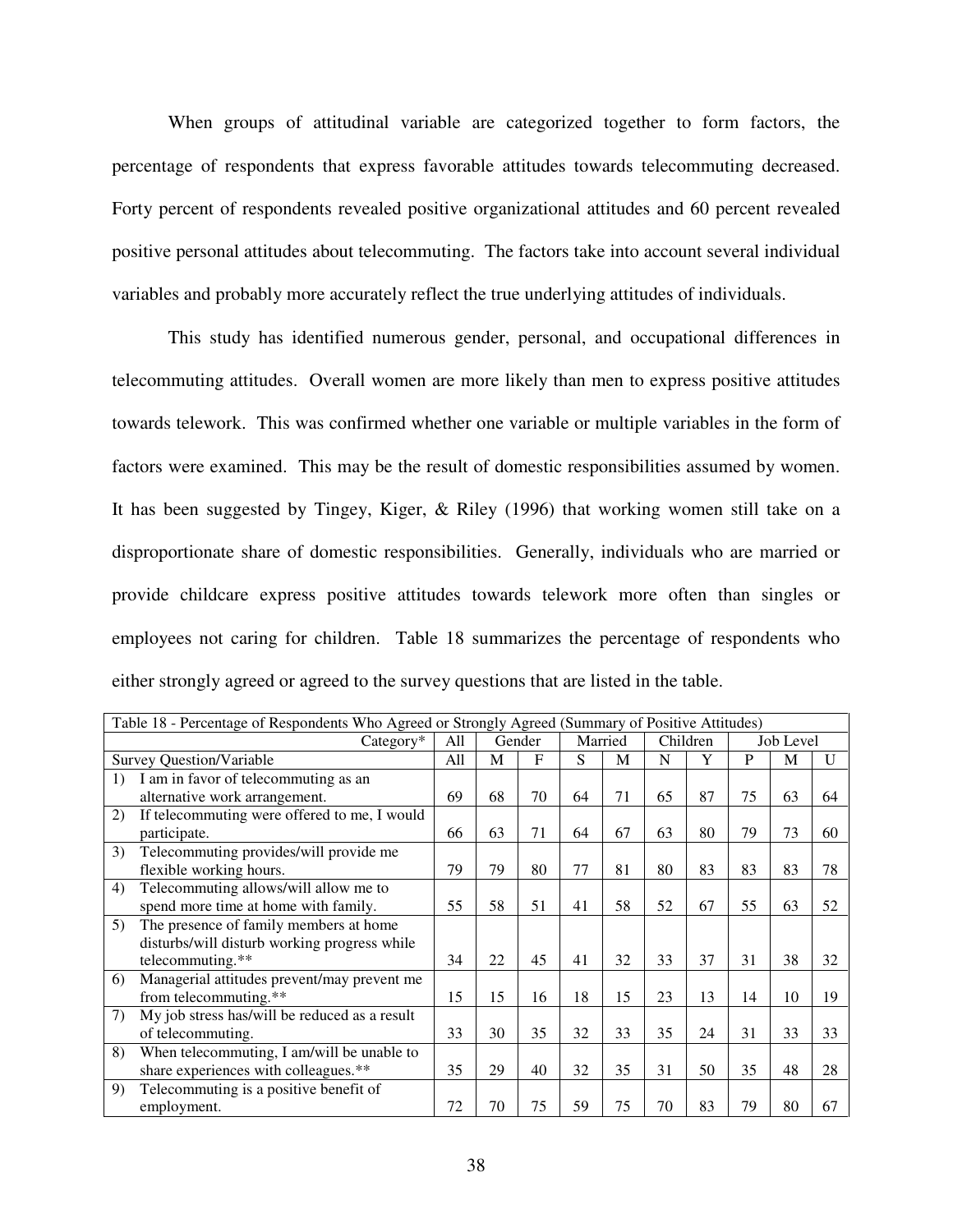|                                                                                                                                               | Table 18 - Percentage of Respondents Who Agreed or Strongly Agreed (Summary of Positive Attitudes) |    |        |    |         |    |          |    |           |    |
|-----------------------------------------------------------------------------------------------------------------------------------------------|----------------------------------------------------------------------------------------------------|----|--------|----|---------|----|----------|----|-----------|----|
| $Category*$                                                                                                                                   | All                                                                                                |    | Gender |    | Married |    | Children |    | Job Level |    |
| 10) I am/will be more productive while working                                                                                                |                                                                                                    |    |        |    |         |    |          |    |           |    |
| away from the office.                                                                                                                         | 32                                                                                                 | 22 | 43     | 44 | 31      | 27 | 50       | 37 | 44        |    |
| 11) I am/will be more satisfied while working                                                                                                 |                                                                                                    |    |        |    |         |    |          |    |           |    |
| away from the office.                                                                                                                         | 47                                                                                                 | 46 | 50     | 44 | 49      | 45 | 59       | 60 | 54        | 41 |
| 12) My customer service has improved/will                                                                                                     |                                                                                                    |    |        |    |         |    |          |    |           |    |
| improve as a result of telecommuting.                                                                                                         | 15                                                                                                 | 14 | 17     | 30 | 13      | 15 | 16       | 20 | 13        | 15 |
| 13) My work related expenses have                                                                                                             |                                                                                                    |    |        |    |         |    |          |    |           |    |
| decreased/will decrease as a result of                                                                                                        |                                                                                                    |    |        |    |         |    |          |    |           |    |
| telecommuting.                                                                                                                                | 46                                                                                                 | 51 | 42     | 30 | 50      | 45 | 47       | 37 | 56        |    |
| 14) Telecommuting allows/will allow me to have                                                                                                |                                                                                                    |    |        |    |         |    |          |    |           |    |
| more personal time.                                                                                                                           | 52.                                                                                                | 55 | 48     | 39 | 55      | 51 | 56       | 52 | 53        | 51 |
| All: All respondents. Gender: M-male, F-female. Married: M-married, S-single. Children (Provide childcare): Y-yes, N-no. Job Level: P-        |                                                                                                    |    |        |    |         |    |          |    |           |    |
| professional, M-mid-level manager, U-upper-level manager.                                                                                     |                                                                                                    |    |        |    |         |    |          |    |           |    |
| ** Inverse relationship to other variables, therefore, the percentages listed represent the respondents that disagreed or strongly disagreed. |                                                                                                    |    |        |    |         |    |          |    |           |    |

This study ascertained that telecommuting plays a role in an employee's decision to leave an organization. Twenty-five percent of respondents are willing to leave their present organization for a similar organization that offers telecommuting. Additionally, this study found that 20 percent of the individuals planning to leave their present organization would remain if telecommuting were offered to them. It is obvious that the availability of telecommuting is not the only consideration an employee thinks about when changing jobs. But it is apparent that employees will add it to the decision making process. Therefore, telecommuting needs to become something that management thinks about for its employees.

This study sought to answer the two following research questions: 1) Do special district government finance employees express positive attitudes towards telecommuting, and do gender, personal, or occupational differences exist? 2) Will the availability of telecommuting impact the inclination of special district government finance employees to leave their organization? The research questions have been answered throughout this paper.

The results of this study illustrate that telecommuting will impact organizational management in many ways. Telecommuting has the potential to offer increased employee productivity, effectiveness, and satisfaction. It also has the potential to attract new employees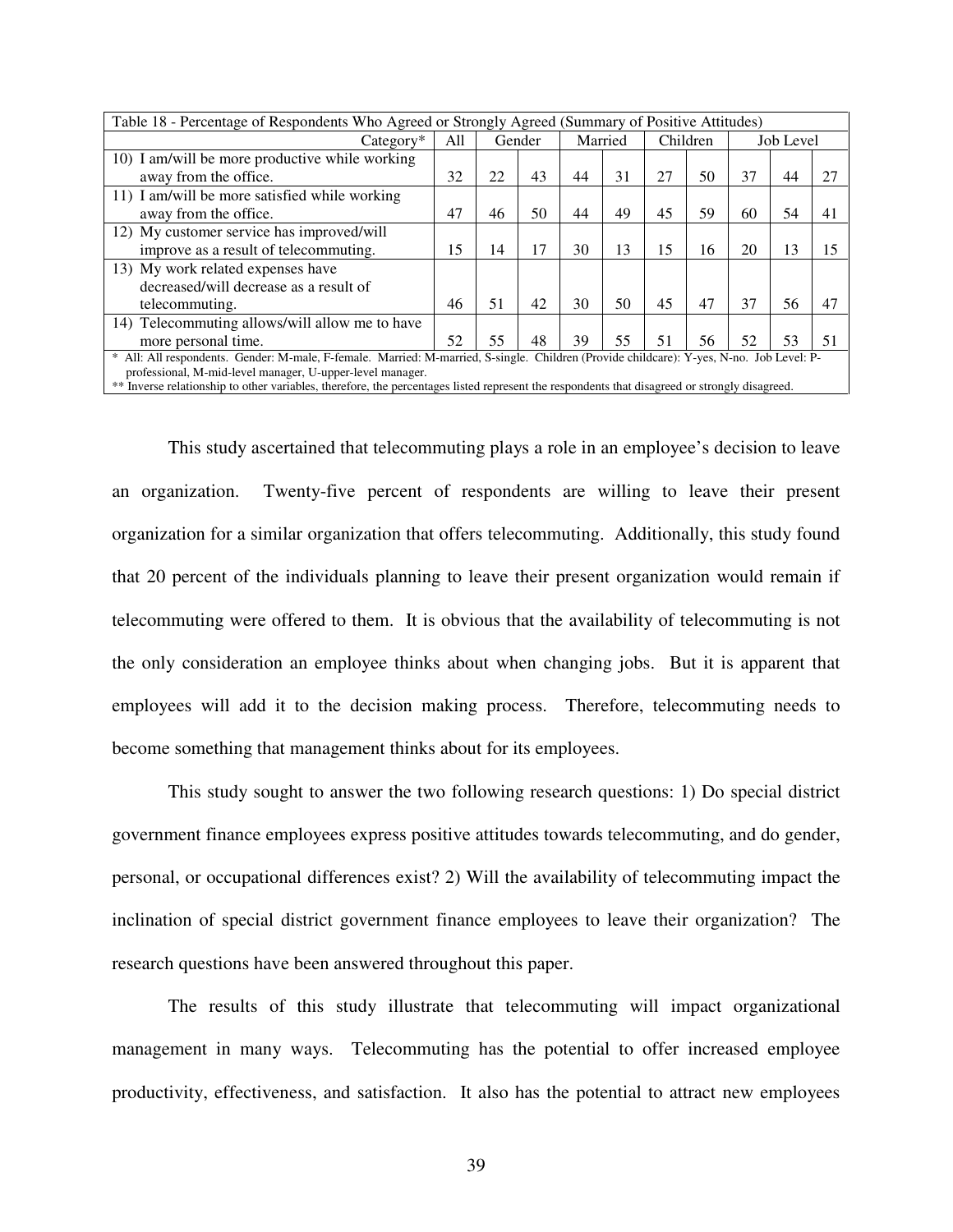and increase employee retention rates, which should be of interest to human resource managers. This study found that 42 percent of respondents said they would like to telecommute until retirement. Apparently, many employees feel that telecommuting may become a lifetime work arrangement. Overall, special district government employees have positive attitudes about telecommuting, and it is clear that part-time telecommuting is a viable alternative to commuting to work everyday of the week. Since both employer and employee potentially benefit, telecommuting should be actively promoted in the public sector.

As I evaluate the process of carrying out this research project, retrospectively, I have taken note of some things that I would have done differently if I had to perform this research again. First, I would have started collecting data earlier. Since March 21, 2002 (my cutoff date for processing surveys), I have received a number of additional responses to the survey. It appears that the additional results follow the original findings, but without performing all of the analyses again, I cannot be sure. Second, I would have recruited more than four beta testers to review the survey instrument. I found that there were two "bad" survey questions, which with some simple rewording, could have been "good" questions. Additionally, I would have provided additional instructions in the survey instrument to avoid some minor confusion. My beta testers did not detect the problems, and it was only after I began sifting through the data, did the weaknesses become apparent. Finally, I would have narrowed my scope of questions to focus solely on attitudes. I collected data on organizational communication with the intention of measuring communication among telecommuters and their organizations. However, with only six telecommuters in my sample, I could not use the data for its intended purpose. Maybe in the future it may serve another purpose.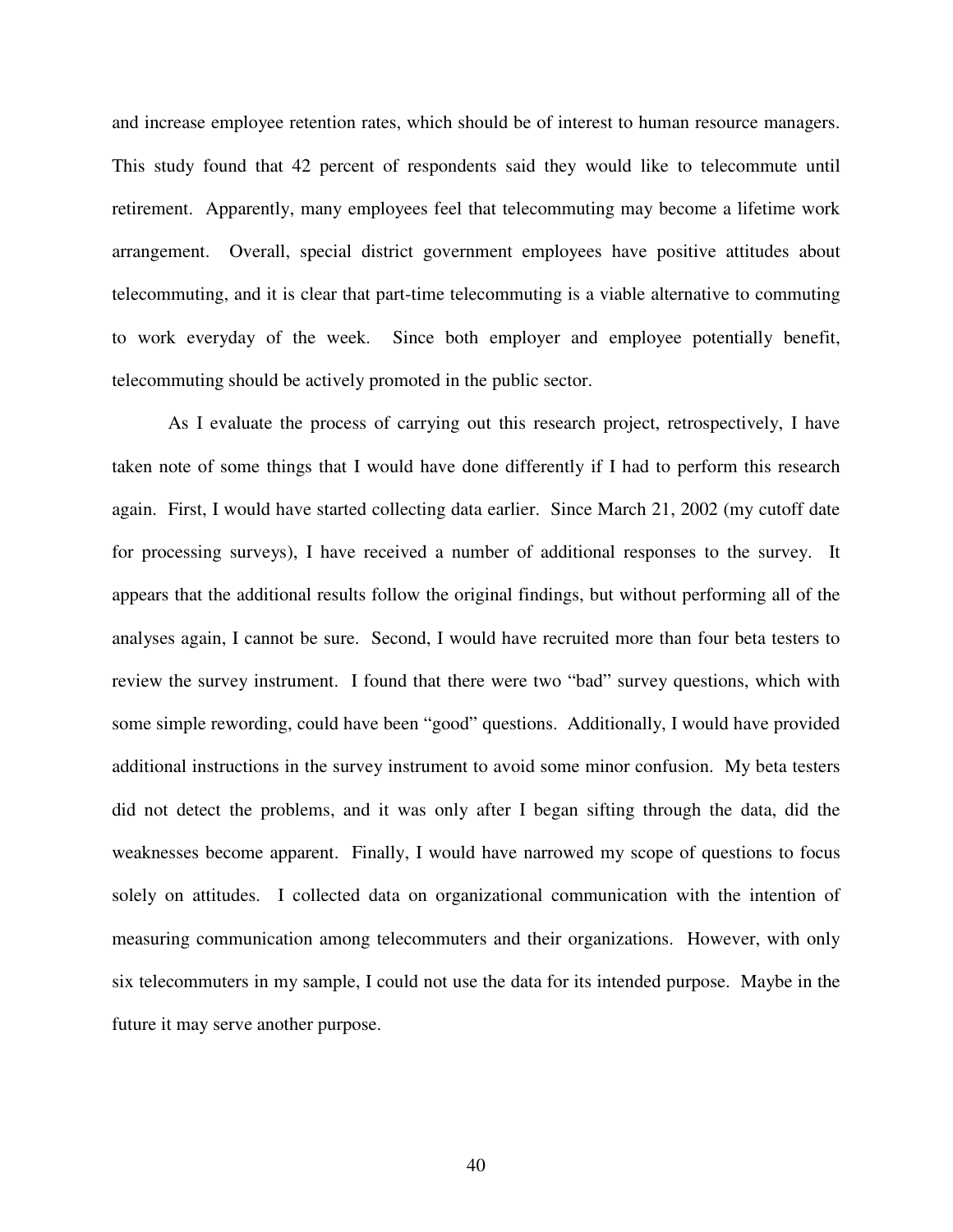Even though telecommuting has been used for about 15 years, it is still a relatively new phenomenon. This study alone cannot answer if the perceived organizational and personal benefits match reality once telecommuting is attempted. It will be very important to assess such knowledge in the future to determine if telecommuting lives up to its hype, and if it is implemented in equitable ways. The answers to these questions will determine the rate of telecommuting implementation in the future. Therefore, in order to determine the future of telecommuting, further research efforts are needed. Large groups of telecommuters must be studied to confirm if the attitudes expressed by non-telecommuters become reality once employees begin to telecommute. Additionally, managers and coworkers of large groups of telecommuters should be studied to determine the organizational impacts of a workforce that telecommutes. These suggested studies will prove very valuable in advancing the knowledge of telecommuting and may steer the development of public policy.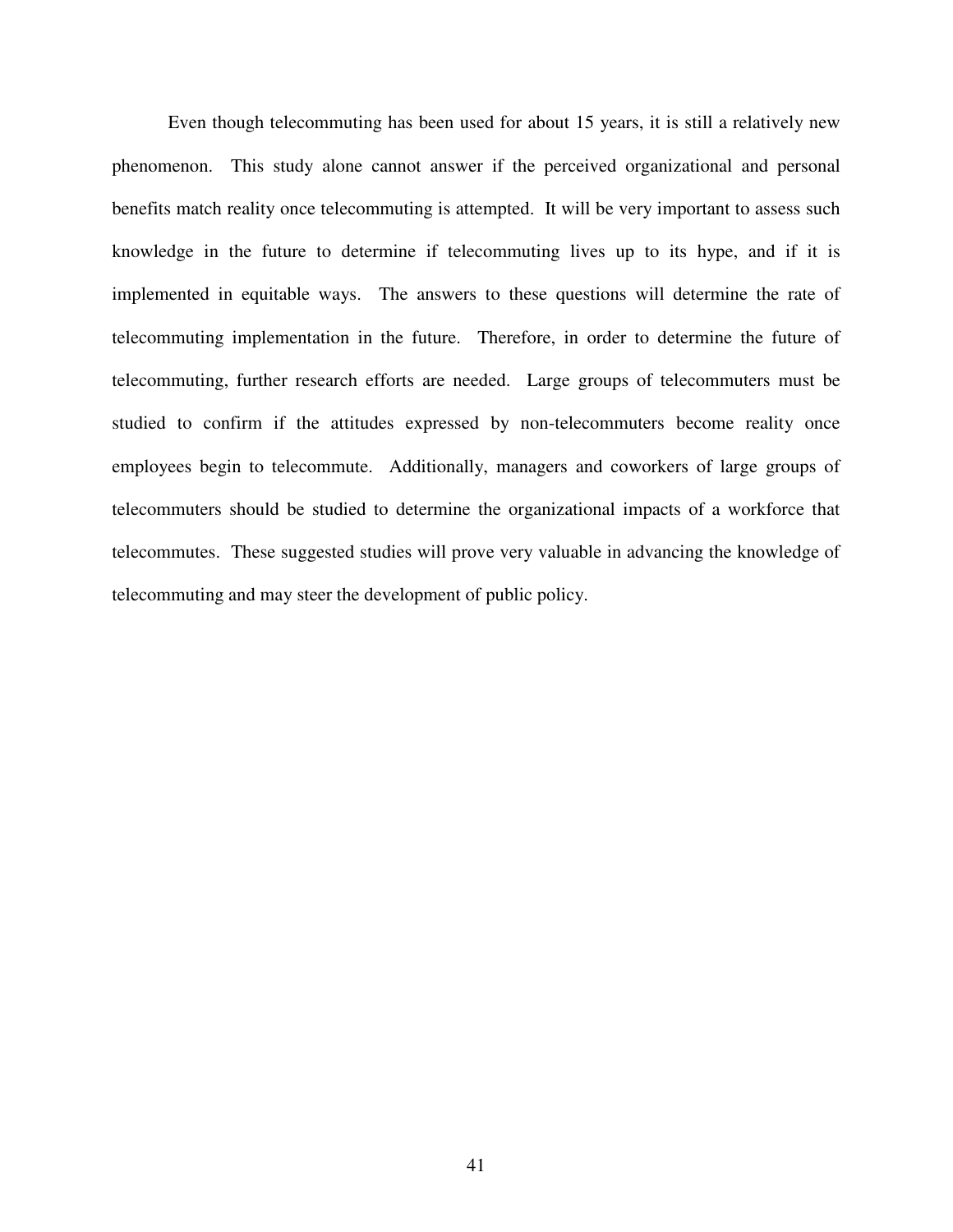# **APPENDIX A – COVER LETTER**

Date

«FirstName» «LastName» «JobTitle» «Company» «Address1» «City», «State» «PostalCode»

## Dear «FirstName»:

My name is Joe Grippaldi, and I work for the Clark County Regional Flood Control District in Las Vegas, Nevada. I am a government finance professional similar to you, and I am also a member of the Government Finance Officers Association. In addition to working full-time as a management analyst, I am very close to completing my Master's Degree in Public Administration at the University of Nevada Las Vegas. I would like your assistance to complete my degree program.

I have been researching telecommuting for the past couple of years, and I find it to be a work arrangement that can offer people in our profession flexibility, independence, and increased job satisfaction. Telecommuting is an alternative work arrangement in which an employee, possibly you or me, performs a job task away from the regular work site (i.e. the office). Telecommuting can be performed at the home, a customer location, or a satellite office. Telecommuting is not normally a full-time work arrangement. The norm is to telecommute one to three days a week.

Since I am a government finance employee, I am very curious to find out what others, like myself, are doing with regard to telecommuting. The enclosed survey is part of a study I am completing regarding employee participation and awareness of telecommuting. Survey questions focus on job satisfaction, organizational communication with employees, and attitudes about telecommuting. It should take about 10 minutes to answer all the questions. Please be advised that in every research study there are risks. However, risks are considered to be minimal in this study. I am using the survey results to complete the professional paper requirement of my degree program.

I would sincerely appreciate your candid responses to the enclosed survey. I think others in our profession may be especially interested in the findings. You can be assured of complete confidentiality when completing the survey. There is no way that anyone will be able to match your answers with your name. All results will be provided such that no individual can be identified. If you have any questions or require additional information, please call my advisor, Dr. Karen Layne at 702.895.1914 and reference OPRS# 387S0202-261. Thank you for your assistance.

Sincerely,

Joe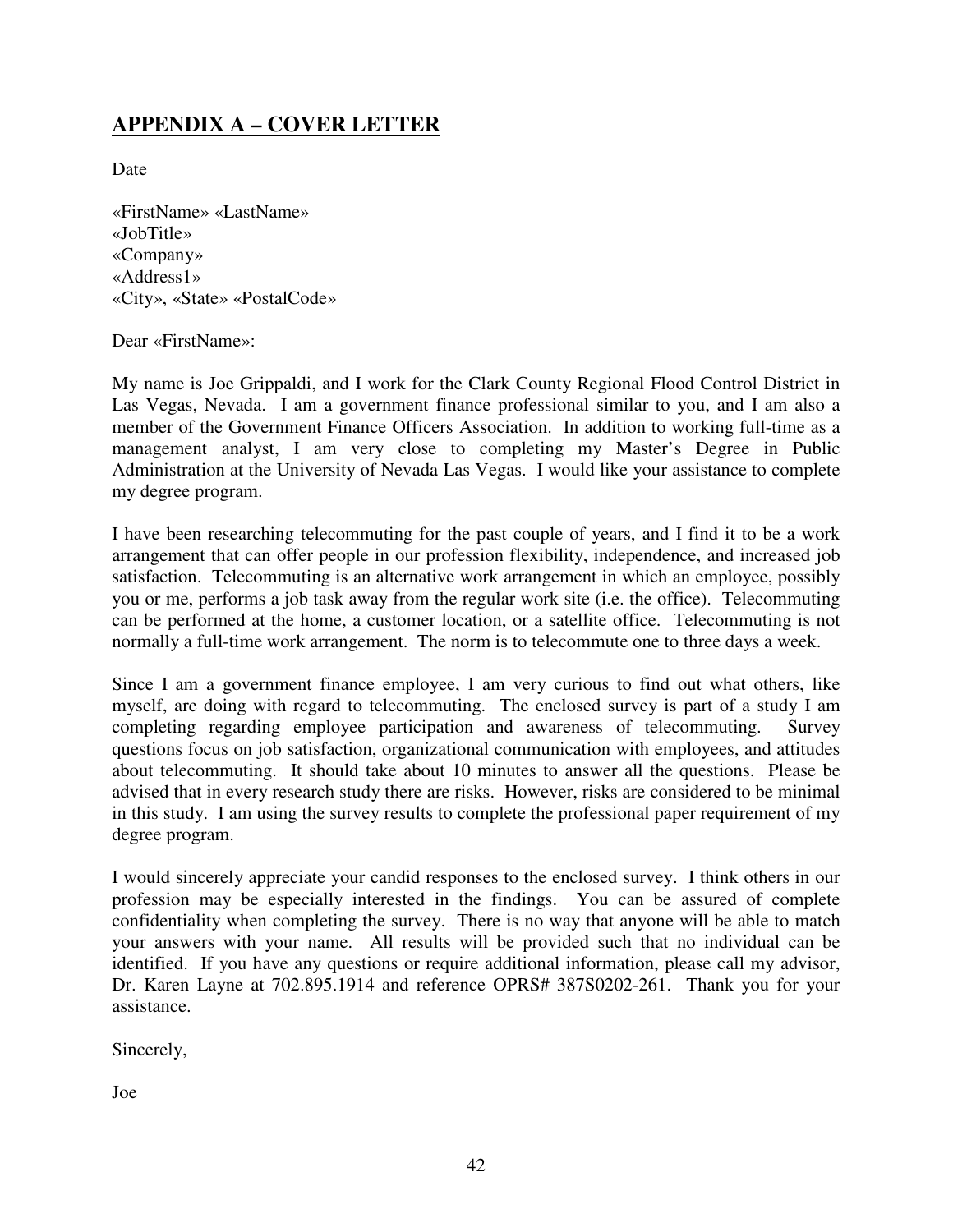# **APPENDIX B – SURVEY VARIABLES**

Section I – General Information

- 1) Does your organization offer employees telecommuting as an alternative work arrangement? (Y/N)
- 2) Can your job function be performed while telecommuting? (Y/N)
- 3) Are other finance/accounting professionals in your office telecommuting? (Y/N)
- 4) Are you aware of other finance/accounting professionals who telecommute in other organizations? (Y/N)
- 5) Are you a telecommuter?
	- 1. If not:
		- i. How many days would you like to telecommute? (Fill in 1 5)
	- 2. If so:
		- i. How many days per week, on average do you telecommute? (Fill in 1 5)
		- ii. How many times per month does someone from the office your remote work sits? (Fill in  $1 - 4$ +)
		- iii. What type of work do you perform while telecommuting? (List provided / check all that apply)

## Section II – Attitudes

- 1) I am in favor of telecommuting as an alternative work arrangement. (SD / D / N / A / SA)
- 2) If telecommuting were offered to me, I would participate.  $(SD/D/N/A/SA)$
- 3) Telecommuting provides/will provide me flexible working hours. (SD / D / N / A / SA)
- 4) Telecommuting allows/will allow me to spend more time at home with family. (SD / D /  $N / A / SA$
- 5) The presence of family members at home disturbs/would disturb working progress while telecommuting.  $(SD/D/N/A/SA)$
- 6) Managerial attitudes prevents/may prevent me from telecommuting. (SD / D / N / A / SA)
- 7) I feel my work is exciting. (SD / D / N / A / SA)
- 8) I feel my work is interesting. (SD / D / N / A / SA)
- 9) My job stress is higher than average.  $(SD/D/N/A/SA)$
- 10) My job stress has/will be reduced as a result of telecommuting. (SD / D / N / A / SA)
- 11) When telecommuting, I am/will be unable to share experiences with colleagues. (SD / D / N / A / SA)
- 12) Telecommuting is a positive benefit of employment. (SD / D / N / A / SA)
- 13) I am/will be more productive while working away from the office. (SD / D / N / A / SA)
- 14) I am/will be more satisfied while working away from the office. (SD / D / N / A / SA)
- 15) My customer service has improved/will improve as a result of telecommuting. (SD / D /  $N / A / SA$
- 16) My work related expenses have decreased/will decrease as a result of telecommuting.  $(SD/D/N/A/SA)$
- 17) Telecommuting allows/will allow me to have more personal time.  $(SD/D/N/A/SA)$
- 18) My job can be completed away from the office.  $(SD/D/N/A/SA)$
- 19) Are you planning to leave this organization within a year? (Y/N)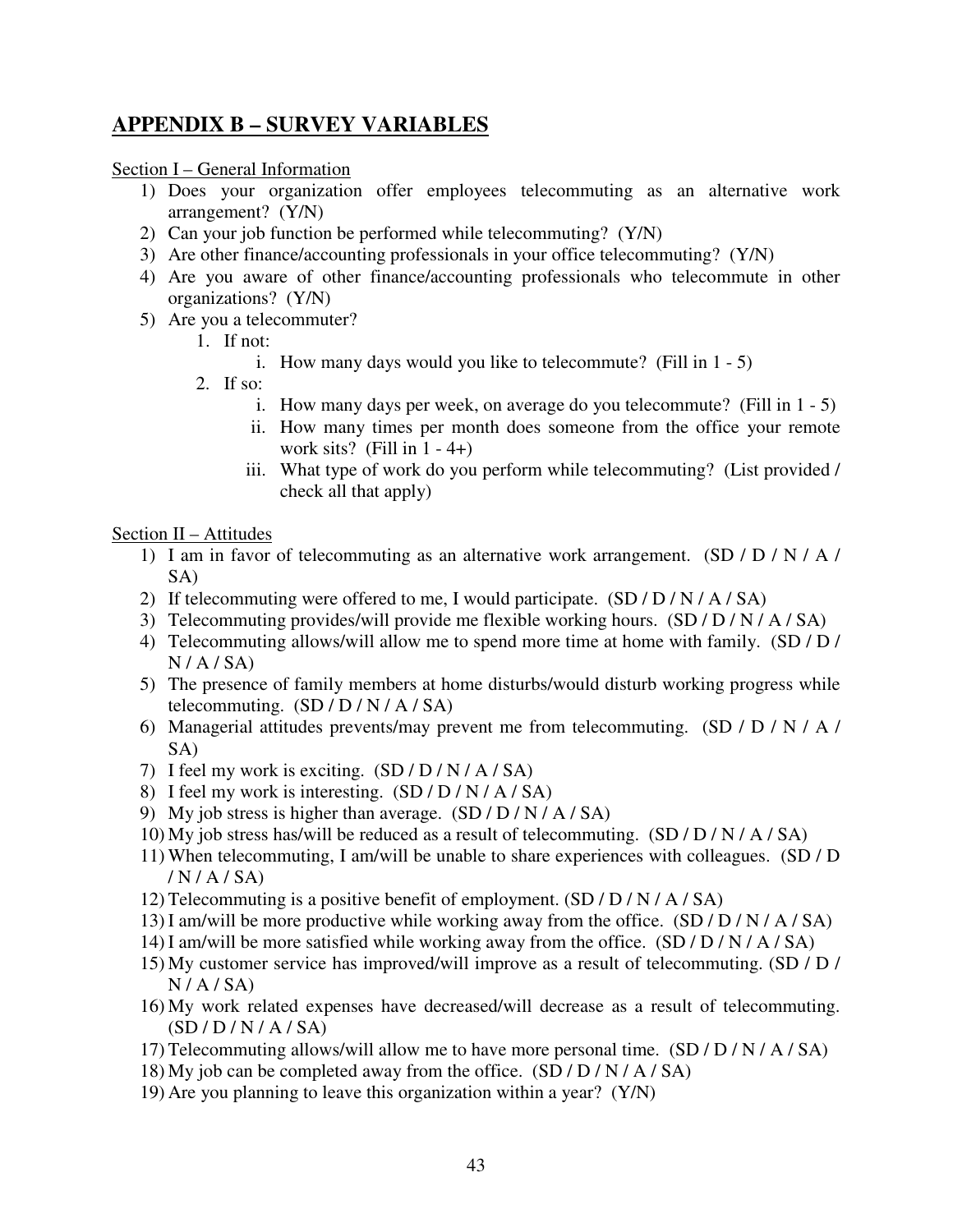# **APPENDIX B – SURVEY VARIABLES**

- 20) If offered a position in a similar organization, and telecommuting is offered, would you leave this organization? (Y/N)
- 21) If this organization initiates a telecommuting program, would you still leave this organization? (Y/N)

Section III – Organizational Communication

- 1) The organization's management clearly communicates job responsibility. (SD / D / N / A  $/$  SA)
- 2) The organization's management clearly defines goals and objectives. (SD / D / N / A / SA)
- 3) The organization's management clearly defines deadlines. (SD / D / N / A / SA)
- 4) The organization's management clearly defines expectations. (SD / D / N / A / SA)
- 5) I regularly communicate with managers freely.  $(SD/D/N/A/SA)$
- 6) My supervisor reviews my work regularly.  $(SD/D/N/A/SA)$
- 7) Rank the modes of communication most often used to communicate with your organization: in person, telephone, fax, email, and videoconference.

Section IV – Organizational Information

- 1) Number of employees (Full Time Equivalents). (Fill in)
- 2) Annual operating budget (expenditures + transfers). (Fill in)
- 3) Location (State). (Fill in)
- 4) Location (Urban, suburban, or Rural). (Fill in)

Section V – Demographic Information

- 1) Gender. (M/F)
- 2) Age group. (Choose from ranges)
- 3) Gross income range. (Choose from ranges)
- 4) Married. (Y/N)
- 5) Do you provide childcare? (Y/N)
- 6) Do you provide eldercare? (Y/N)
- 7) Commute distance. (Fill in number of miles)
- 8) Number of years at current organization. (Fill in  $1 10 +$ )
- 9) Number of years telecommuting at current organization. (Fill in  $0 10 +$ )
- 10)Job title. (Fill in)
- 11) Describe your position as one of the following: Clerical, Professional, Mid-level management, Upper-level management.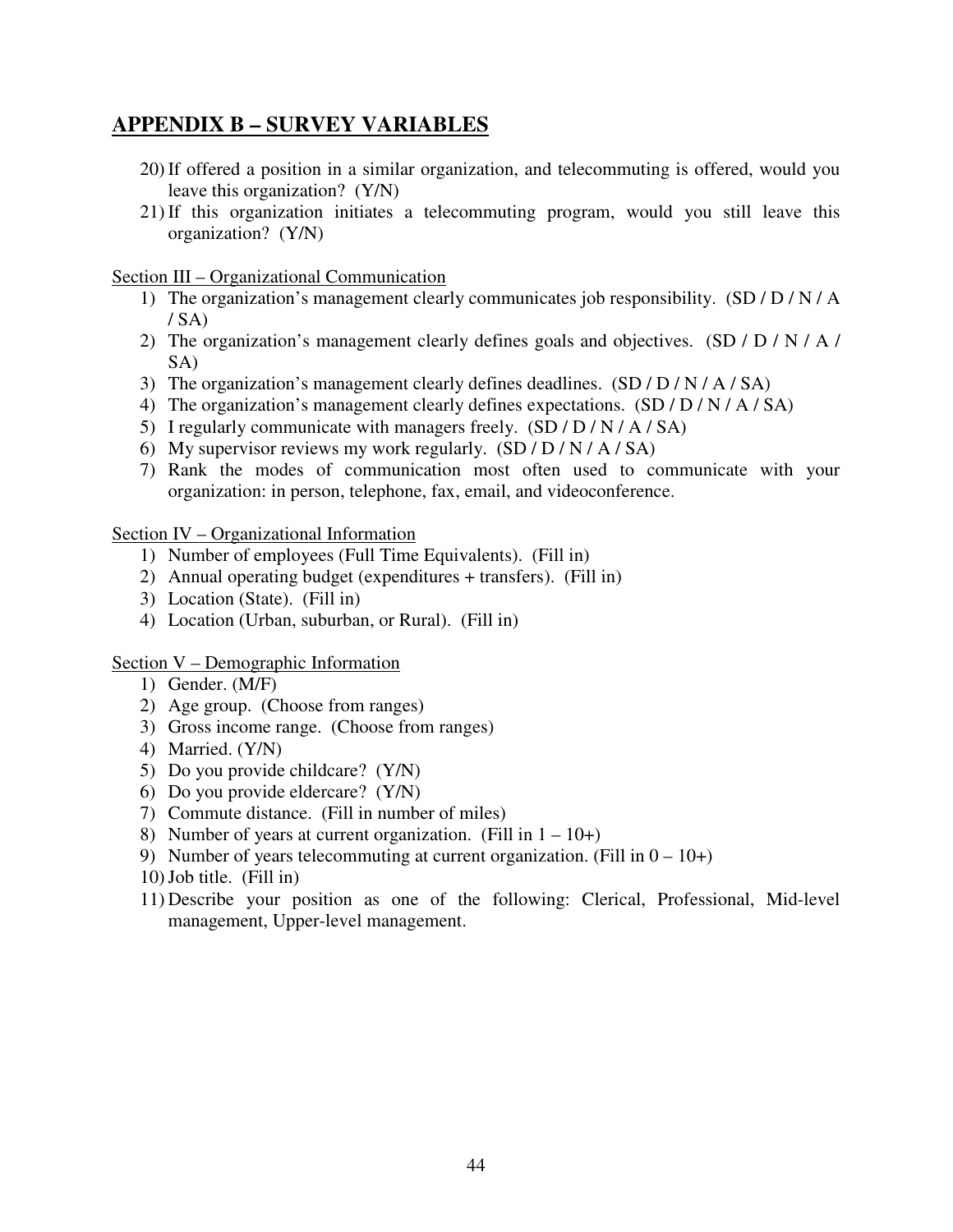# **APPENDIX C – REMINDER POSTCARD**

# Front of Card:

Joe Grippaldi 419 Alonzo Court Las Vegas, NV 89123

> «FirstName» «LastName» «JobTitle» «Company» «Address1» «City», «State» «PostalCode»

Back of Card:

| Last week I sent you a questionnaire seeking your opinion about<br>performing your job away from the traditional office $-$ also known as<br>telecommuting. Your name was drawn from a random sample of GFOA<br>members.<br>If you have already completed and returned it to me, please accept my<br>sincere thanks. If not, please do so today. Because it has been sent to a<br>small, but representative, sample of GFOA members it is extremely<br>important that your opinions be included in the study. |
|---------------------------------------------------------------------------------------------------------------------------------------------------------------------------------------------------------------------------------------------------------------------------------------------------------------------------------------------------------------------------------------------------------------------------------------------------------------------------------------------------------------|
| If by some chance you did not receive the questionnaire, or it got<br>misplaced, please call me at 702.455.5899 and I will get another one in the<br>mail to you today.<br>My sincere thanks, UTURE IS NO                                                                                                                                                                                                                                                                                                     |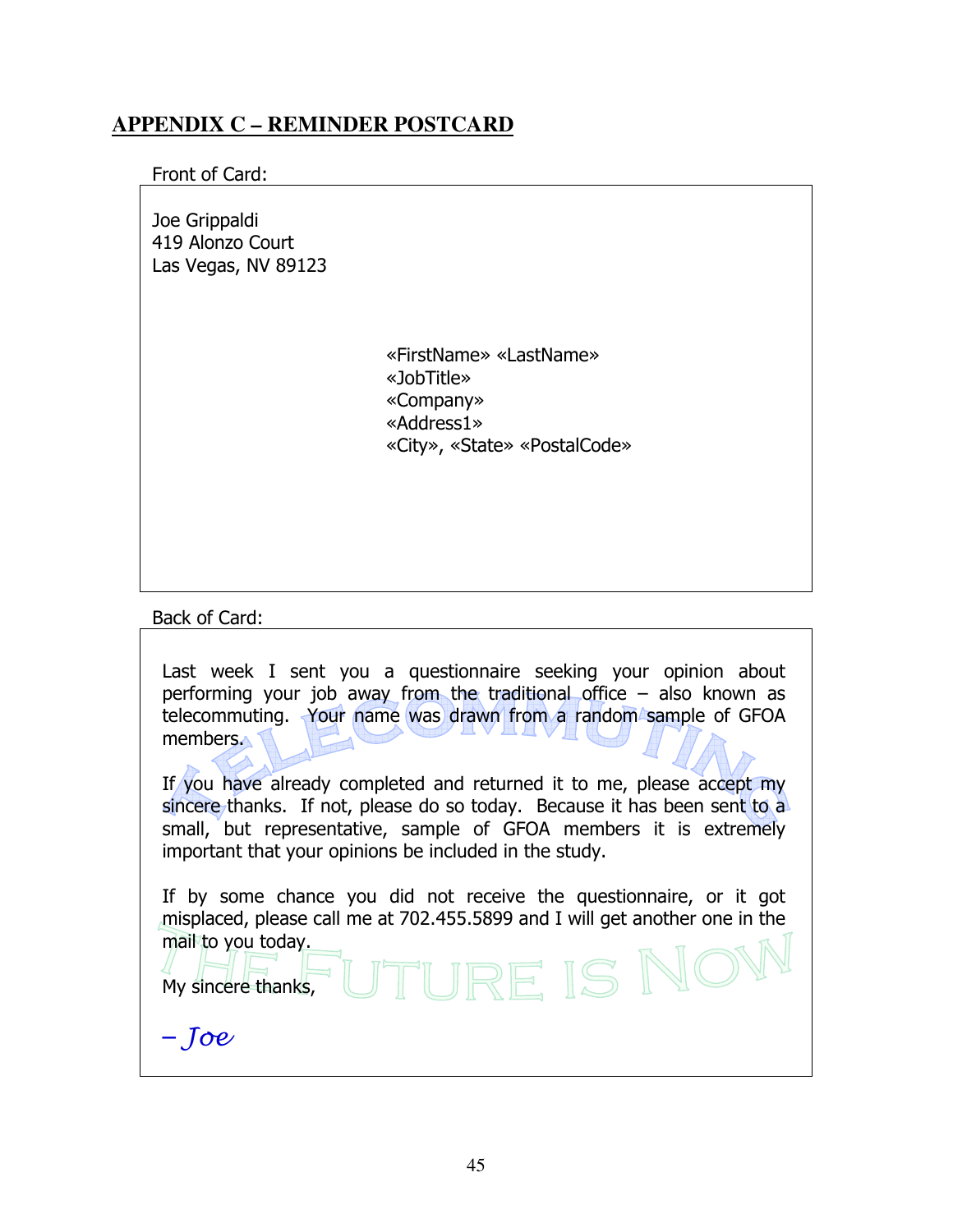#### **BIBLIOGRAPHY**

Ahmadi, M., Helms, M.M., & Ross, T.J. (2000). Technological Developments: Shaping the Telecommuting Work Environment of the Future. *Facilities,* V18, N1/2, 83-89.

Apgar IV, M. (1998 May-June). The Alternative Workplace: Changing Where and How People Work. *Harvard Business Review,* 121-136.

Baruch, Y. & Yuen Y.K.J. (2000 June). Inclination to Opt for Teleworking - A Comparative Analysis of United Kingdom Versus Hong Kong Employees. *International Journal of Manpower*, V21, N7, 521-539.

Brimsek, T.A. & Bender, D.R. (1995 December). Making Room for the Virtual Office. *Association Management*, 71-74, 86.

Chadderdon, L. (1998). Merrill Lynch Works – At Home. [Online]. Available: http://www.fastcompany.com/online/14/homework.html. [2000, 11 March].

Crimando, W. & Godley, S.H. (1985). The Computer's Potential in Enhancing Employment Opportunities of Persons with Disabilities*. Rehabilitation Counseling Bulletin*, 28, 275-282.

De Marco, A. (1995 April). The Dawning of the Telecommuter Age. *Facilities Design and Management*, 48-51.

Durst, S. (1999 Summer). Assessing The Effects Of Family Friendly Programs On Public Organizations. *Review Of Public Personnel Administration.* Vxix, N3.

Dutton, G. (1994 June). Can California Change It's Corporate Culture? *Management Review,* 49-54.

Foster, K.A. (1997). *The Political Economy of Special-Purpose Government*. Washington, D.C.: Georgetown University Press.

Girard, K. (1998 March 9). Telecommute Leaves Roads Less Traveled. Computerworld, V32, N10, 49,53.

Gordon, G.E. (1997). The Last Word On Productivity And Telecommuting. [Online]. Available: http://www.gilgordon.com/downloads/productivity.txt. [2001, 3 December].

Handy, S.L. & Mokhtarian, P.L. (1995 Winter). Planning for Telecommuting. *Journal of the American Planning Association*, 99-111.

International Telework Association and Council – 1 (ITAC-1). (2001). *ITAC Telework News E-Newsletter*. [Online]. Available: http://www.telecommute.org/newsletter/ newsletter1.1.shtml. [2001, 24 November].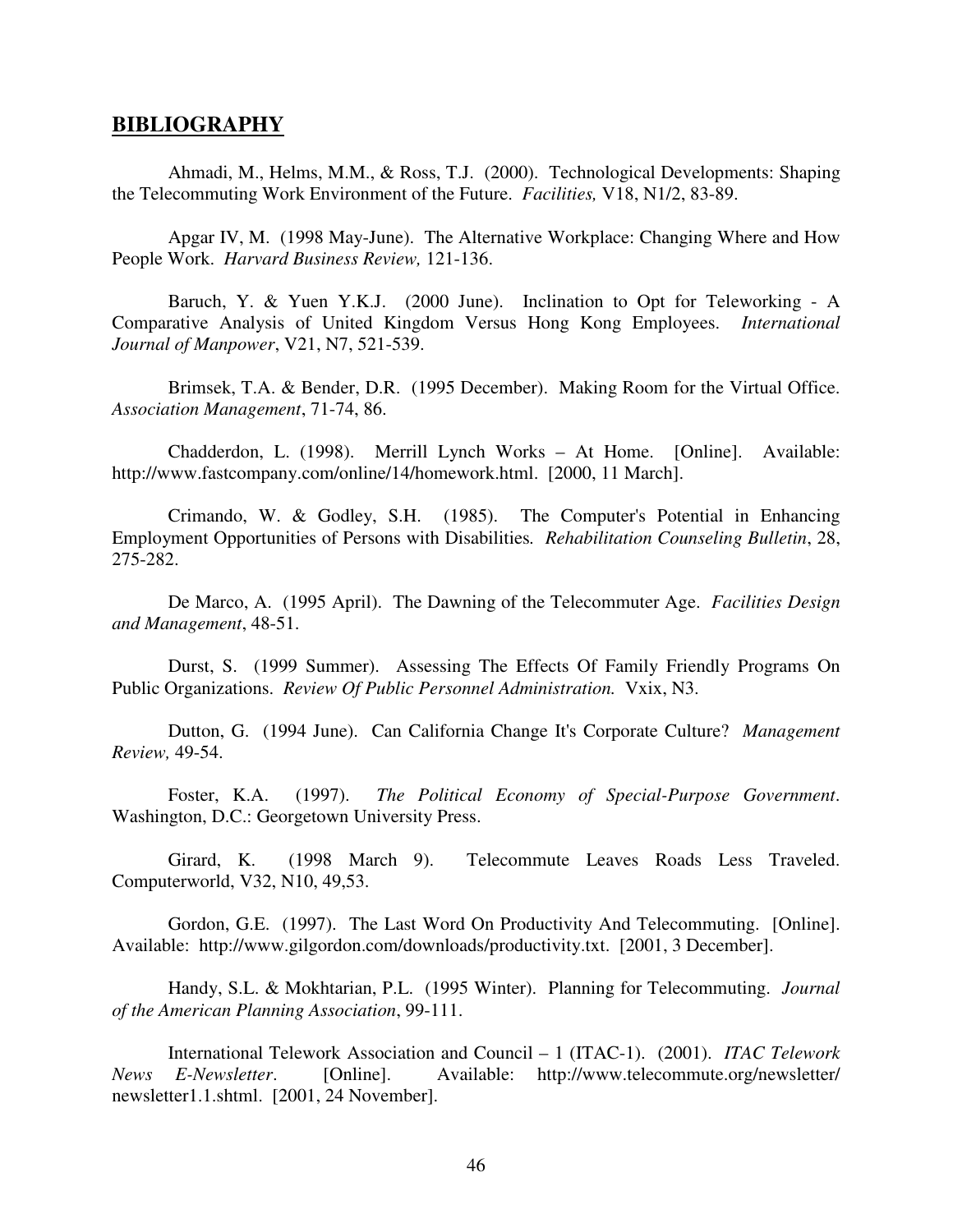#### **BIBLIOGRAPHY**

International Telework Association and Council – 2 (ITAC-2). (2001). *Telework America 2001 Survey*. [Online]. Available: http://www.telecommute.org/twa/twa2001/ newsrelease.htm. [2001, 24 November].

Ilozor, D.B., Ilozor, B.D., & Carr, J. (2001). Management Communication Strategies Determine Job Satisfaction in Telecommuting. *Journal of Management Development,* V20, N6, 495-507.

Kemp, D.R. (1995 Summer). Telecommuting in the Public Sector: An Overview and a Survey of the States. *Review of Public Personnel Administration*, 5-16.

Koch, K. (1998). Flexible Work Arrangements. *CQ Researcher*, V8, N30, 697-720.

Merit Systems Protection Board (MSPB). (2000). *Merit Principles Survey*. [Online]. Available: http://www.mspb.gov/studies/00decnws.pdf. [2001, 24 November].

Mokhtarian, P.L. & Bagley M.N. (1998 October). The Impact Of Gender, Occupation, and Presence of Children On Telecommuting Motivations and Constraints. *Journal of the American Society For Information Science*, 1115-1134.

Pendleton, J. (1998 December 8). Telecommuting Falls Short Of Expectations, Experts Say. *The Los Angeles Times*, p. 6.

Piskurich, G.M. (1996 February). Making Telecommuting Work. *Training and Development*, 20-27.

Pratt, J.H. (1999 October). Cost/Benefits Of Teleworking To Manage Work/Life Responsibilities. International Telework Association & Council.

Przybys, John. (15 February 2000). There's No Place Like Home For Credit Union Telecommuter. *Las Vegas Review Journal*, Lifestyles Section.

State of Arizona. (1996 August). *Telecommuting Evaluation.* [Online]. Available: http://www.telecommuting.state.az.us/evaluation/index.htm. [2001, 26 June].

State of California. (1990 June). *The State of California Telecommuting Pilot Project.* [Online]. Available: http://www.jala.com/publicat.htm#Reports. Or http://www.jala.com/ CalFinal.PDF. [2001, 26 June].

State of Florida Department of Management Services. (1997 December). *Review of the State Employee Telecommuting Program.* [Online]. Available: http://fcn.state.fl.us/dms /hrm/telecom/97telerp.html. [2001, 26 June].